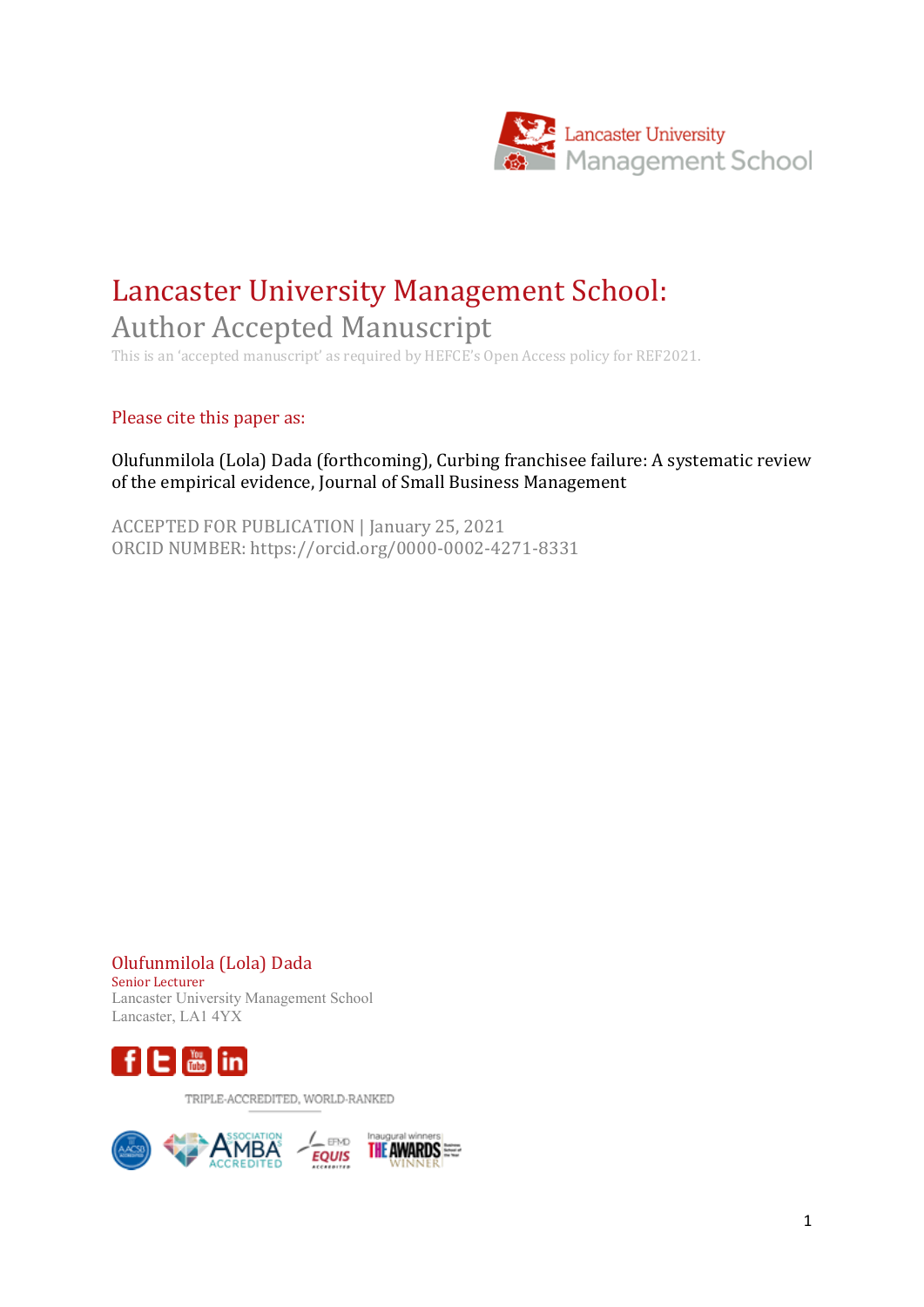## **Curbing franchisee failure: A systematic review of the empirical evidence**

#### **Abstract**

Franchisee failure is a major incidence that threatens the stability of franchise businesses globally. Yet there has been no synthesis of the empirical evidence in order to systematically understand the factors that increase the likelihood of franchisee failure. The diverse conceptualizations and discrepant causes of franchisee failure have resulted in a fragmented literature. Through a systematic review of the empirical literature, an all-inclusive model for curbing franchisee failure is developed – comprising the single and joint influencing factors. The evidence elucidates how to mitigate franchisee failure in order to optimize the prospects of franchisee survival.

#### **Keywords**

Franchising, franchisee failure, franchisee survival

# **Introduction**

Franchising is an important route to business ownership, with over 2.2 million franchise outlets worldwide.<sup>[1](#page-1-0)</sup> As franchising soars in popularity, so does the prevalence of franchisee failure (Frazer and Winzar, 2005; Grünhagen et al., 2017; Jang and Park, 2019; López-Fernández and López-Bayón, 2018; Patel and Pearce, 2019). Franchisee failure, which refers to 'negative franchisee exits', describes situations where franchisees leave franchise chains due to adverse reasons, such as disagreement with the franchisor and unprofitable business operations (Frazer and Winzar, 2005). Extant literature on franchisee failure contains divergent terminologies, conceptualizations, research approaches and mixed findings (Frazer and Winzar, 2005; Holmberg and Morgan, 2003, 2007). Research on franchisee failure is fragmented, with inconsistencies on its causes complicating how it can be minimized (López-Fernández and López-Bayón, 2018). There has been no synthesis of the empirical evidence to generate systematic knowledge on the factors that increase the likelihood of franchisee failure. Through a systematic review, which reconciles dichotomies in the empirical

<span id="page-1-0"></span> <sup>1</sup> Compiled from various sources (BFA/NatWest Franchise Survey, 2018; CFA Annual Accomplishments Report, 2019; Entrepreneur.com; Export.gov; Forbes.com; Franchise.org; Statista; whichfranchise.co.za).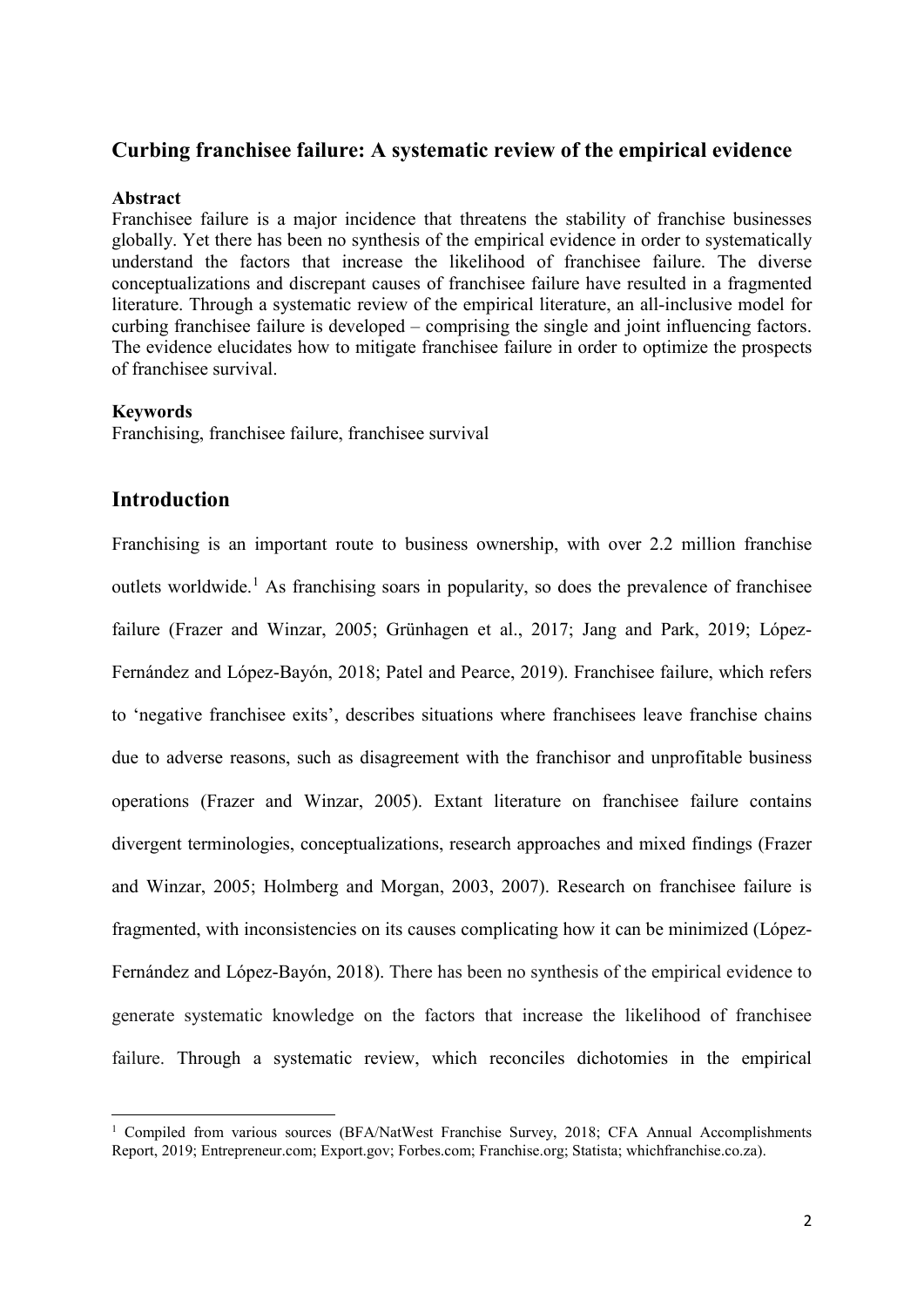literature, this paper aims to develop knowledge on how to curb franchisee failure, by synthesizing the evidence on why franchisee failure occurs.

Franchising "takes the form of a legal contract between the owner of a trademark (the franchisor) and independent business owners (franchisees) to operate under the owner's trademark to sell products or services in accordance with the owner's 'blueprint'" (Cox and Mason, 2009: 503). It enables franchisees to benefit from the franchisor's brand name capital, training and support (Carney and Gedajlovic, 1991; Lafontaine et al., 2019; Norton, 1988). In return, franchisees make an upfront investment for the rights to the franchise, thereby creating an economic incentive to stay in the franchisor-franchisee relationship (Meek et al., 2011; Mignonac et al., 2015; Perdreau et al., 2018). Although there are shorter franchise agreements, franchise contracts are typically set to cover 10-to 20-year periods (Clarkin, 2008; Dant et al., 2011), yet many franchisor-franchisee relationships do not reach contract maturity date, not to even mention having franchise agreement renewals (Grünhagen et al., 2017; López-Bayón and López-Fernández, 2016). Franchising is associated with tension, conflict and dispute in the franchisor-franchisee relationship, which can lead to litigation, dysfunction and premature termination of the relationship (Antia et al., 2013; Frazer et al., 2012; Frazer and Grace, 2017; López-Fernández and López-Bayón, 2018; Wang et al., 2020; Winsor et al., 2012). A complex entrepreneurial partnership exists between the franchisor and franchisee, due to their differing roles, goals and interests (Chiou et al., 2004; López-Bayón and López-Fernández, 2016; López-Fernández and López-Bayón, 2018). Nevertheless, franchisors encourage individuals to purchase a franchise as a less risky alternative to starting a new business venture (Buchan et al., 2015; Zachary et al., 2011). While some studies support the notion that franchising increases business success, critics argue that franchising does not significantly increase the survival rates of franchise outlets (Falbe and Welsh, 1998). It has been reported that operating franchise outlets is associated with higher business failure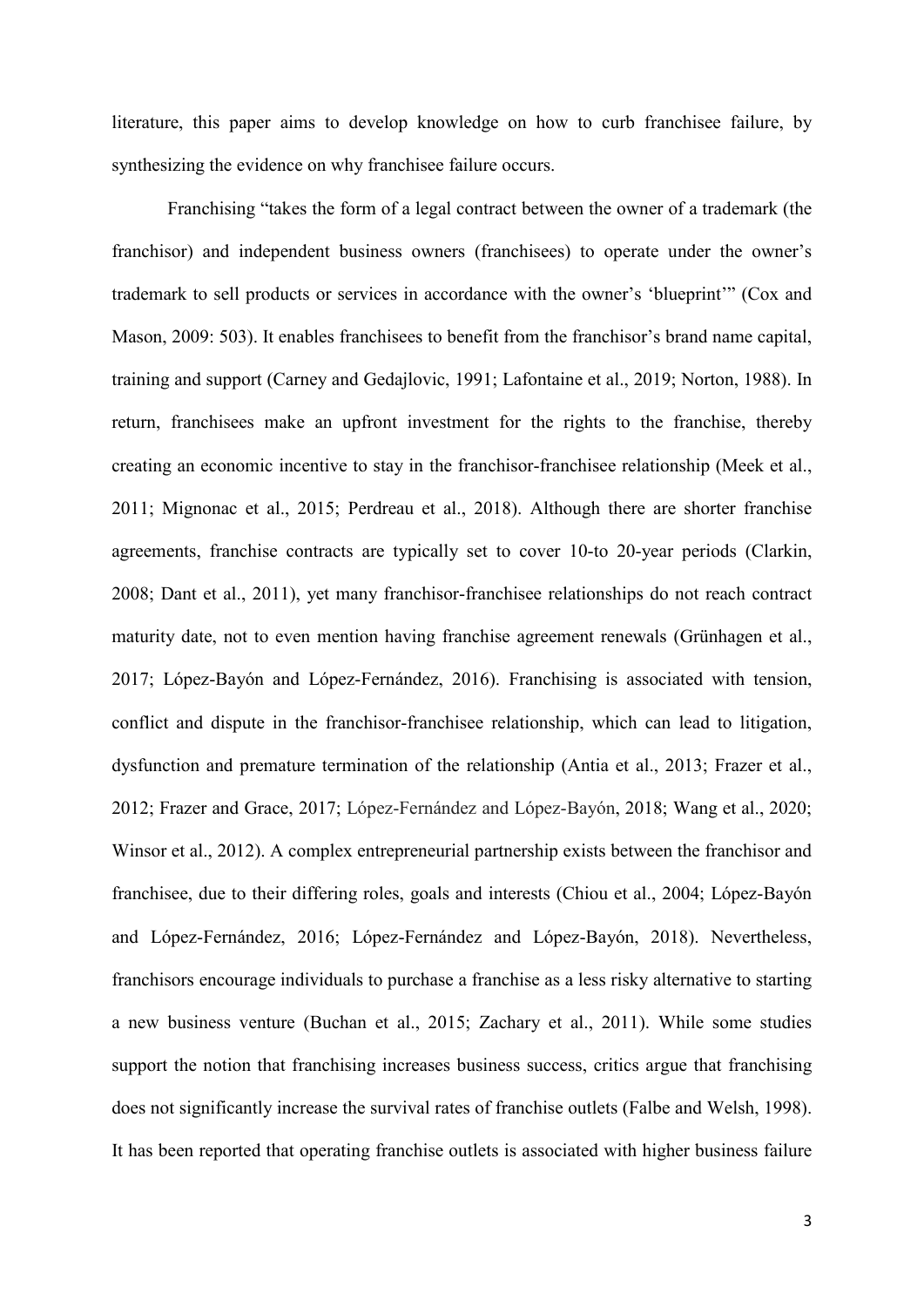rates, relative to owning non-franchised businesses (Bates, 1995b). Gant and Buchan (2019) emphasize that there is no empirical support for the assertion that franchises have lower failure rate than other businesses. U.S. data shows high turnover rate of franchise outlets (122%), with more leaving than opening, i.e., there are 122 franchises that leave for every 100 newly opened franchises (Sniegowski, 2014). Hence, more research is required to understand why franchisee failure occurs, and how it can be alleviated.

The major contribution of this paper is the development of an inclusive model, integrating different theoretical and franchise actor perspectives, to explain franchisee failure and how to curb its occurrence. Such systematic-based evidence does not exist, despite franchisee failure representing an important research area. The failure of every franchise outlet impacts on others in the franchise system (Frazer and Winzar, 2005). It has been found that there is a spillover of franchisee failure to other franchisees in the system; i.e., in any particular year, a franchisee is nearly twice as likely to fail if there is at least one franchisee within the same franchise system that has failed the previous year (Antia et al., 2017). Additionally, empirical evidence indicates that an increase in franchisee failure will increase the likelihood of franchisor failure (Antia et al., 2017). A crucial factor for the long-run viability of the franchisor is franchisees' continuance with the franchise business (Antia et al., 2017; Calderon-Monge et al., 2017; Jang and Park, 2019). Given the global presence of franchise businesses and the important role of franchisees in the success of franchise chains, it is vital to understand why franchisees fail (Michael and Combs, 2008) and what can be done to minimize this incidence.

In the next section, the methodology employed in this study is explained, after which the findings are presented. Then, the implications, limitations, future research directions, and conclusion are discussed.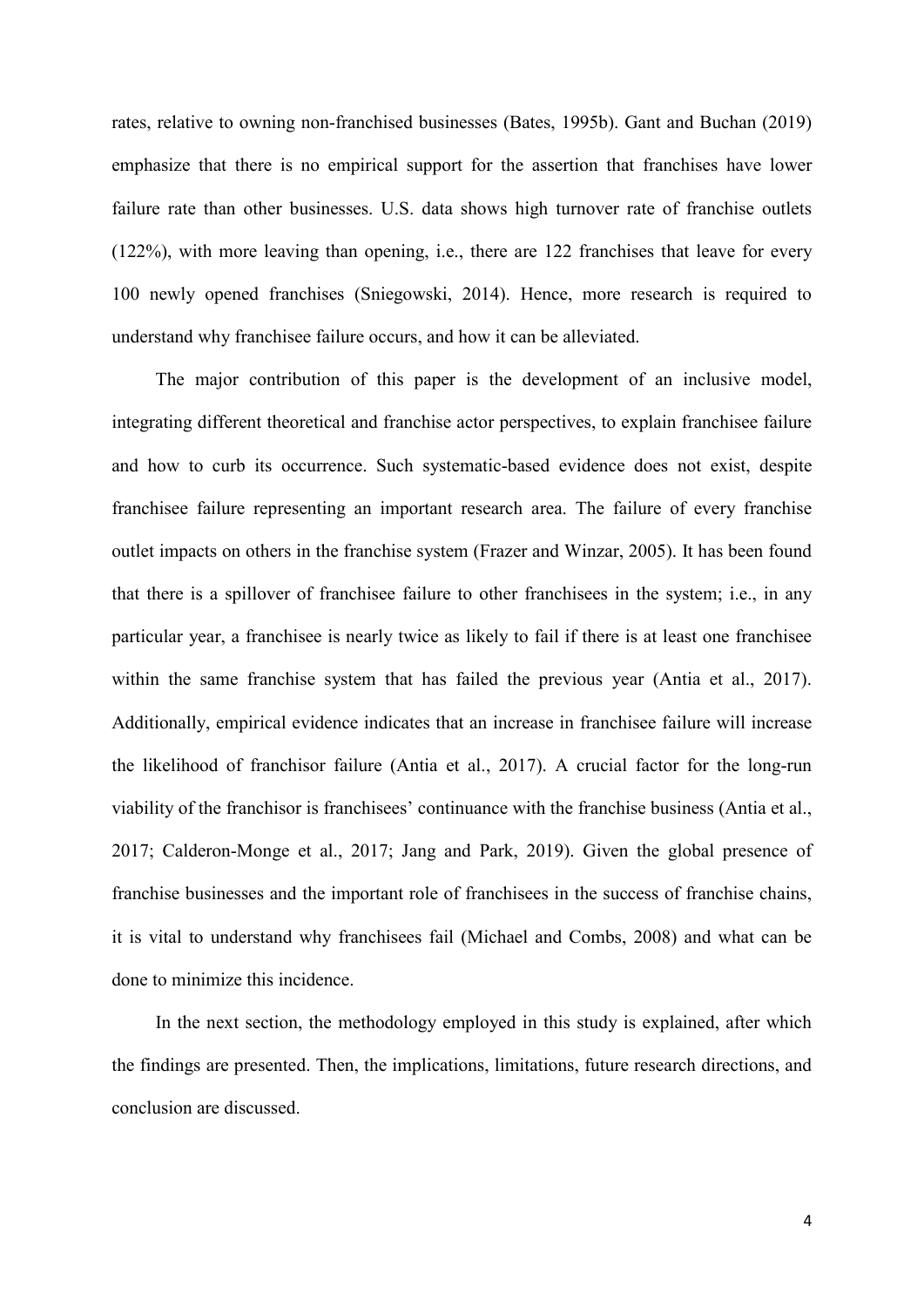## **Methodology**

This study employed a systematic literature review, a methodology adopted from the medical sciences for synthesizing research in a manner that is structured, transparent and reproducible (Parris and Peachey, 2013). In medical fields, systematic reviews identify parts of agreement and disagreement between scholars within certain areas of research (Perkmann et al., 2013). A systematic literature review in the present study enabled identification of key scientific contributions in the research area, building an evidence base that exceeds the parameters of a single study (Hakala, 2011). This approach has been employed in prior franchising studies (e.g. Dada, 2018; Nijmeijer et al., 2014).

## *Data collection*

*Inclusion criteria.* To identify studies to include in the review, three inclusion criteria were employed, following Wang and Chugh (2014), namely determining the: (1) search boundaries, (2) search terms, and (3) coverage period. First, the search boundaries comprised the following electronic databases: ABI/INFORM Complete (ProQuest), Business Source Complete and JSTOR. Second, to find relevant articles, appropriate search terms, which makes sense from a linguistic perspective, were employed because scholars from different disciplines use different terms when describing similar concepts (Fitz-Koch et al., 2018). In addition to franchisee failure, the search terms comprised other words used in the literature as inferences for the incidence, namely: demise, discontinuance, propensity to leave, leave, left, exit, premature termination, termination, non-renewal, turnover, closure, conversion to company-owned outlet, resale, sale of outlet, transfer of outlet to other franchisees, survival, cancelled for quality control, bankruptcy, loan default, dissolution and post-litigation relationship dissolution (e.g. Alon et al., 2015; Antia et al., 2017; Brand et al., 2016; Frazer and Terry, 2002; Frazer and Winzar, 2005; Frazer et al., 2007; Grünhagen et al., 2017;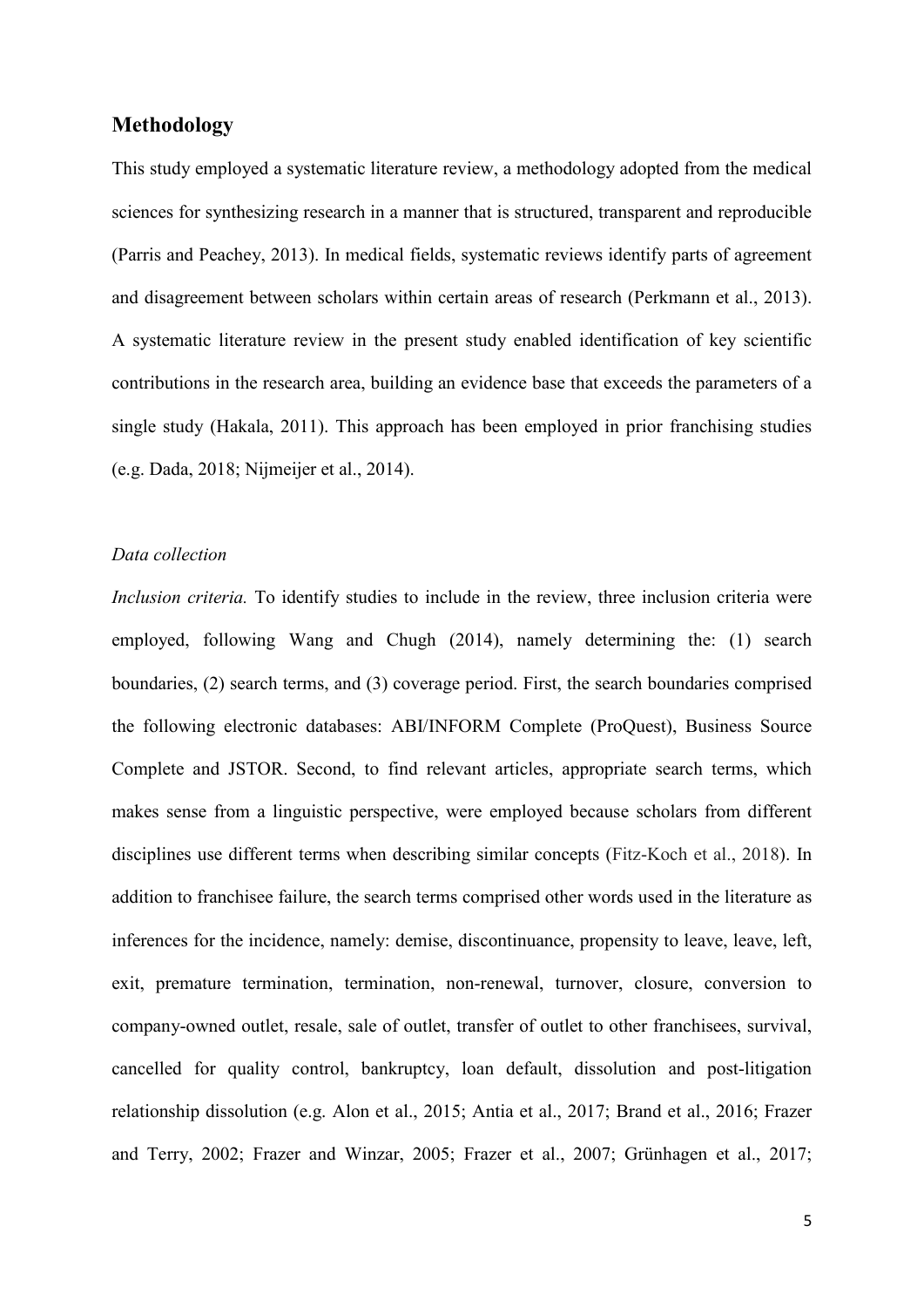Holmberg and Morgan, 2003, 2004, 2007; López-Fernández and López-Bayón, 2018; Meek et al., 2011; Michael and Combs, 2008). Third, the coverage period comprised published articles, available up to June 2019. [2](#page-5-0)

*Search strategy.* A search of the Title and Abstract fields of the above electronic databases was undertaken (Wang and Chugh, 2014). These electronic databases were chosen because they contain similar search categories, enabling consistent search strategy. To ensure articles focused on the franchising context, truncation was used in the root word 'franchise'. Where necessary, the search was conducted using truncation in the search terms stated above to ensure outputs generated included all relevant studies that had variants of the search terms.<sup>[3](#page-5-1)</sup>

<span id="page-5-0"></span><sup>&</sup>lt;sup>2</sup> The starting year for selection of relevant studies was not restricted in order to identify when empirical research on franchisee failure began to attract scholarly attention in the academic literature. As seen in the findings section discussed later, the first empirical research on franchisee failure occurred in the early 70s, making the non-restriction of the starting year for selection of relevant studies vital, as this period coincides with when franchising research in general began to attract increasing attention in the academic literature.

<span id="page-5-1"></span><sup>&</sup>lt;sup>3</sup> In other words, the search consecutively involved a combination of the below.

franchis\* AND fail\*

franchis\* AND demise

franchis\* AND discontinu\*

franchis\* AND propensity to leave

franchis\* AND leave

franchis\* AND left

franchis\* AND exit\*

franchis\* AND premature termination

franchis\* AND terminat\*

franchis\* AND non-renew\*

franchis\* AND nonrenew\*

franchis\* AND non renew\*

franchis\* AND turnover

franchis\* AND clos\*

franchis\* AND conver\*

franchis\* AND re-sale

franchis\* AND resale

franchis\* AND re sale

franchis\* AND sale of outlet

franchis\* AND transfer of outlet

franchis\* AND surviv\*

franchis\* AND cancel\*

franchis\* AND bankrupt\*

franchis\* AND loan default\*

franchis\* AND dissol\*

franchis\* AND post-litigation relationship dissolution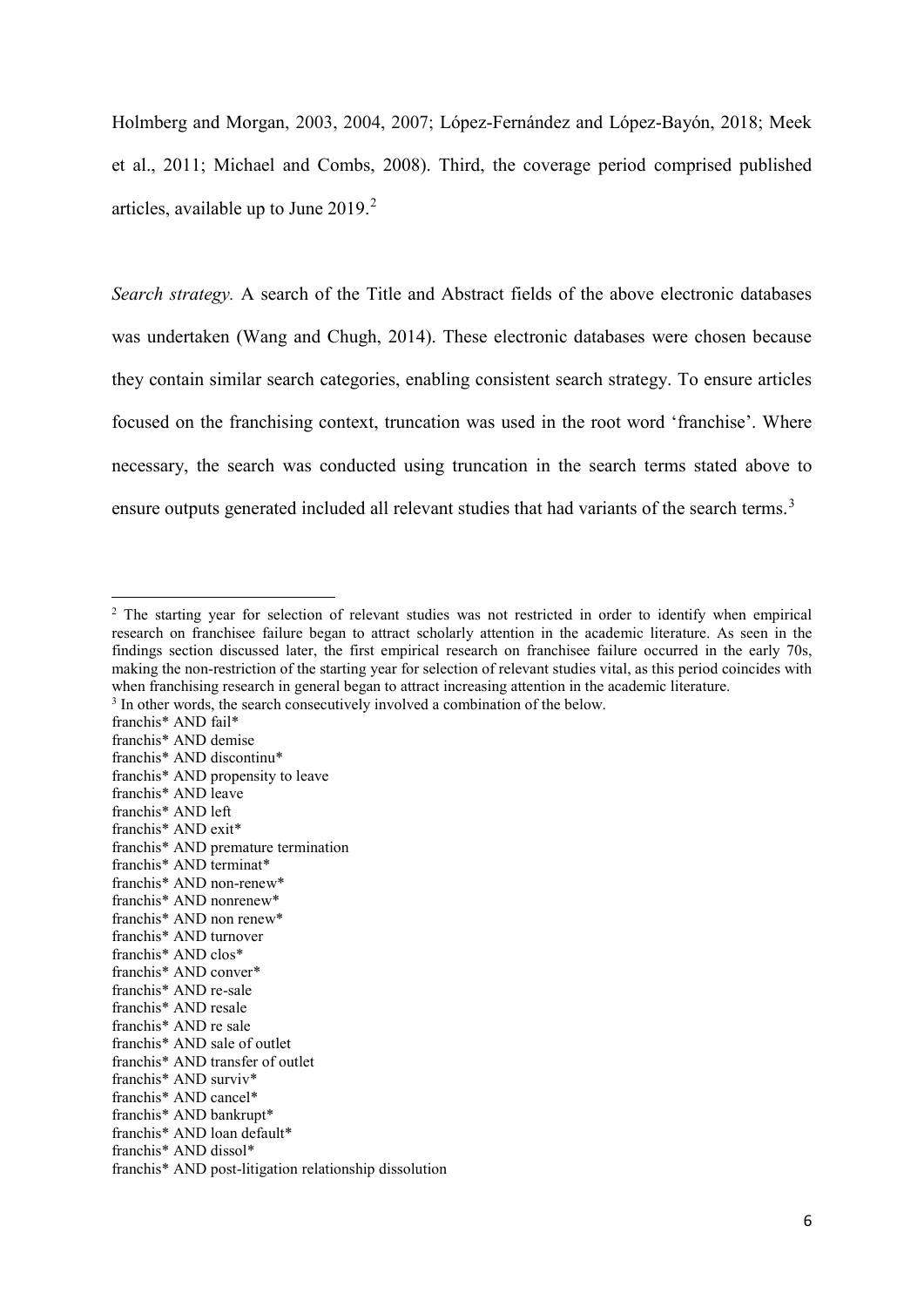The search focused on publications in peer-reviewed academic journals, written in English and where full texts are available (or contents are accessible).<sup>[4](#page-6-0)</sup> As with many systematic reviews, only evidence from journal articles were included because of their significance. Keupp et al. (2012: 369) note that "journal articles can be considered validated knowledge and are likely to have the highest impact on the field". To avoid omission of relevant studies, the reference lists of the selected articles were checked and searches using variants of the keywords were undertaken in Google Scholar (Dada, 2018). An initial sample of 994 articles was obtained from the overall search strategy (Table 1).

#### [INSERT TABLE 1]

*Exclusion criteria.* The initial sample was assessed further using the following exclusion criteria. First, duplicate articles were removed. Second, non-empirical articles were eliminated because the focus of the review is on empirical studies, i.e., articles based on data collection and analysis, using quantitative, qualitative or mixed methods. Third, articles not based on business format franchising, which is the focus of this review, were removed (these comprised articles on product distribution franchising, rail franchises and sports franchises). Fourth, articles with references to franchise, but not focused on research undertaken within the franchising context, were eliminated. Finally, articles not applicable to the aim of this review were excluded – although the search terms were present, these articles were not focused on franchisee failure (these comprised research where there is no apparent reason for discontinuation of franchise outlets, and where franchisee failure is not differentiated in the business failure examined). In all, the exclusion criteria produced a final sample of 34 articles, used for the systematic review.

<span id="page-6-0"></span> <sup>4</sup> Although almost all the journals in JSTOR are peer-reviewed publications, there are some exceptions such as journal contents that are much older than the standard peer-review process of today; this implies that such exceptions might not be technically peer-reviewed, although all the information in JSTOR are of scholarly standard (JSTOR Support).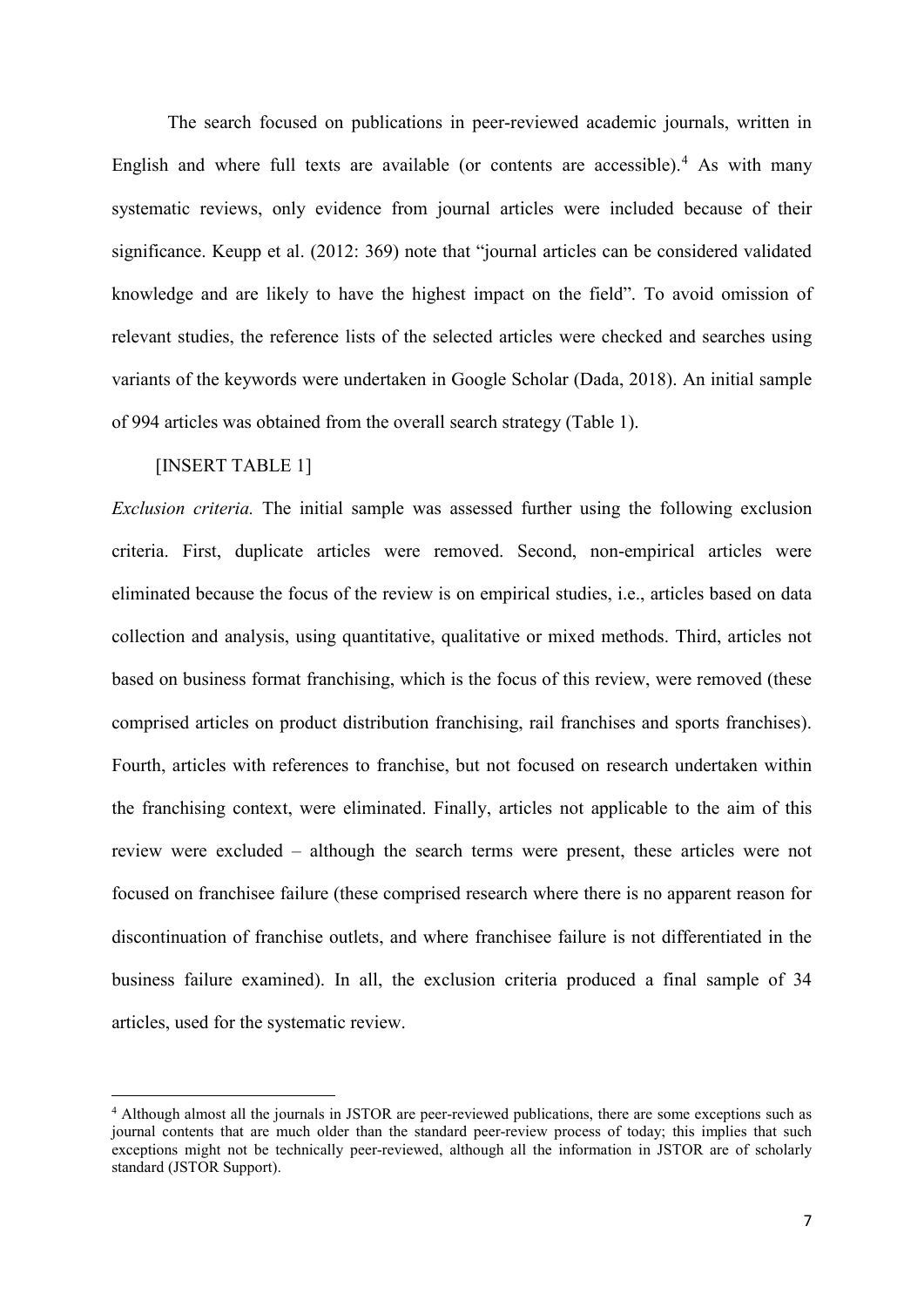#### *Data analysis*

Data was analyzed using content analysis, a research technique that uses a set of procedures to make replicable and valid inferences from texts (Krippendorff, 2004; Weber, 1990). Prior systematic literature reviews have employed content analysis (e.g. Dada, 2018; Davey et al., 2009; Germain and Cummings, 2010). Content analysis is "the accepted method of investigating texts", and it results in a numerical description of the features of a given text, or the development of a series of images (Joffe and Yardley, 2004: 56). It is a highly flexible research technique that can be applied in a quantitative and/or qualitative manner, although both quantitative and qualitative content analyses have many similar elements (White and Marsh, 2006).

Qualitative content analysis was conducted manually in this study, following the guidelines in Hsieh and Shannon (2005), also employed in a prior franchise study by Dada et al. (2016). Based on Hsieh and Shannon (2005), the analysis in this study was undertaken as follows. First, the texts relating to the empirical evidence in each article (e.g. the research background, aims, questions, theory, hypotheses and results) were read several times to facilitate holistic immersion. Second, codes were obtained from the texts in each article by identifying key notions or concepts in the empirical evidence, which have a relationship with the aim of the review (e.g. based on empirical evidence in three articles – namely, Brand et al., 2016; Croonen and Brand, 2015; Croonen, 2010 – 'franchisee disagreement [with franchisor-initiated changes]' was derived as the code that has a relationship with franchisee failure). Third, the codes from each article were sorted under a main and sub-category based on the links between different codes and how they are related to franchisee failure (e.g. the code used for the illustration in the preceding step was sorted under a main and subcategory). Finally, the definitions for each code, main category and sub-category were created (e.g. the code, main category and sub-category in the preceding illustration were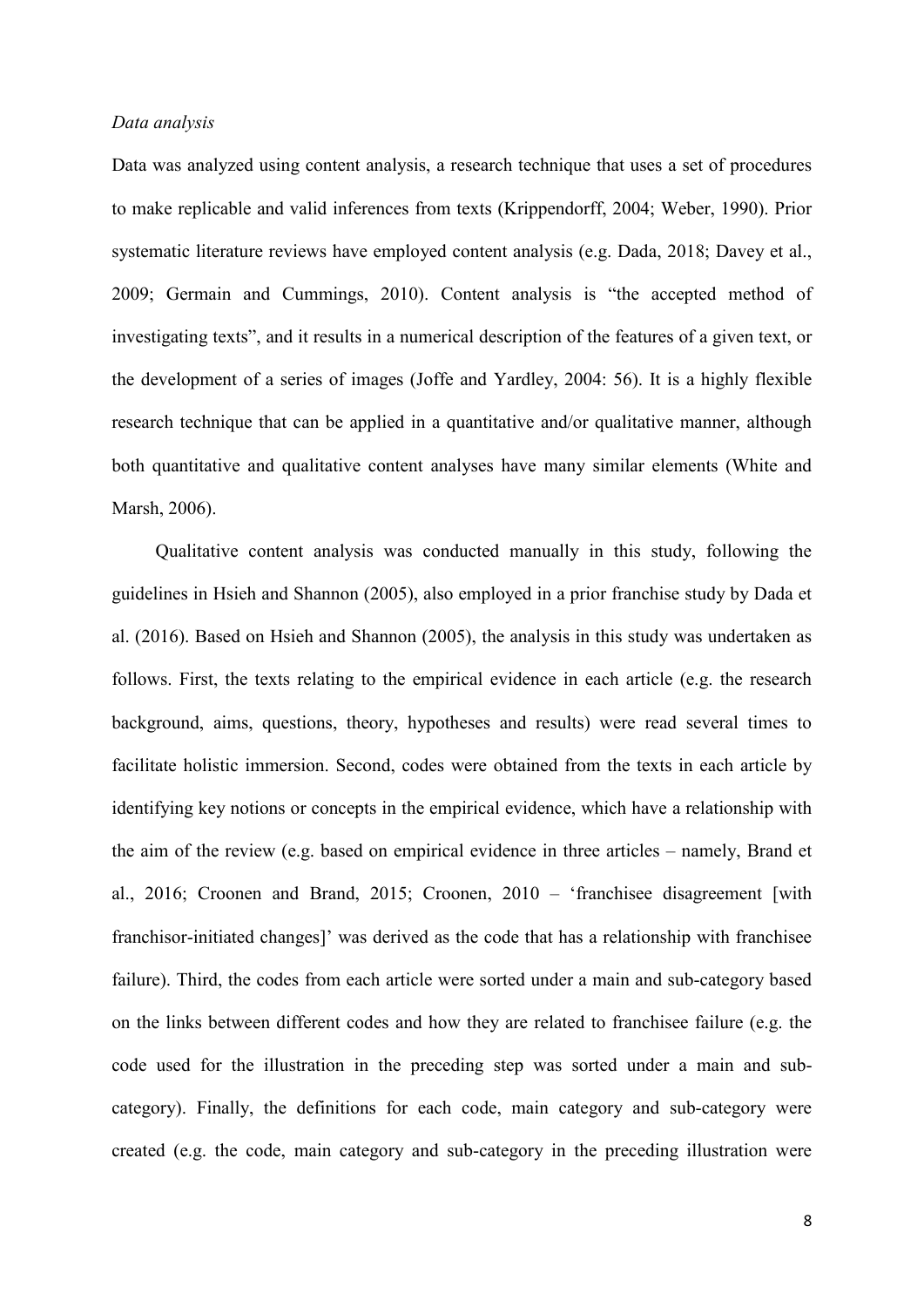defined as 'franchisee disagreement', 'single [influencing] factors' and 'franchisor-initiated changes', respectively). To enable development of a processual model, a visual map was used to represent the emerging relationships (Whetten, 1989; Zerbinati and Souitaris, 2005). Following Dada (2018), this involved creating a large diagram – similar to Figure 1 (discussed below) – and articles were allocated into their respective positions in the diagram.

[INSERT FIGURE 1]

## **Results**

#### *The empirical literature*

Table 2, description of articles in this review, shows that most of the studies were published over 23 years (199[5](#page-8-0)–2018).<sup>5</sup> The majority used quantitative research designs ( $n = 24$ ), consistent with arguments that most franchising studies use quantitative methods (Cox and Mason, 2009). Six articles used qualitative methods; four articles used mixed methods (quantitative and qualitative). Most of the studies collected data from more than one industry sector ( $n = 24$ ). The U.S. (and North America) were the most researched ( $n = 19$ ), consistent with Dant's (2008) observation that most franchising research has focused on the U.S. Diverse levels/ units of analysis were employed (e.g. franchisees, franchisors and exfranchisees).

[INSERT TABLE 2]

<span id="page-8-0"></span><sup>&</sup>lt;sup>5</sup> Except for one study in 1972.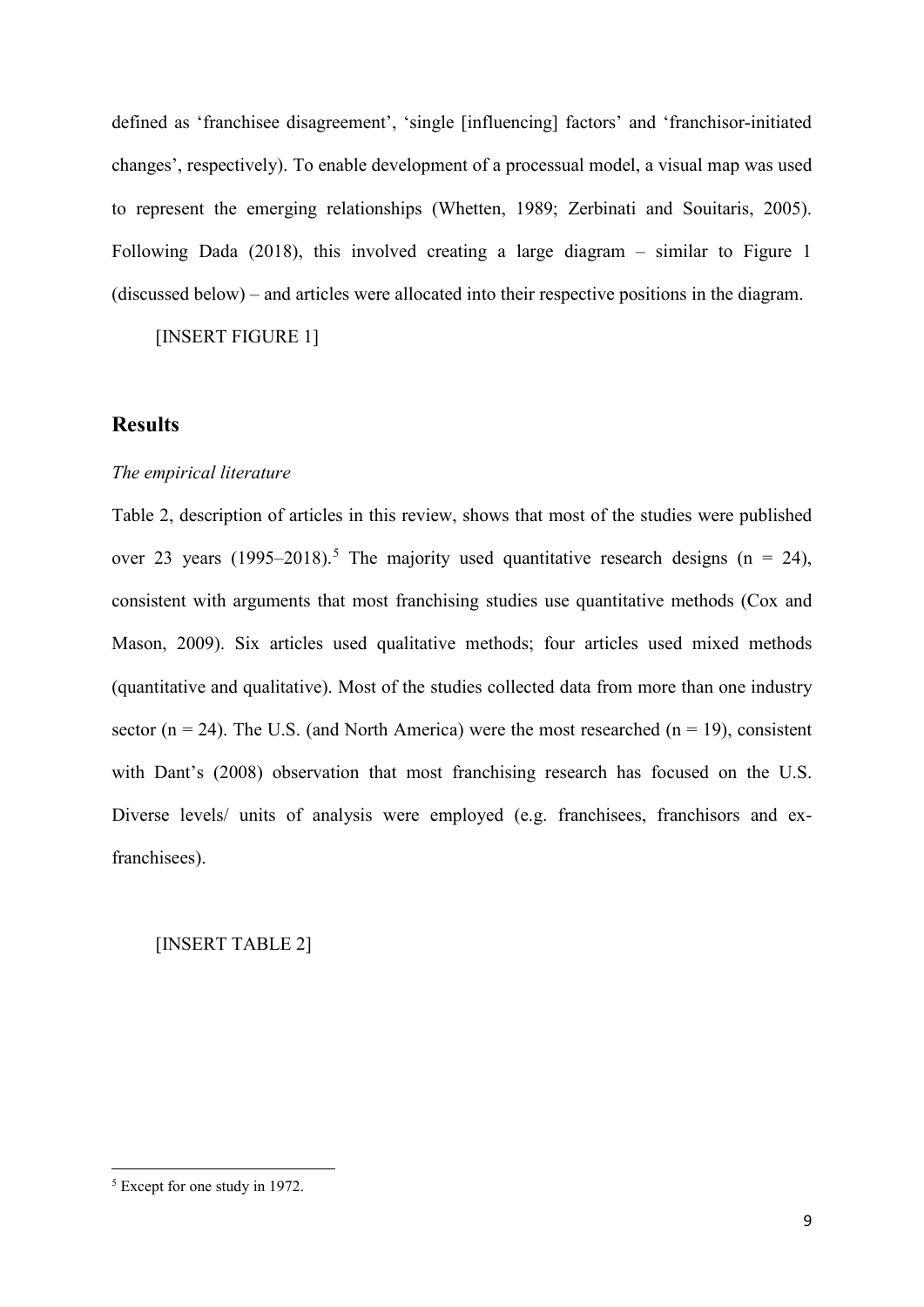#### *Theoretical perspectives for studying franchisee failure*

Evidence from this systematic literature review reveals that studies on franchisee failure draw on diverse theoretical perspectives, notably agency, resource-based, signalling, transaction cost, relational exchange, institutional, and bargaining power.

## (1) Agency theory

The most used perspective in prior research for examining franchisee failure was agency theory  $(n = 14)$ , aligning with arguments that the franchising literature focuses largely on agency theory (Barthélemy, 2011). As Grünhagen et al. (2017) explain, an agency relationship occurs when one party (the principal) depends on another party (the agent) to undertake actions on behalf of the principal; the principal faces two main problems, namely pre-contractual adverse selection (hidden information) and post-contractual moral hazard (hidden actions). The focus of agency theory is on resolving two potential problems in agency relationships, namely: (i) the conflicting desires or goals of the principal and agent and the difficulty that will be encountered by the principal in trying to verify what the agent is actually doing and whether such activities are in the best interests of the principal, and (ii) the risk-sharing that may occur due to the principal and agent having different attitudes toward risk and consequently preferring different actions (Alon et al., 2015). The dynamics arising as a result of this contractual relationship provide the basis for studying franchisee failure using agency theory.

## (2) Resource-based perspective

Some other explanations in the literature on franchisee failure have drawn on the resourcebased perspective. According to this premise, resource-based perspective is useful for studying factors leading to franchisee failure, given the expectation that valuable resources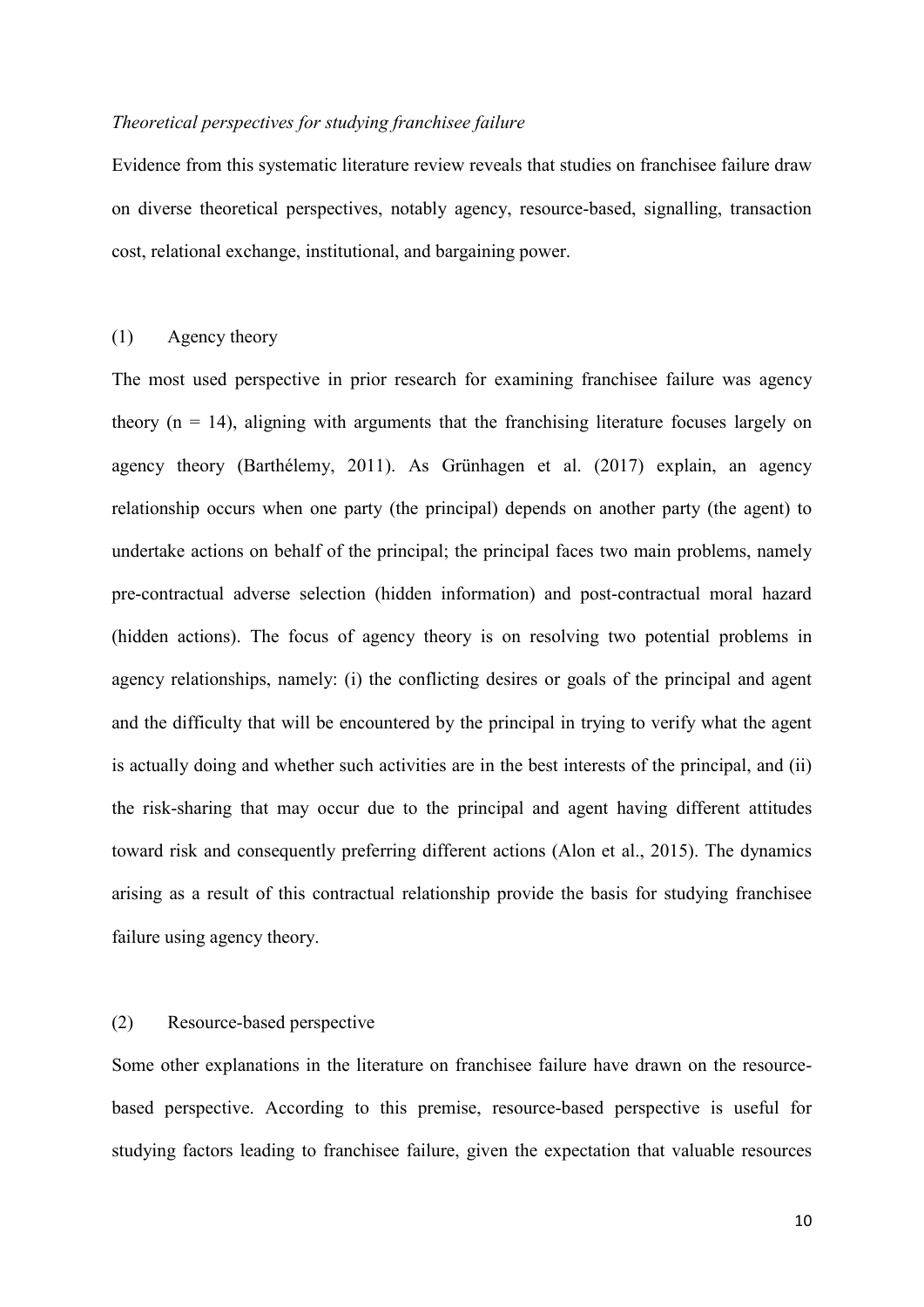should be made available by both franchise parties. This perspective suggests that by using franchising, the franchisor will make investments in strategic resources, and access scarce resources via franchisees to finance expansion (Alon et al., 2015; Michael and Combs, 2008).

#### (3) Signalling theory

In studying franchisee failure, signalling theory has also been employed. This perspective suggests that prospective franchisees are keen to benefit from the incentive advantages of franchising, but they might face an asymmetric information problem because franchisors can deliberately misrepresent information, or have difficulties in signalling the quality of their concepts, to aspiring franchisees (Alon et al., 2015). The several lawsuits that often arise in franchising relationships are evidence of conflicts over misrepresentation (Alon et al., 2015).

## (4) Transaction cost economics

Another perspective employed to examine franchisee failure is transaction cost economics, which suggests that greater specific investments by franchisees should be associated with longer contract duration, since longer-term contracts provide a safeguard for those franchisee investments (Argyres and Bercovitz, 2015). As Hendrikse et al. (2015) explain, based on the transaction cost theory, transaction-specific investments and uncertainty (i.e. environmental and behavioral uncertainty) influence contractual completeness.

## (5) Relational exchange perspective

In studying franchisee failure, relational exchange perspective has also been employed. Franchising is a form of relational exchange, where there are a number of potential areas for conflict, thereby making its successful management both a complex and critical challenge for franchisors (Watson and Johnson, 2010). According to relational exchange theory, the future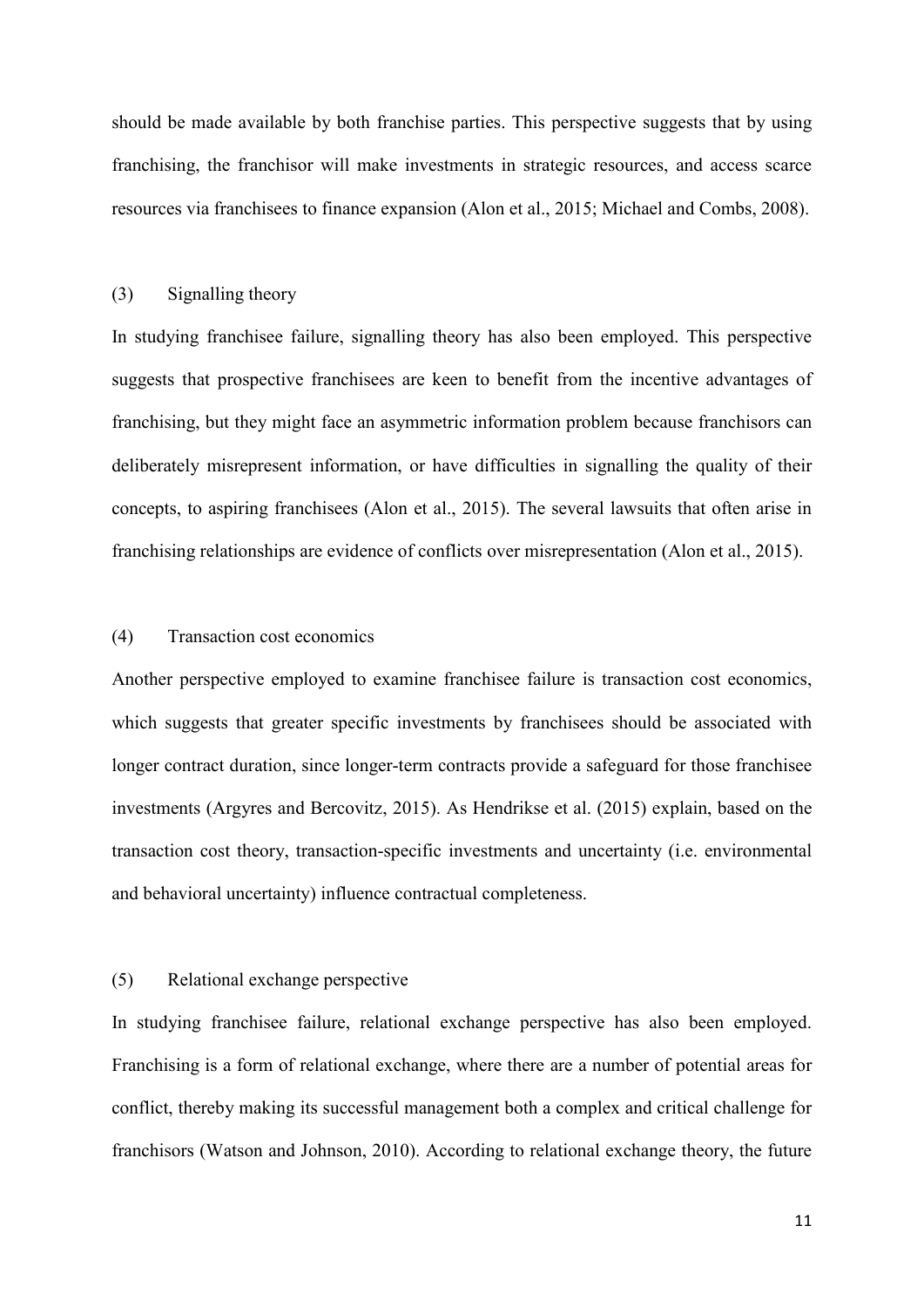relationship between the franchisor and the franchisee will be under threat if the goals of the franchisor are not congruent with those of the franchisee (Davies et al., 2011). As highlighted by Frazer et al. (2012), franchising involves interdependent relations that influence behavior positively or negatively, and there is an emphasis on trust in facilitating productive relational exchanges. In franchising, trust functions as the bond that strengthens the contractual alignment of interests between the franchise relational parties (Davies et al., 2011).

#### (6) Institutional theory

Institutional theory has been employed in understanding franchisee failure. As noted by Grünhagen et al. (2017), this perspective suggests that the institutional environment (regulatory, normative and cultural) can have intense effects on organizations. As Barthélemy (2011) argues, institutional theory can offer an important contribution to the understanding of franchising decisions. Combs et al. (2009) explain that franchising is becoming the institutionalized norm.

#### (7) Bargaining power perspective

Furthermore, bargaining power perspective has been used to study franchisee failure. According to this premise, bargaining power can affect contractual provisions – for example, franchisees can gain adequate bargaining power, or decide to use bargaining power, to influence certain provisions in their favor; bargaining power can also affect the actions taken by the franchisor that serve his/her interest at the expense of a franchisee (Argyres and Bercovitz, 2015).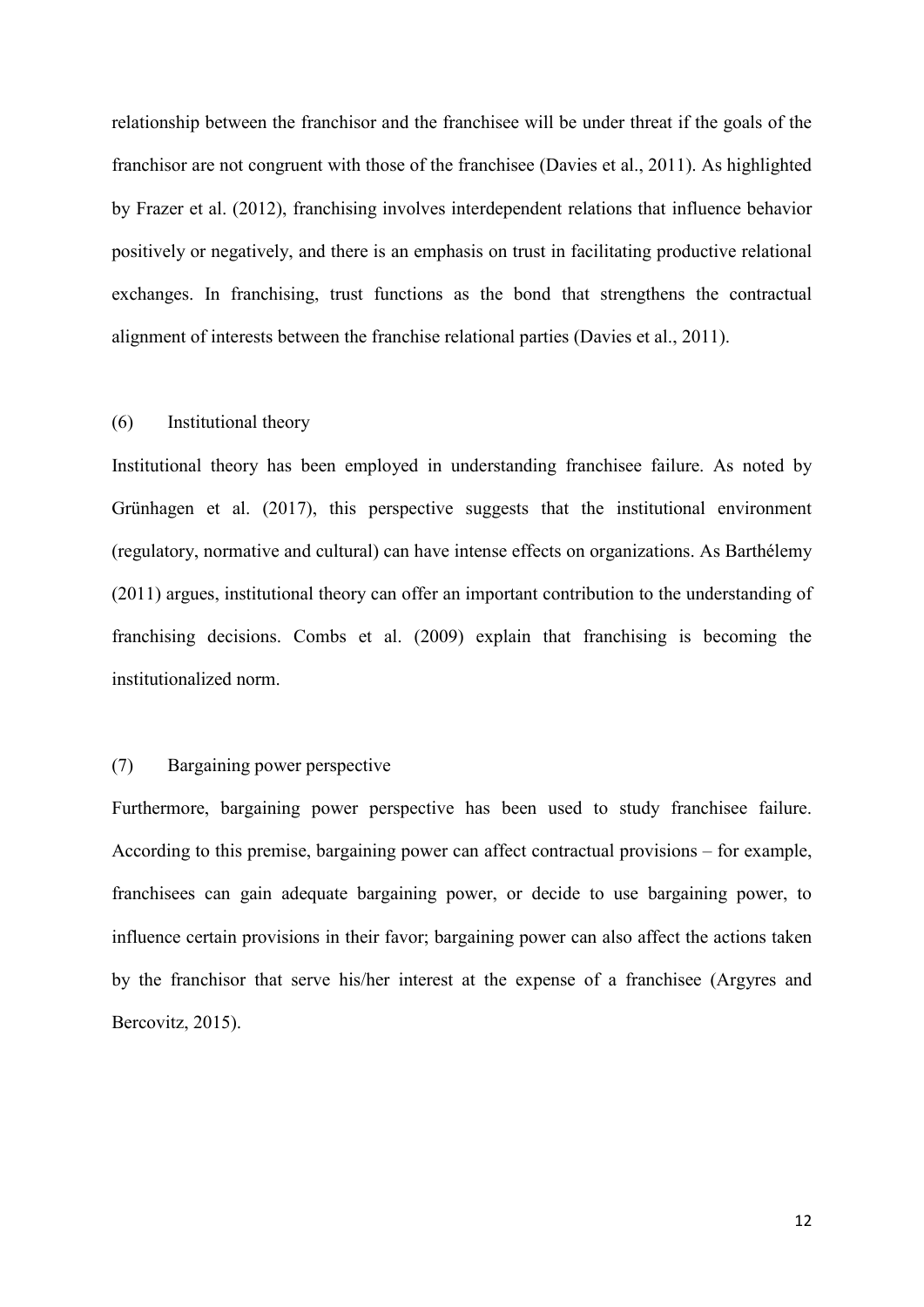## *A model for curbing franchisee failure*

Empirical evidence on why franchisee failure occurs is concentrated around two factors:  $6(1)$  $6(1)$ single influencing factors, and (2) joint influencing factors. Most studies do not distinguish whether the franchise agreement is terminated by the franchisor or franchisee (exceptions are Beales and Muris, 1995; Clarkin and Rosa, 2005; Emerson, 2016; Lim and Frazer, 2002; López-Bayón and López-Fernández, 2016; López-Fernández and López-Bayón, 2018). However, as the franchise relationship comprises mutually dependent entrepreneurs, it is important to examine both sides of the dyad (i.e., the franchisor and franchisee) (López-Fernández and López-Bayón, 2018). The drivers of franchisee failure should be examined from both parties' perspectives because a 'dual-agency' relationship exists, i.e., the franchisor and franchisee may act as principal and agent simultaneously (Grünhagen et al.,  $2017$  $2017$ ).<sup>7</sup>

#### (1) Single influencing factors

Prior studies demonstrate that diverse sole factors should be taken into consideration in order to curb franchisee failure.

#### 1.1 Franchisee flexibility

Evidence from several studies demonstrate that to reduce franchisee failure, franchisors should enhance franchisee flexibility, and franchisees should create means of empowerment (such as independent franchisee associations). These studies draw mainly on agency, resource-based, transaction cost, bargaining power and relational exchange perspectives.

<span id="page-12-0"></span> $6$  One variable (average total investment) from Alon et al. (2015) was not included in the results of this systematic review because it is unknown whether this variable is referring to the average total investment of the franchisor and/ or franchisee. Also, the following variables (relating to franchisor characteristics) in Alon et al. (2015) were not included in the results of this systematic review because the direction, and nature, of the relationships to franchisee failure were not stated, even though the variables were found to influence the rate of franchisee failure: financial assistance, passive ownership, number of states in the U.S., terms of contract, royalty percentage and percentage distribution overseas.

<span id="page-12-1"></span><sup>7</sup> The results incorporate the instigator of franchisee failure, where available.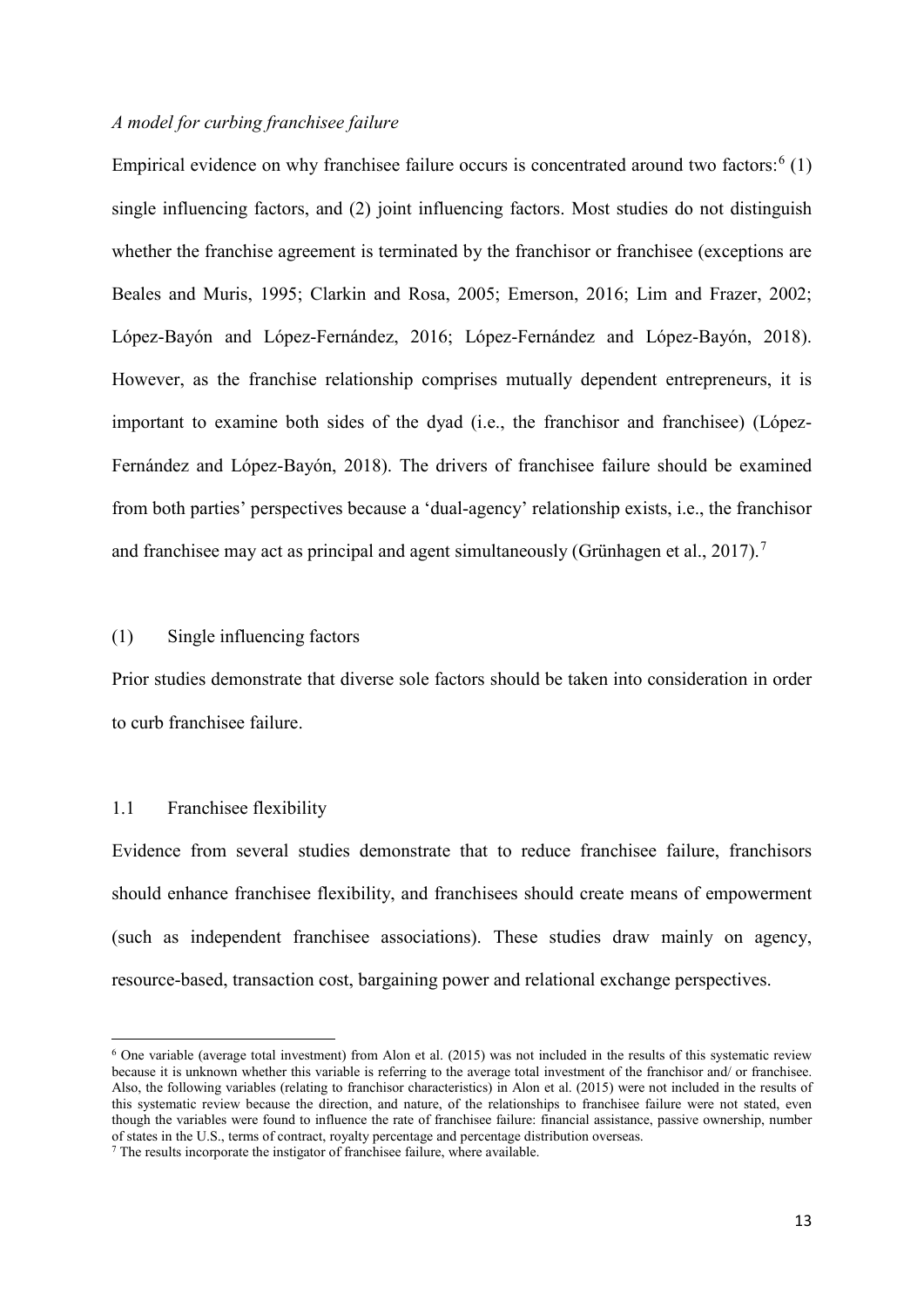Based on U.S. data and quantitative methodology, one study (Antia et al., 2017) show the effects of *franchisor governance mechanisms* on franchisee failure. It was found that franchisor's socialization of franchisees through provision of ongoing services (e.g. central data processing and central purchasing), aimed at developing franchisees' skills to provide uniform quality offering, increases franchisee failure (Antia et al., 2017). This suggests that provision of such services might weaken franchisees' efforts to develop their own capabilities, and centralization of such services by the franchisor might weaken opportunities for local market adaptations on the part of franchisees (Antia et al., 2017). With this study based on agency perspective, the results indicate that franchisor governance mechanisms targeted towards franchisee socialization via ongoing services that augment franchisees' standardization ability can increase franchisee failure.

In another study by Beales and Muris (1995), it was reported that the percent of franchise outlets for which the geographical location of the outlets is known (and could be provided) by the franchisor (i.e. *franchisor knowledge of franchise outlet location*) leads to higher franchisee failure rate, in terms of the franchise agreement being terminated by the franchisor. This variable reflects the extent to which franchisors monitor their franchisees; franchisors who monitor more extensively are more likely to be able to report the location of their franchise outlets (Beales and Muris, 1995). The findings indicate that franchisor knowledge of franchise outlet location can have an adverse effect on franchisee failure.

The role of *franchisee empowerment* (in terms of delegation to franchisees, franchisee desire for independence, franchisor inflexibility, franchisor power, and presence of independent franchisee association) on franchisee failure was shown in six studies (Argyres and Bercovitz, 2015; Emerson, 2016; Frazer et al., 2007; López-Bayón and López-Fernández, 2016; López-Fernández and López-Bayón, 2018; Schell and McGillis, 1995). With the exception of delegation of pricing to franchisees, which produces mixed effects on franchisee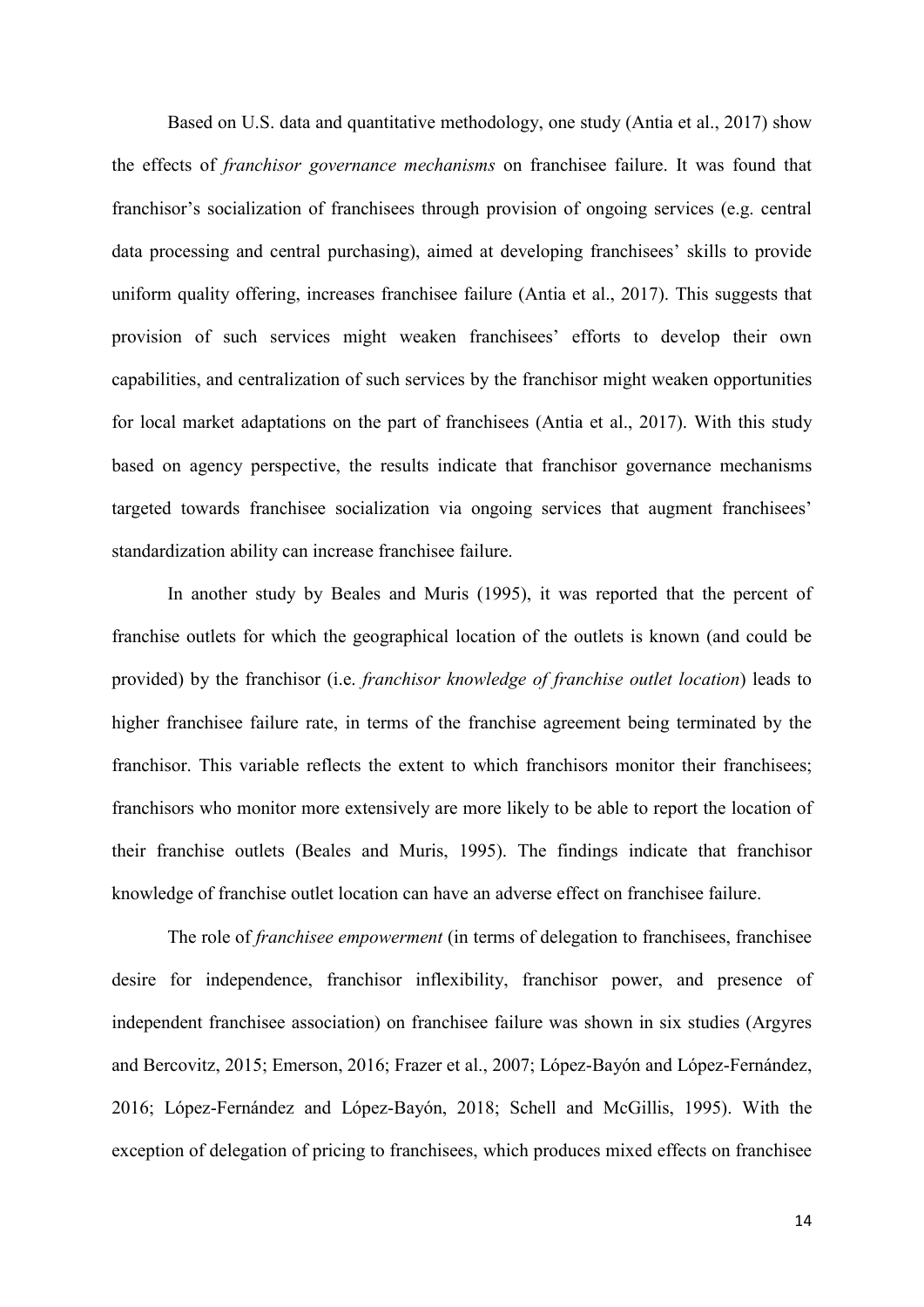failure, other aspects of delegation to franchisees that revolve around local advertising and human resource (HR), reduce franchisee failure. Drawing on agency and resource-based theories, López-Fernández and López-Bayón (2018) found that delegation of pricing to franchisees will reduce franchisee failure (in terms of the franchise agreement being terminated by the franchisee). However, it was found that delegation of pricing to franchisees will increase franchisee failure (in terms of the franchise agreement being terminated by the franchisor) (López-Bayón and López-Fernández (2016) drawing on agency theory; López-Fernández and López-Bayón (2018) drawing on agency and resource-based theories). This contrasting outcome suggests that decentralization of pricing represents significant means of reducing franchisees' discontentment and failure, and at the same time, it is a significant source of conflict for franchisors (López-Fernández and López-Bayón, 2018). The latter may be controlled through franchisor embedding internal conflict management mechanisms. With regards to delegation of local advertising decisions to franchisees, this was found to reduce franchisee failure (in terms of the franchise agreement being terminated by the franchisor) (López-Bayón and López-Fernández (2016) drawing on agency theory; López-Fernández and López-Bayón (2018) drawing on agency and resource-based theories). These suggest that the franchisor may benefit from franchisee's knowledge in local advertising campaigns (López-Fernández and López-Bayón, 2018). With regards to delegation of HR decisions to franchisees, drawing on agency theory, López-Bayón and López-Fernández (2016) found that this reduces franchisee failure (in terms of the franchise agreement being terminated by the franchisor). This suggests that decentralization of HR decisions, regarding hiring and training, to franchisees can reduce conflict (López-Bayón and López-Fernández, 2016). Frazer et al. (2007) also found that franchisee desire for greater independence influences franchisee failure (but the direction of the influence – whether positive or negative – was not specified). Schell and McGillis (1995) found that franchisor inflexibility with their operating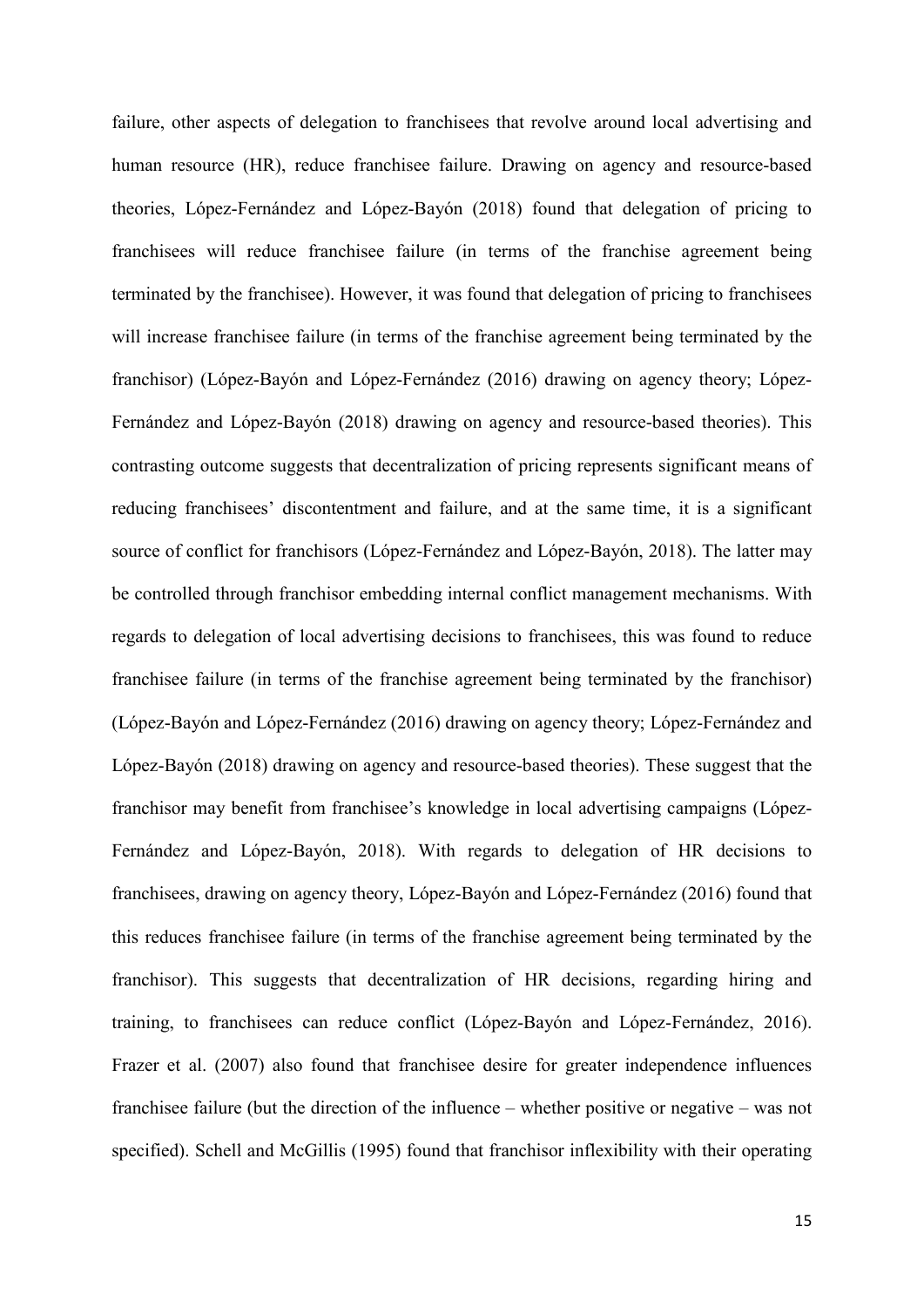procedures is positively associated with franchisee failure. Drawing on agency principles, Emerson (2016) reports franchisor termination of the contract with the franchisee at will, indicating that franchisor power is a reason for franchisee failure. Argyres and Bercovitz (2015), drawing on agency theory, transaction cost theory and bargaining power perspective, found that presence of independent franchisee association leads to fewer franchisee failure. This implies that independent franchisee associations are mechanisms through which franchisees are able to exercise bargaining power (Argyres and Bercovitz, 2015) that can prevent franchisee failure.<sup>[8](#page-15-0)</sup> Overall, the findings demonstrate that franchisee empowerment can minimize franchisee failure.

Based on relational exchange perspective, one study (Frazer et al., 2012) shows that *franchisor utilization of unilateral communication processes* that focus on adherence to franchise system standards and restrictive directives (e.g. caveat on local marketing and restrictive supplier agreements) will lead to higher rates of franchisee failure.

Two studies conducted in multiple industries (Clarkin and Rosa, 2005; Frazer et al., 2012) demonstrate the mediating role of *franchisee dissatisfaction* on franchisee failure. Clarkin and Rosa (2005) found that franchisor's inflexibility to allow franchisee implementation of franchisee-identified opportunities (that were not within the terms of the franchise agreement) leads to franchisee dissatisfaction, and in turn, franchisee failure (in terms of the franchise agreement being terminated by the franchisee). <sup>[9](#page-15-1)</sup> Supportive findings were reported in Frazer et al. (2012) where based on relational exchange perspective, it was

<span id="page-15-0"></span><sup>&</sup>lt;sup>8</sup> "Independent franchisee associations are self-organized groups of franchisees belonging to the same franchise system that are not sponsored by the franchisor" (Argyres and Bercovitz, 2015: 811).

<span id="page-15-1"></span> $\overline{S}$  This supports the findings reported above (in the section under single influencing factors) where (i) Schell and McGillis (1995) found that franchisor inflexibility with their operating procedures is positively associated with franchisee failure; (ii) Frazer et al. (2007) found that franchisee desire for greater independence influences franchisee failure (but the direction of the influence – whether positive or negative – was not specified); and (iii) López-Fernández and López-Bayón (2018) found that franchisee empowerment, in terms of delegation of pricing to franchisees, reduces franchisee failure (initiated by the franchisee).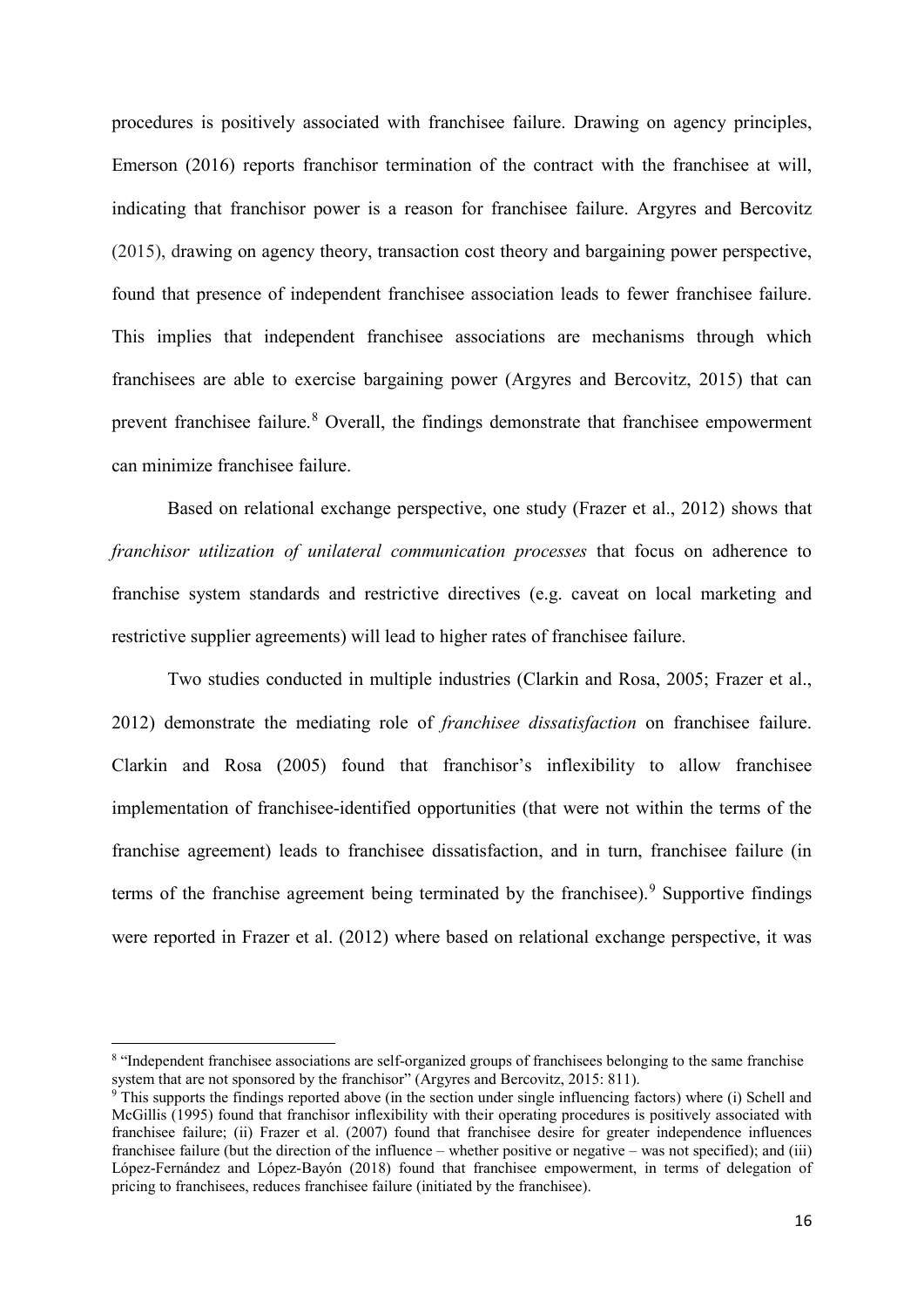found that lack of franchisor open communication with franchisees will increase franchisee dissatisfaction with the franchisor, which will in turn increase franchisee failure.<sup>[10](#page-16-0)</sup>

Altogether, these studies reveal that franchisee flexibility and empowerment can decrease franchisee failure.

#### 1.2 Brand equity

<u>.</u>

Evidence from one study shows that to curb franchisee failure, franchisors should strengthen investments in brand name. The influence of *franchisor policies to make investments in strategic resources* on franchisee failure was shown in Michael and Combs (2008). Drawing on resource-based theory, Michael and Combs (2008) found a negative relationship between franchisor investments in brand name and franchisee failure.<sup>[11](#page-16-1)</sup>

## 1.3 Franchisor and franchisee deviation

The results from some studies indicate that in order to suppress franchisee failure, franchisors and franchisees should collaboratively ensure that both parties do not deviate from franchisor principles. These studies are based mainly on agency, transaction cost economics and institutional theories.

Four studies (Emerson, 2016; Grünhagen et al., 2017; Manolis et al., 1995; Winter et al., 2012) show that *franchisees' active moral hazard* (in terms of property infringement, sale of unauthorized products, quality control violations, and breach of agreements and standards) affects franchisee failure. Drawing on agency and institutional theories, Grünhagen et al.

<span id="page-16-0"></span><sup>&</sup>lt;sup>10</sup> This supports earlier reported findings in the section under single influencing factors, where (i) Frazer et al. (2007) found that franchisee dissatisfaction with the franchisor is a (direct) influencing factor of franchisee failure (but the direction of the influence – whether positive or negative – was not specified); and (ii) Frazer et al. (2012) found that franchisor utilization of unilateral communication processes that focus on adherence to franchise system standards and restrictive directives will lead to higher rates of franchisee failure.

<span id="page-16-1"></span><sup>&</sup>lt;sup>11</sup> This supports the earlier findings from the same study on the negative relationship in terms of franchisor investments in strategic resources (that occur through the provision of long *initial* training period for franchisees) and franchisee failure.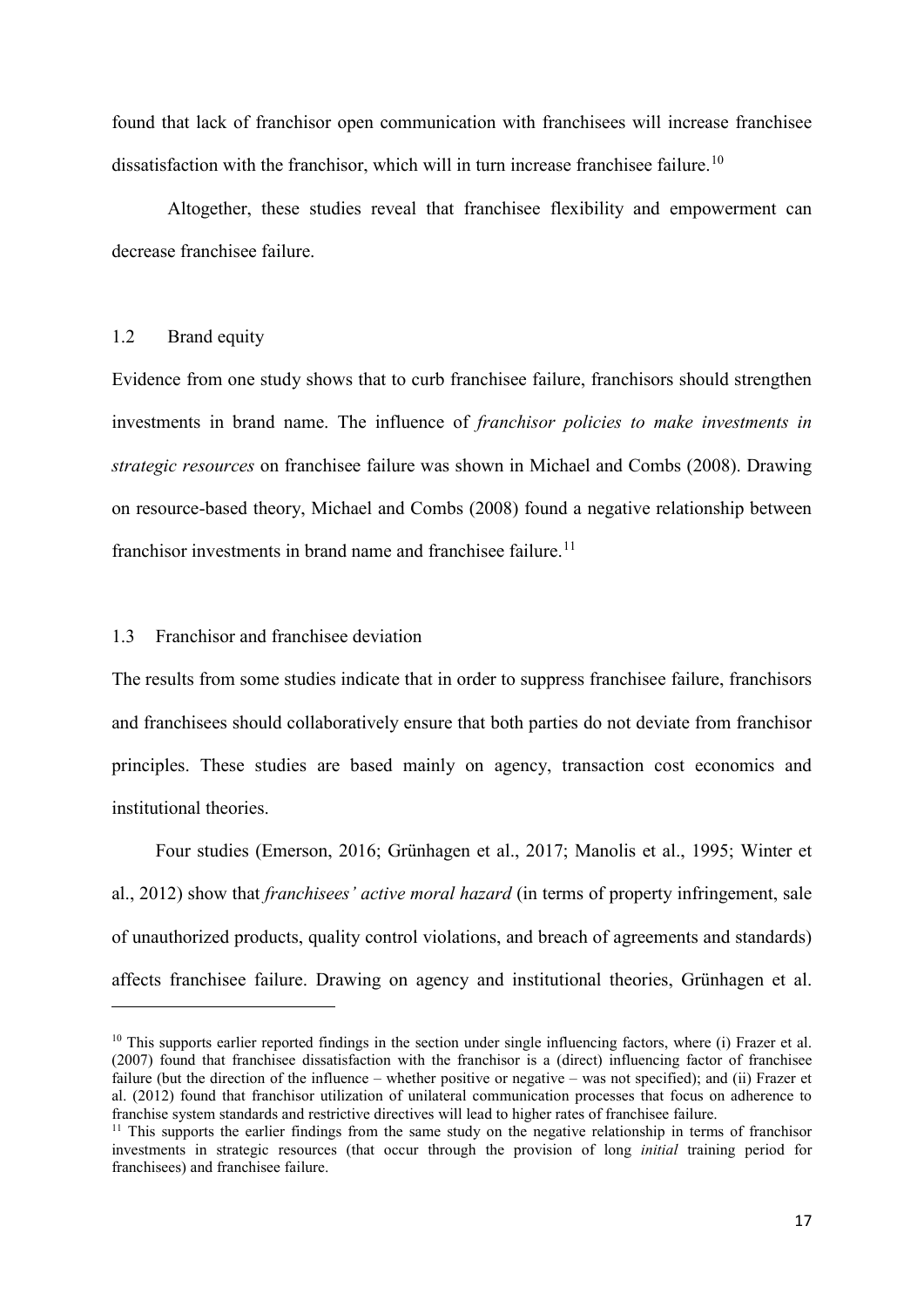(2017) found that franchisees' active moral hazard can cause franchisee failure.<sup>[12](#page-17-0)</sup> Supportive findings were reported in Winter et al. (2012), that offering non-standard products in franchise outlets increases franchise outlets' likelihood of failure.<sup>[13](#page-17-1)</sup> This implies that franchisee accuracy in the replication of features of the franchisor's original template decreases franchise outlet's likelihood of failure (Winter et al., 2012). Drawing on transaction cost economics and agency theory, franchisee failure was attributed to quality control violations in Manolis et al.  $(1995)$ .<sup>[14](#page-17-2)</sup> Emerson (2016), drawing on agency principles, found that the following are reasons for franchisee failure (in terms of the franchise agreement being terminated by the franchisor): (1) breach of contract, failure to comply with agreement, or failure to meet performance standards, (2) failure to cure defaults, (3) failure to pay, (4) misuse of trademark and (5) violation of covenant not to compete/ competitive conduct.

Drawing on agency and institutional theories, one study (Grünhagen et al., 2017) found that *franchisors' passive moral hazard* can cause franchisee failure.<sup>[15](#page-17-3)</sup> This suggests that franchisor deviation from franchisor principles can increase franchisee failure.

Altogether, the findings are consistent in demonstrating that franchisor and franchisee deviation from franchisor principles increases franchisee failure.

<span id="page-17-0"></span><sup>&</sup>lt;sup>12</sup> *Franchisees' active moral hazard* was measured as the sum of (i) property infringement – i.e. trademark, copyrights and proprietary information – by the franchisee and (ii) sale of unauthorized products by the franchisee (Grünhagen et al., 2017).

<span id="page-17-1"></span><sup>&</sup>lt;sup>13</sup> Non-standard products were measured as the percentage of revenue that franchise outlets generated from products that are not part of the original franchisor business model or product mix, i.e. not part of the franchisor template (Winter et al., 2012).

<span id="page-17-2"></span><sup>&</sup>lt;sup>14</sup> These violations include sanitation problems, service issues and other improprieties outlined in the franchise agreement (Manolis et al., 1995).

<span id="page-17-3"></span><sup>&</sup>lt;sup>15</sup> *Franchisors' passive moral hazard* was measured as the sum of (i) franchisors' failure to provide support to franchisees and (ii) franchisors' refusal to renew a contract as obligated (Grünhagen et al., 2017).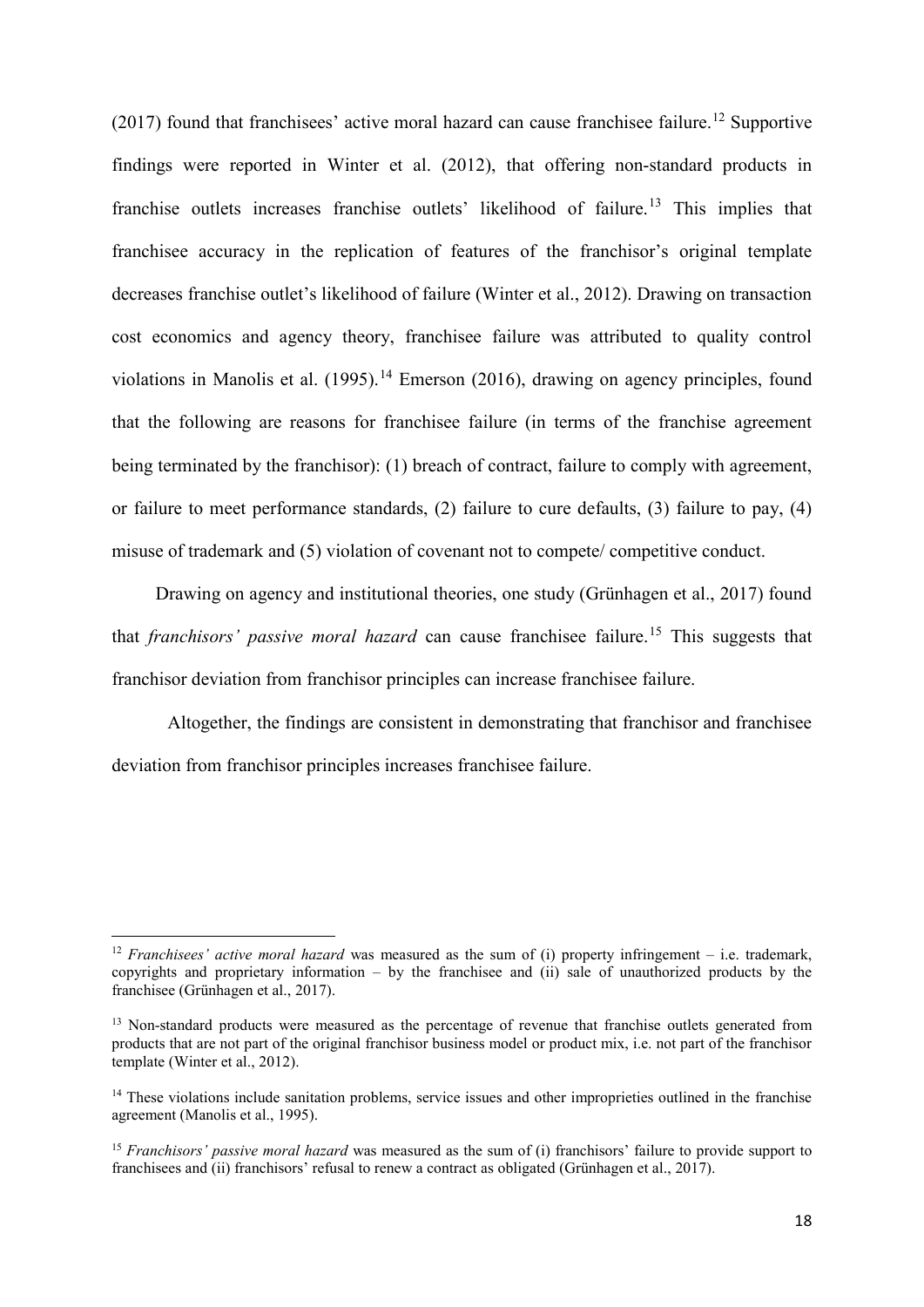#### 1.4 Franchise outlet ownership

The findings from several studies indicate that in order to lessen franchisee failure, franchisors should take into consideration different forms of franchise outlet ownership, namely multiunit franchising, franchisee active ownership, franchise outlet ownership change, minority-owned franchise outlets, and franchise outlet location. These studies are based mainly on agency and resource-based theories.

The empirical evidence shows that to curb franchisee failure, franchisors should use *multiunit franchising*. Based on U.S. data and quantitative methodology, two studies (Antia et al., 2017; Bates, 1998) show the effects of multiunit franchising on franchisee failure. It was found that franchisor's provision of incentives that allow franchisees the option of opening additional outlets reduces franchisee failure (Antia et al., 2017). Supportive findings were reported in Bates (1998), that franchisees that own and operate a mini-chain of franchise outlets (operated by employee store managers), i.e., multiunit franchisees, have low rates of franchisee failure. This may be because of the substantial industry-specific experience accrued by the franchisee (Bates, 1998). Altogether, with both studies based on agency perspective, the results indicate that franchisor targeted approach towards franchise outlet growth can minimize franchisee failure.

The findings also reveal that to reduce franchisee failure, there should be a franchisor requirement for *franchisee active ownership*. Based on agency theory, one study (Michael and Combs, 2008) found that franchisor requirements that franchisees should be active owner-managers and not passive investors (that would otherwise hire employee-managers to monitor daily operations) reduce franchisee failure.

In order to minimize franchisee failure, empirical evidence suggests that, where *franchise outlet ownership change* is required in a franchise organization, franchisors can encourage franchisees within the same franchise organization to consider opting to take on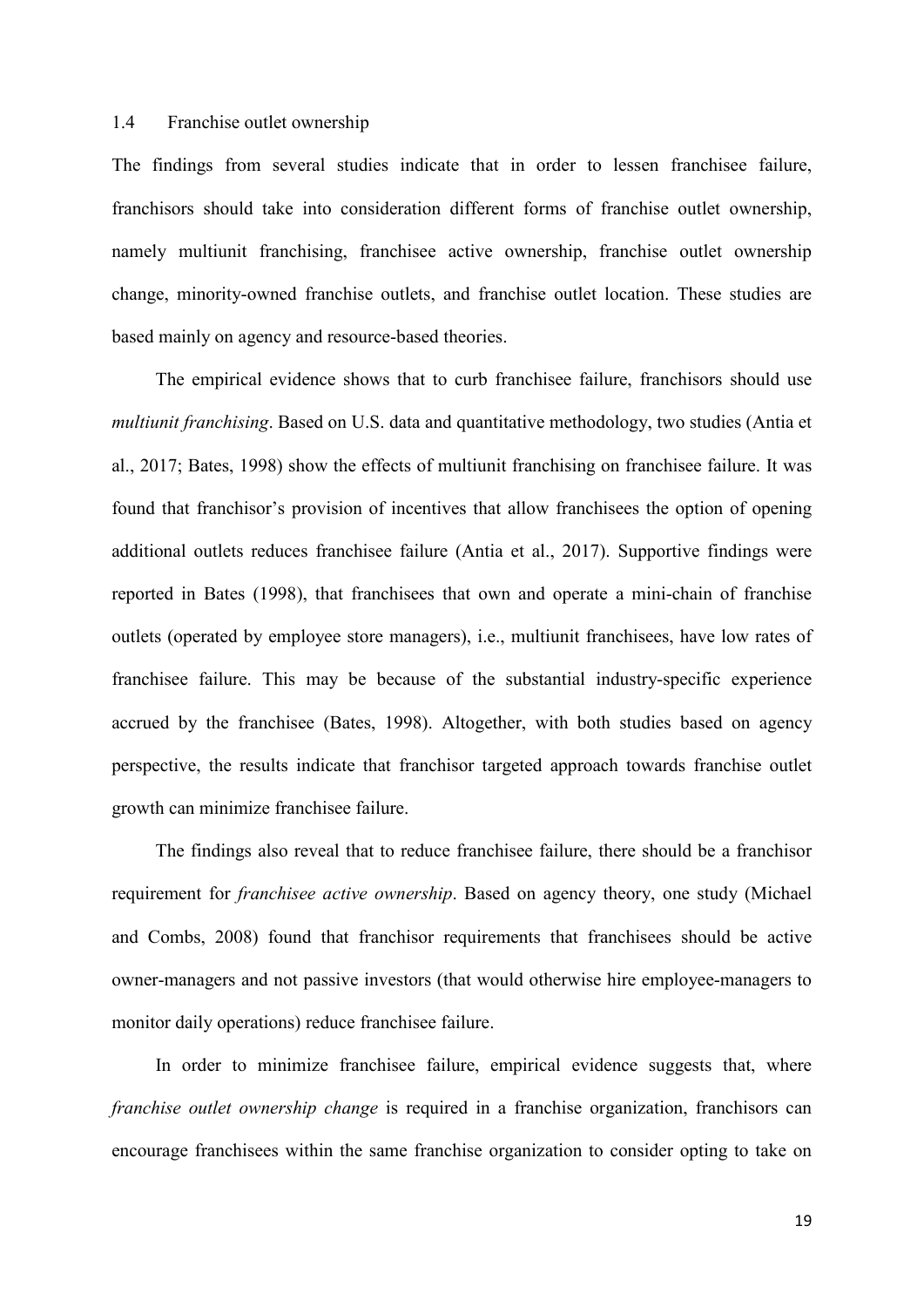the transfer of such franchise outlet requiring ownership change. In a quantitative, U.S. based study conducted within multiple industries, Winter et al. (2012) found that franchise outlets that experienced an ownership change (i.e., the transfer of a franchise outlet by a franchisee to another franchisee within the same franchise organization) have a lower likelihood of franchisee failure.

Additionally, the findings indicate that to reduce franchisee failure, franchisors should provide additional support to *minority-owned franchise outlets*. In a quantitative, U.S. based study conducted within multiple industries, Bates (1995b) found that franchise outlets that are owned by minorities are prone to failure.

Furthermore, some studies reveal that to decrease franchisee failure, franchisors should have appropriate *franchise outlet location* (i.e., franchisors should have exclusive territory guarantees, suitable territory definitions, suitable franchise outlet locations, proximity of franchise outlets to other franchise outlets belonging to the same franchise organization, and franchise outlets location in higher per-capita income zip code areas). Based on agency theory, Michael and Combs (2008) found exclusive territory guarantees to be negatively related to franchisee failure. This is consistent with Cox and Mason (2009), drawing on agency and resource-based theories, which found that unsuitable territory definitions and unsuitable franchise outlet locations lead to franchisee failure. Similar findings were reported in Swart and Carter (1972) that bad location is the main reason for franchisee failure. In another study by Winter et al. (2012), it was found that (a focal franchise outlet's) proximity to (other) franchise outlets belonging to the same franchise organization significantly reduces the likelihood of franchisee failure (for the focal franchise outlet). This implies that proximity to franchise outlets belonging to the same franchise organization – a proxy for the competitive intensity experienced by a franchise outlet – significantly influences a focal franchise outlet's ability to remain in business (Winter et al., 2012). In the same study, it was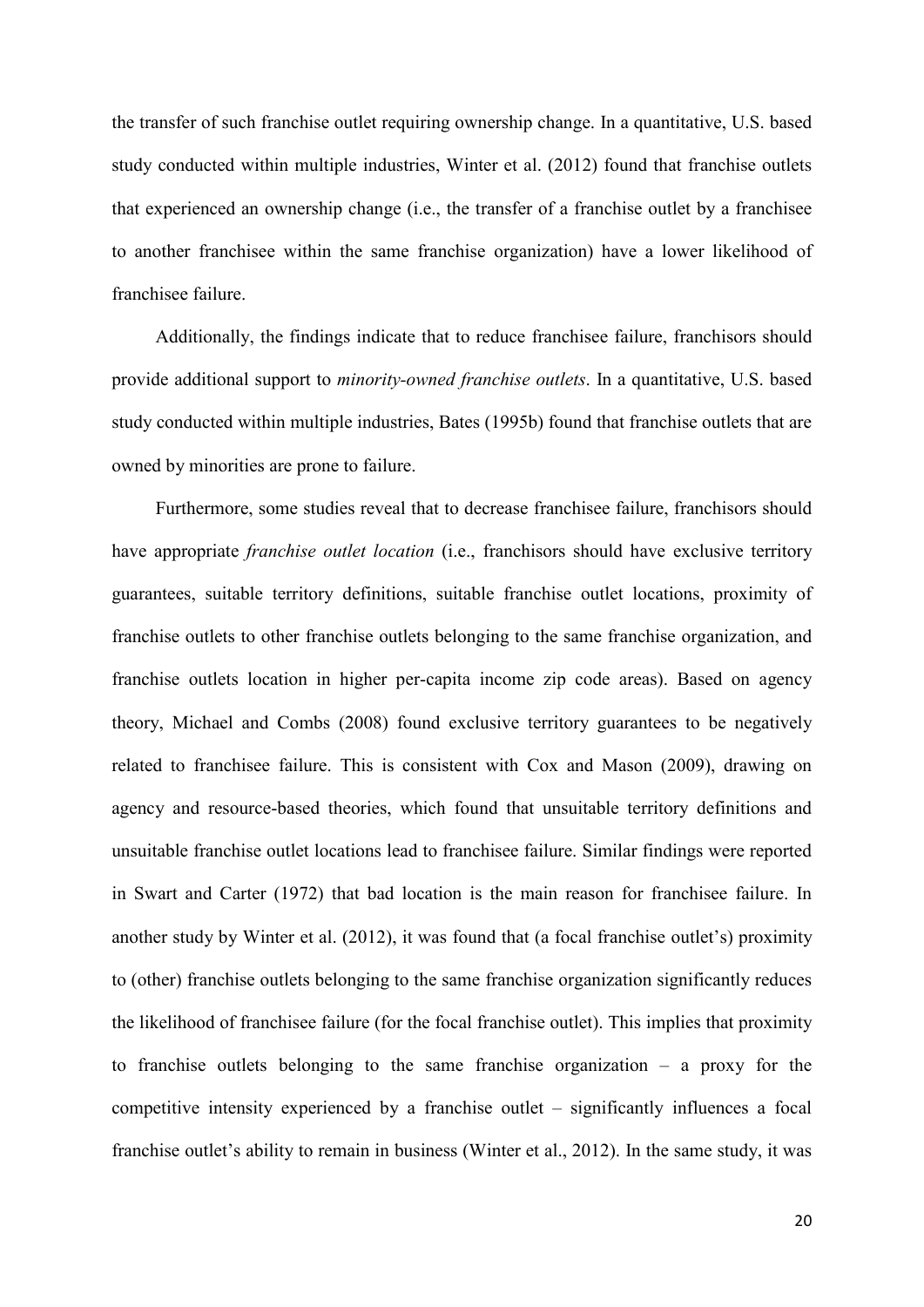also found that franchise outlets located in higher per-capita income zip code areas – a proxy for demand heterogeneity – have a lower likelihood of franchisee failure.

Cumulatively, these findings demonstrate how franchisors' attention to diverse types of franchise outlet ownership can diminish franchisee failure.

#### 1.5 Franchisor and franchisee's capabilities

Various studies reveal that in order to reduce franchisee failure, franchisors should ensure that both franchise parties have appropriate capabilities, namely franchisor and franchisee experience, and franchisee training. These studies draw mainly on agency, resource-based and signalling theories.

Evidence shows that to curb franchisee failure, franchisors should take into consideration *franchisor and franchisee experience* by (i) seeking franchisees with prior experience (in the franchisor's industry), and (ii) ensuring that the franchisor has experience in franchising. In terms of (i), i.e., franchisee's prior industry experience, out of three quantitative studies (Alon et al., 2015; López-Fernández and López-Bayón, 2018; Michael and Combs, 2008), only one (López-Fernández and López-Bayón, 2018) reports opposing findings on the effects of the franchisor requiring (or placing importance on) franchisee prior experience (in the franchisor's industry) on franchisee failure. Drawing on agency and resource-based theories, López-Fernández and López-Bayón (2018) found that prior industry experience requirements in franchisees increase franchisee failure (in terms of the franchise agreement being terminated by the franchisor). As highlighted by López-Fernández and López-Bayón (2018), these results, based on negative binomial regression, were contrary to their expectations, i.e. in terms of the findings that experienced franchisees seem to lead to an increase in franchisee failure (with regards to the franchise agreement being terminated by the franchisor) ( $\beta$  = 0.304;  $p$  < 10%). However, based on agency theory, Michael and Combs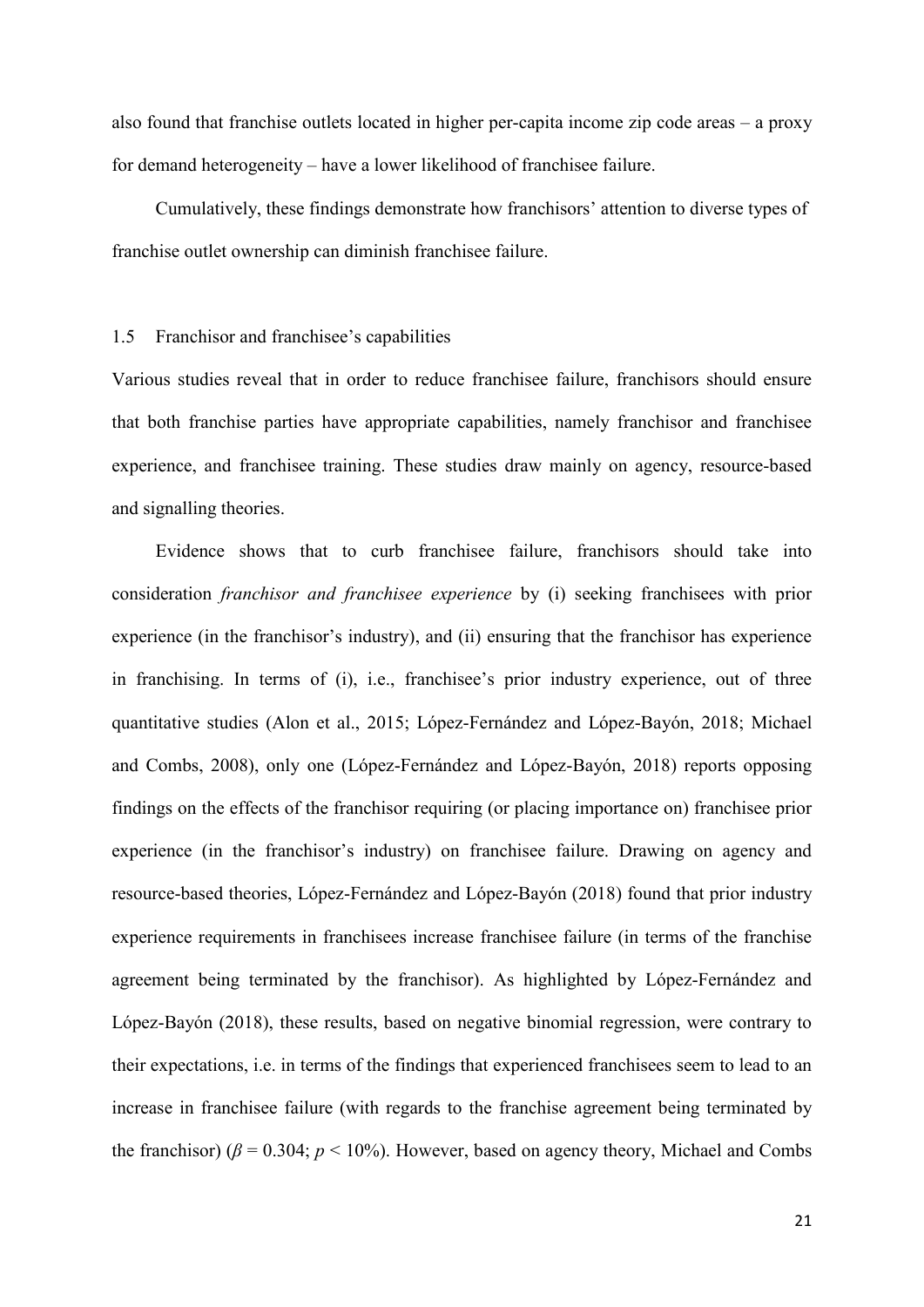(2008) found that prior industry experience requirements in franchisees reduce franchisee failure. These results, based on negative binomial regression, support the authors' hypothesis (*β* = -0.76; *p* < 1%). Consistent findings to Michael and Combs (2008) were reported in Alon et al. (2015), based on agency, resource scarcity and signalling theories. The modeling approach in Alon et al. (2015) was based on structural risk minimization, a data mining technique. The results indicate that, in terms of the variable representing the importance placed by franchisors on franchisee's experience in the specific industry they are entering, the relative contribution of this variable to the predictive model is 0.097. In other words, the higher the importance level placed by franchisors on franchisee's experience in the specific industry they are entering, the lower the expected failure rate. In all, the contradictory findings may be due to the differences in the country of study. Although all the three studies used quantitative methodology, the research by López-Fernández and López-Bayón (2018) was conducted in Spain, while the others (Alon et al., 2015; Michael and Combs, 2008) were conducted in the U.S. The contrary findings reported in López-Fernández and López-Bayón (2018) suggest that franchisors should manage the requirement for franchisee experience in the franchisor industry to ensure the franchisees' industry familiarity does not become problematic.

In terms of (ii), i.e. franchisor's experience in franchising, López-Fernández and López-Bayón (2018), using the same analytical approach as explained above, found that this reduces franchisee failure (in terms of the franchise agreement being terminated by the franchisor ( $\beta$  = −0.870; *p* < 10%) and the franchise ( $\beta$  = −1.830; *p* < 5%)), drawing on agency and resource-based theories. Without capturing whether the franchise agreement was terminated by the franchisor or the franchisee, consistent findings were reported in Alon et al. (2015), based on the same analytical approach as explained above; using resource scarcity and signalling theories, it was found that longer franchisor experience in franchising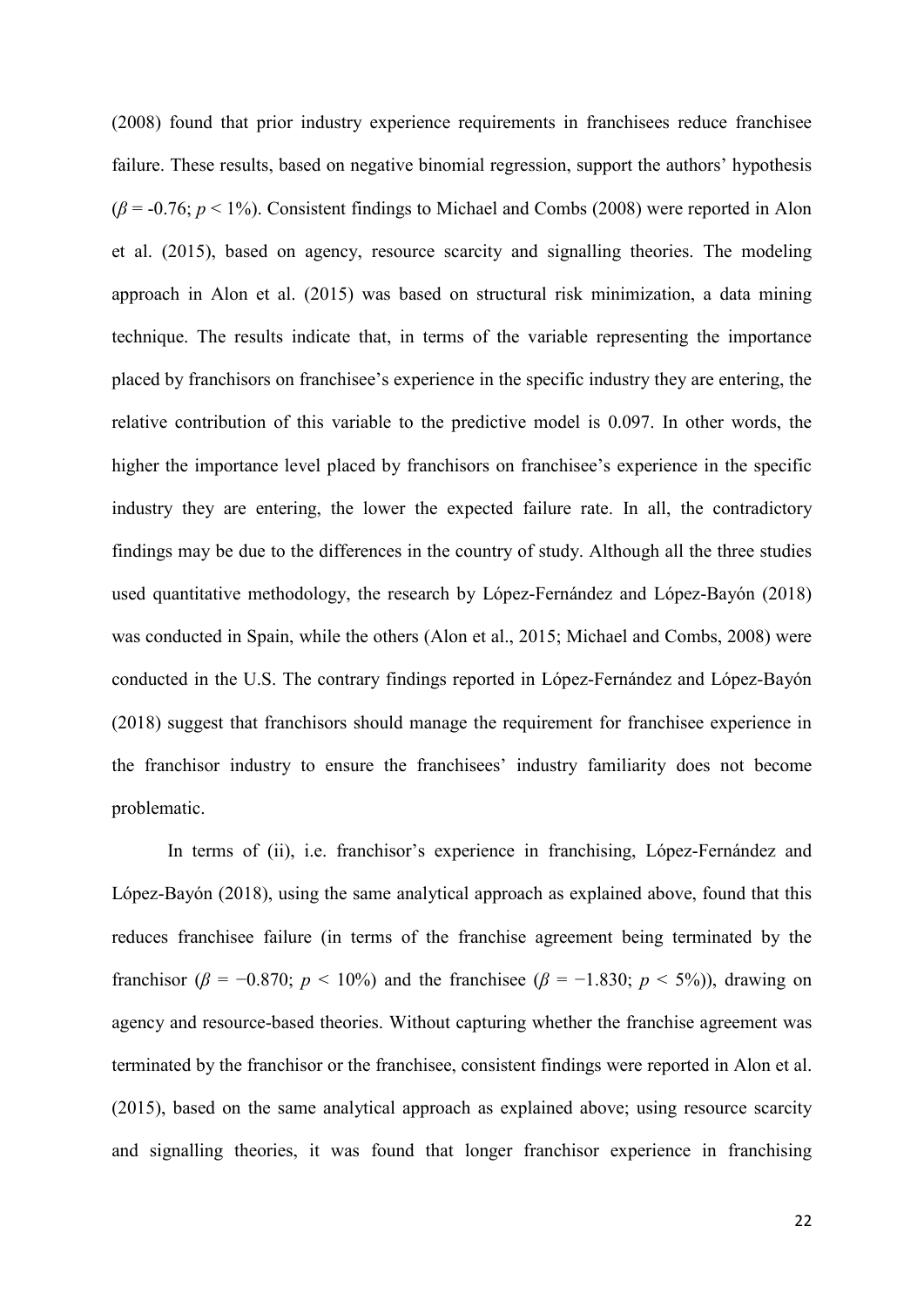correlates with lower rate of franchisee failure. The results indicate that, in terms of the variable representing franchisor experience, the relative contribution of this variable to the predictive model is 0.076. Further consistent results were reported in Holmberg and Morgan (2007), where it was partially confirmed that the rates of franchisee failure decrease as franchisor experience in franchising increases; more specifically, it was found that franchisor's length of time in franchising does not translate consistently to lower franchisee failure rates until the franchisor has 12 or more years of franchising experience. Alon et al. (2015) support this length of years; it was reported that a shorter experience (i.e., fewer than 12 years) correlates with higher rate of franchisee failure. These findings indicate number of years of franchisor experience that may be crucial to acquire to reduce franchisee failure, supplementing Holmberg and Morgan's (2003) study which found that the length of time the franchisor has been in franchising does not produce any patterns/ trends in rates of franchisee failure. The findings also complement Holmberg and Morgan's (2004), which suggest that for franchisors, being in the franchising business for more years seem to translate into lower franchisee failure rates, but the pattern of decline in franchisee failure rates is somewhat mixed (e.g. franchisee failure rates rise in some years in the franchisor category where they have had 12 or more years of franchising experience). This mixed pattern may be due to the differences in the sources and types of data utilized in the studies. Although Holmberg and Morgan (2003, 2004, 2007) employed longitudinal data, the 2007 study was based on several countries (U.S., U.K. and other European countries), while the 2003 and 2004 studies were based on the U.S. The study by López-Fernández and López-Bayón (2018) was based on Spanish data from a combination of mail survey and two main professional franchise guides. The study by Alon et al. (2015) was based on a combination of cross-sectional and longitudinal datasets from the U.S. Cumulatively, these suggest that the use of comparable data sources and types may minimize the generation of mixed findings on the influence of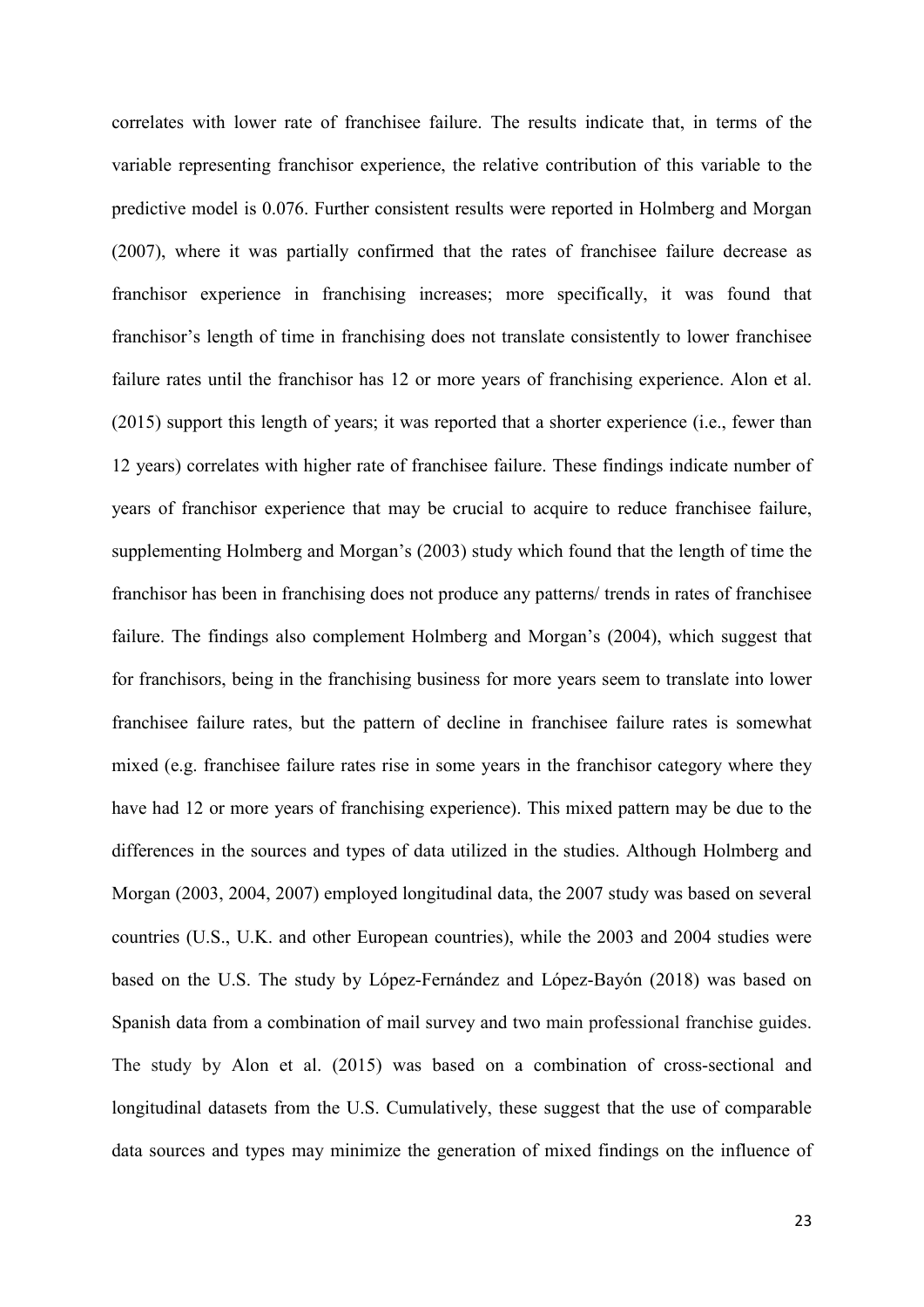franchisor's experience in franchising on franchisee failure. Overall, the results about franchisor experience in franchising suggest that learning effects in chain management are useful to both franchisors and franchisees to prevent serious conflicts with their respective partners (López-Fernández and López-Bayón, 2018).

Evidence shows that to curb franchisee failure, franchisors should pay attention to *franchisee training* by having a long 'initial' training period for franchisees, and complementing this with a short 'annual' training period. Based on agency and resourcebased theories, a quantitative study by López-Fernández and López-Bayón (2018) found that franchisor requirement that franchisees must undergo ongoing training reduces franchisee failure (in terms of the franchise agreement being terminated by the franchisee). This suggests that ongoing training increases the level of socialization and human capital development of franchisees, thereby increasing their switching costs associated with premature termination of the franchise agreement (López-Fernández and López-Bayón, 2018). Drawing on resource-based theory, another quantitative study by Michael and Comb (2008) found that franchisor investments in strategic resources, which occur through provision of long 'initial' training period for franchisees, lead to decline in franchisee failure. Based on resource-based explanations, another quantitative study by López-Bayón and López-Fernández (2016) found that long 'annual' training period for franchisees significantly increases franchisee failure (in terms of the franchise agreement being terminated by the franchisor). This suggests that transfer of franchisor specific knowledge is problematic for the franchisor-franchisee relationship, i.e., the requirement to attend training sessions to learn about tacit business practices of the franchisor may be difficult, or may be viewed as unwanted monitoring by franchisees, leading to dissatisfaction and conflict (López-Bayón and López-Fernández, 2016). Altogether, the results suggest that agency and resource-based theories provide complementary explanations for franchisee failure (Michael and Combs,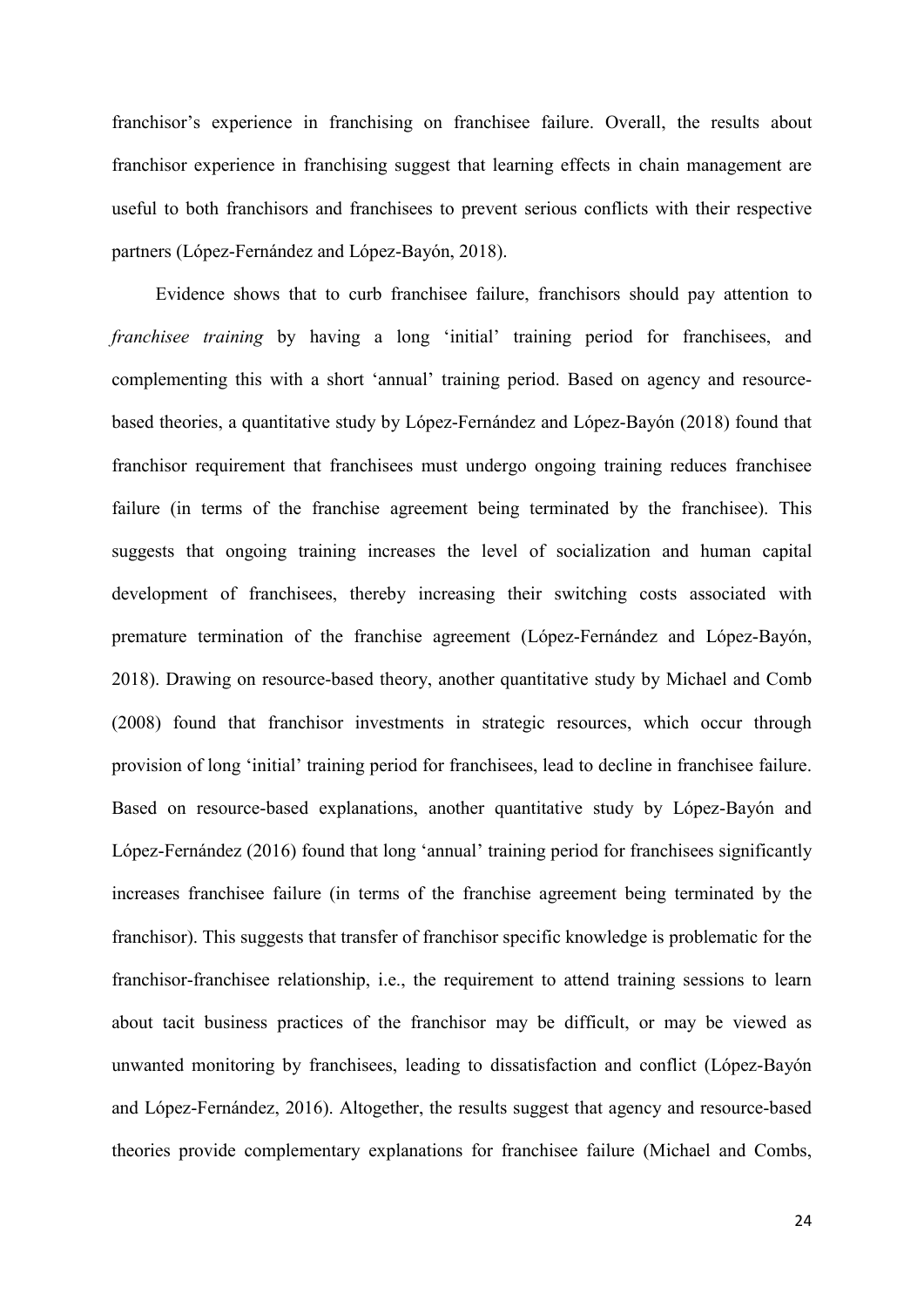2008), in relation to the influence of franchisee training. Although ongoing training for franchisees is important for reducing franchisee failure, when its duration is long, it is ineffective since it increases franchisee failure. Rather, starting with lengthy initial training period is more effective in decreasing franchisee failure.

## 1.6 Franchise structure

The empirical evidence indicates that in order to minimize franchisee failure, franchisors and franchisees should take into consideration different aspects of the franchise structure, namely franchisee initial investments, royalty rates, contract duration and number of outlets in the franchise organization. These studies draw mainly on agency, resource-based and signalling theories.

In terms of *franchisee initial investments*, the findings demonstrate that to curb franchisee failure, it is better for franchisees to avoid purchasing franchise outlets with low and extremely high levels of franchisee's initial investments, and it is better for franchisors to avoid both of these levels as well when setting franchisees' initial investments in their franchise systems. Drawing on agency and resource-based theories, López-Fernández and López-Bayón (2018) found that franchisee failure (in terms of the franchise agreement being terminated by the franchisee) reduces as the level of franchisee's initial investments required to open an outlet rises. This suggests that it is not in the franchisee's self-interest to terminate the franchise relationship prematurely when they have to commit large initial investments (López-Fernández and López-Bayón, 2018). This is corroborated in Frazer and Winzar (2005), where the results suggest that franchise systems with higher franchisee start-up costs are less likely to lose franchisees due to franchisee failure. Holmberg and Morgan (2003) provide supportive findings, focusing on different categories of franchisee upfront investment (comprising franchisee fee and initial investment). Specifically, it was found that the lowest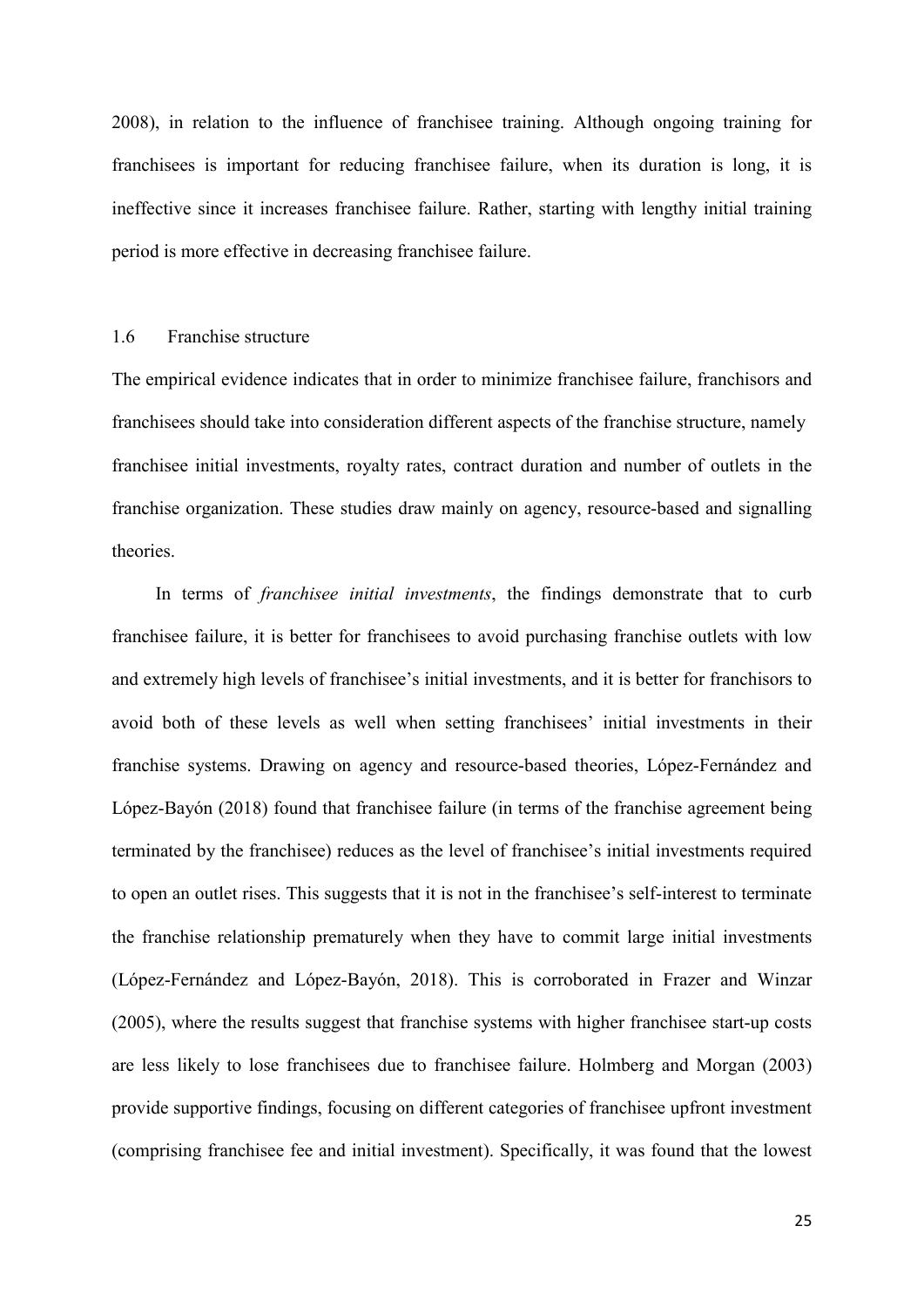category of franchisee upfront investment (under US \$25,000 category) generally has higher rates of franchisee failure than the middle category of franchisee upfront investment (US \$75,000–499,000 category), while rates of franchisee failure fall in the largest category of franchisee upfront investment (i.e. in most of the US \$750,000–999,999 category) (with the exception of the rise in rates of franchisee failure in the following largest categories: most of the US \$500,000–749,000 categories, and most of the over US \$1 million category). These are partially supported in Holmberg and Morgan (2004), which found that in many instances, franchise systems with the lowest (under US \$50,000) and the highest (over US \$750,000) non-real estate initial investment have higher franchisee failure rates (with regards to the retail sector, the focus of this study); these suggest that higher franchisee failure rates occur in both low- and high-end franchisee investment categories. Frazer et al. (2007) also found that franchise fees influence franchisee failure (but the direction of the influence – whether positive or negative – was not specified). Cumulatively, the findings suggest that having moderate levels of franchisee's initial investments may be vital to curbing franchisee failure.

Additionally, the findings demonstrate that to decrease franchisee failure, franchisors should have low *royalty rates*. Based on agency theory, one study (Michael and Combs, 2008) found royalty rates (a factor relating to franchisor policies to obtain returns on the franchisor's investments) to be positively related to franchisee failure. This indicate that high royalty rates can increase franchisee failure.

The empirical evidence reveals that to suppress franchisee failure, franchisors can use long-term *contract duration* in conjunction with mechanisms to manage the franchise relationship for both parties. The U.S. study by Beales and Muris (1995), using quantitative methods, reports that the fraction of long-term contracts (contracts of 15 years or more) is positively correlated with rate of franchisee failure, in terms of the franchise agreement being terminated by the franchisor. However, opposite findings were reported in the same study by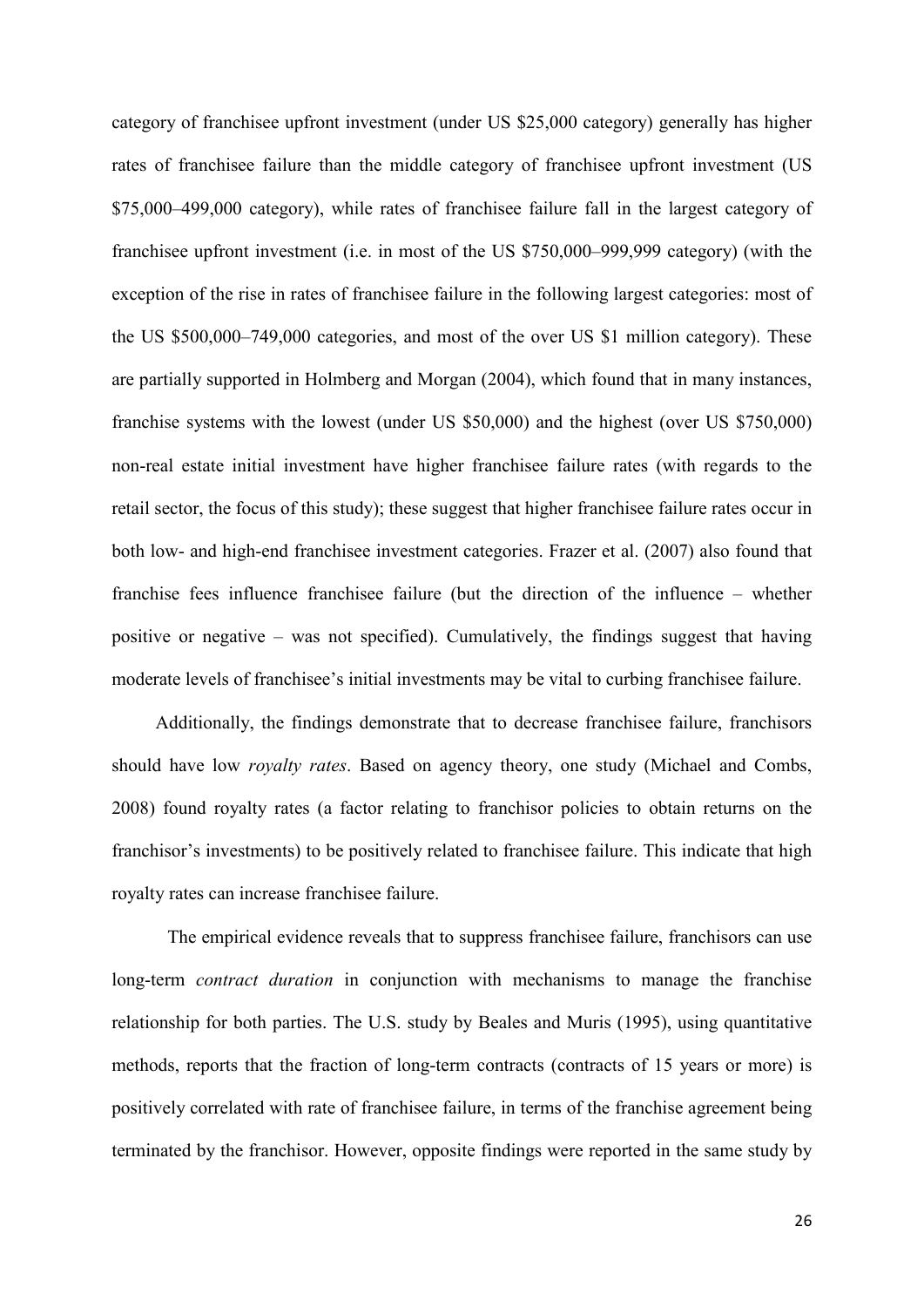Beales and Muris (1995) in relation to franchisee failure, in terms of the franchise agreement being terminated by the franchisee. Specifically, it was found that industries with more longterm contracts (a measure of franchisee security within the franchise organization) have lower rate of franchisee failure, in terms of the franchise agreement being terminated by franchisees. This implies that industries with greater franchisee security have lower rate of franchisee failure (Beales and Muris, 1995). The mixed findings within this study suggest that long contract duration have varied effects on the franchisor-franchisee relationship, depending on the respective franchise party  $-$  i.e., a positive effect for the franchisee in terms of reducing their likelihood of terminating the franchise agreement, but a negative effect for the franchisor in terms of increasing their likelihood of terminating the franchise agreement. To mitigate these discrepancies, the findings imply that franchisors can use long-term contract duration together with appropriate franchisor-franchisee relationship management strategies.

Furthermore, the findings indicate that to minimize franchisee failure, franchisors should have at least a moderate *number of outlets in the franchise organization* as explained below, with regards to: number of franchise outlets (within the franchise system), growth in number of franchise outlets (within the franchise system), number of company-owned outlets, and growth rate of franchisor's total outlets.

Four studies (Frazer and Winzar, 2005; Holmberg and Morgan, 2003, 2004, 2007) show the effects of 'number of franchise outlets (within the franchise system)' on franchisee failure. Frazer and Winzar (2005), using multiple regression, found that number of franchise outlets is positively related to franchisee failure, suggesting that franchise systems with large number of franchisees will be more susceptible to franchisee failure because of their size ( $\beta$  = 0.659;  $p < 1\%$ ). Consistent results were reported in Holmberg and Morgan (2007), that the rates of franchisee failure increases (across most of the years studied) as franchise systems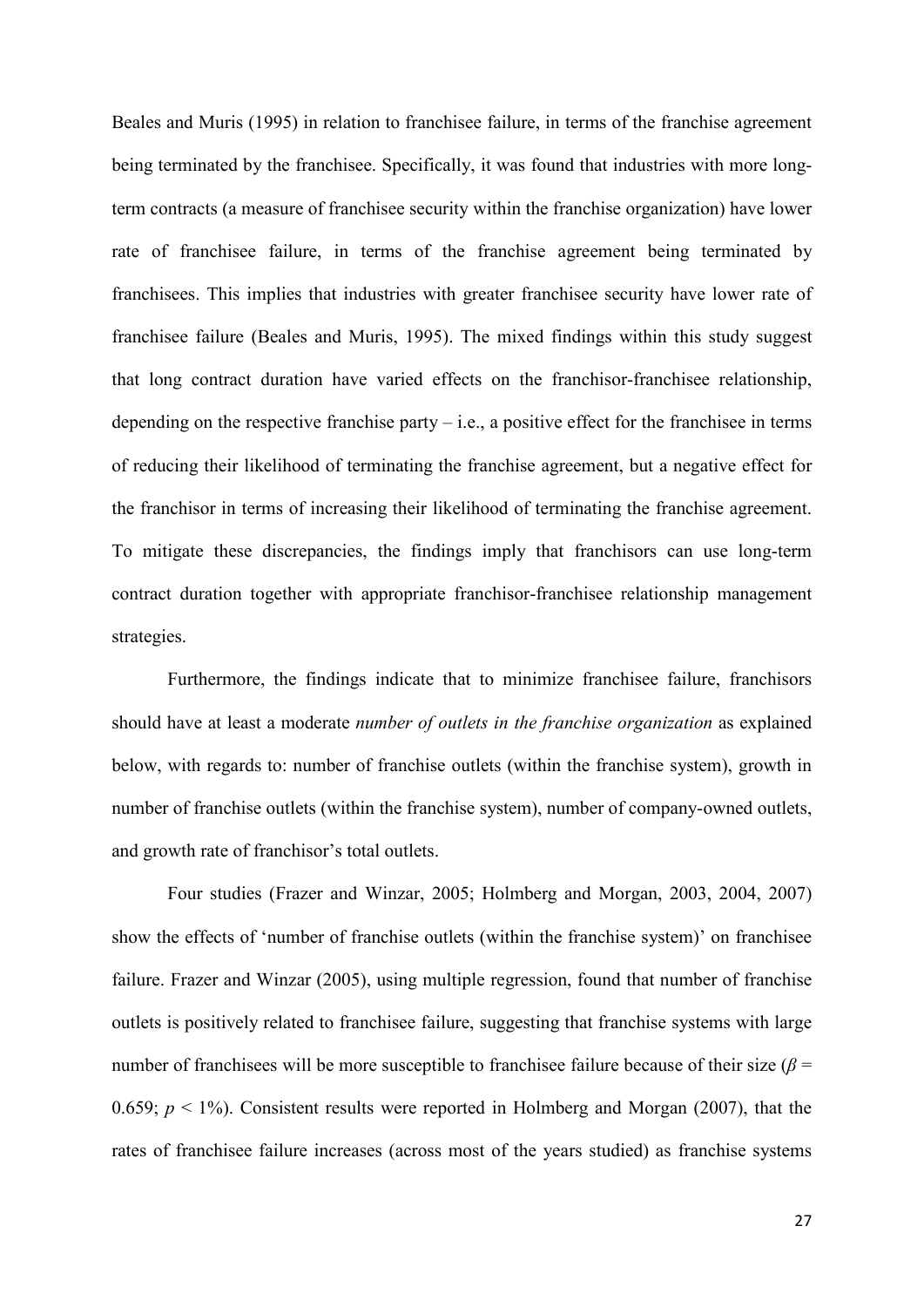have more franchise outlets (i.e. as franchisors move from lower franchise outlet categories to the 101-500 franchise outlet category). However, Holmberg and Morgan (2007) found that as franchisors move from the 101-500 franchise outlet category to the 501-and-over franchise outlet category, there is decreased rates of franchisee failure across all the years studied. These suggest that franchisee failure rates do not decrease consistently as franchise systems have more franchise outlets (Holmberg and Morgan, 2004 report supportive findings as the foregoing), until the 501-and-over franchise outlet category is reached (Holmberg and Morgan, 2007). Consistent results were reported in Holmberg and Morgan (2003), that although there is a stable pattern or slight decrease in rate of franchisee failure when a franchisor moves from the 51-100 franchise outlet category to the 101-500 franchise outlet category, there is no sharp decrease. A sharper decline in rate of franchisee failure occurs as a franchisor moves from the 101-500 franchise outlet category to the 501-and-over franchise outlet category (Holmberg and Morgan, 2003). Holmberg and Morgan (2003, 2007) suggest that noticeable and consistent decreases in franchisee failure rates are found in franchise systems that have very large number of franchise outlets (i.e. as franchisors move into the 501-and-over franchise outlet category). Holmberg and Morgan's (2003, 2007) results demonstrate that in examining the influence of size of franchise outlets on franchisee failure, it is important to analyse the effect of franchise outlet categories (unlike Frazer and Winzar, 2005). The discrepancy in the findings in Holmberg and Morgan (2003, 2004, 2007) and Frazer and Winzar (2005) could also be due to the definitional differences of franchisee failure employed in the studies. Frazer and Winzar (2005) use terminologies such as conversion to company-owned units, while Holmberg and Morgan (2003, 2004, 2007) utilize terminologies such as franchisee turnover. These suggest that the use of similar definitions of franchisee failure may produce more comparable findings.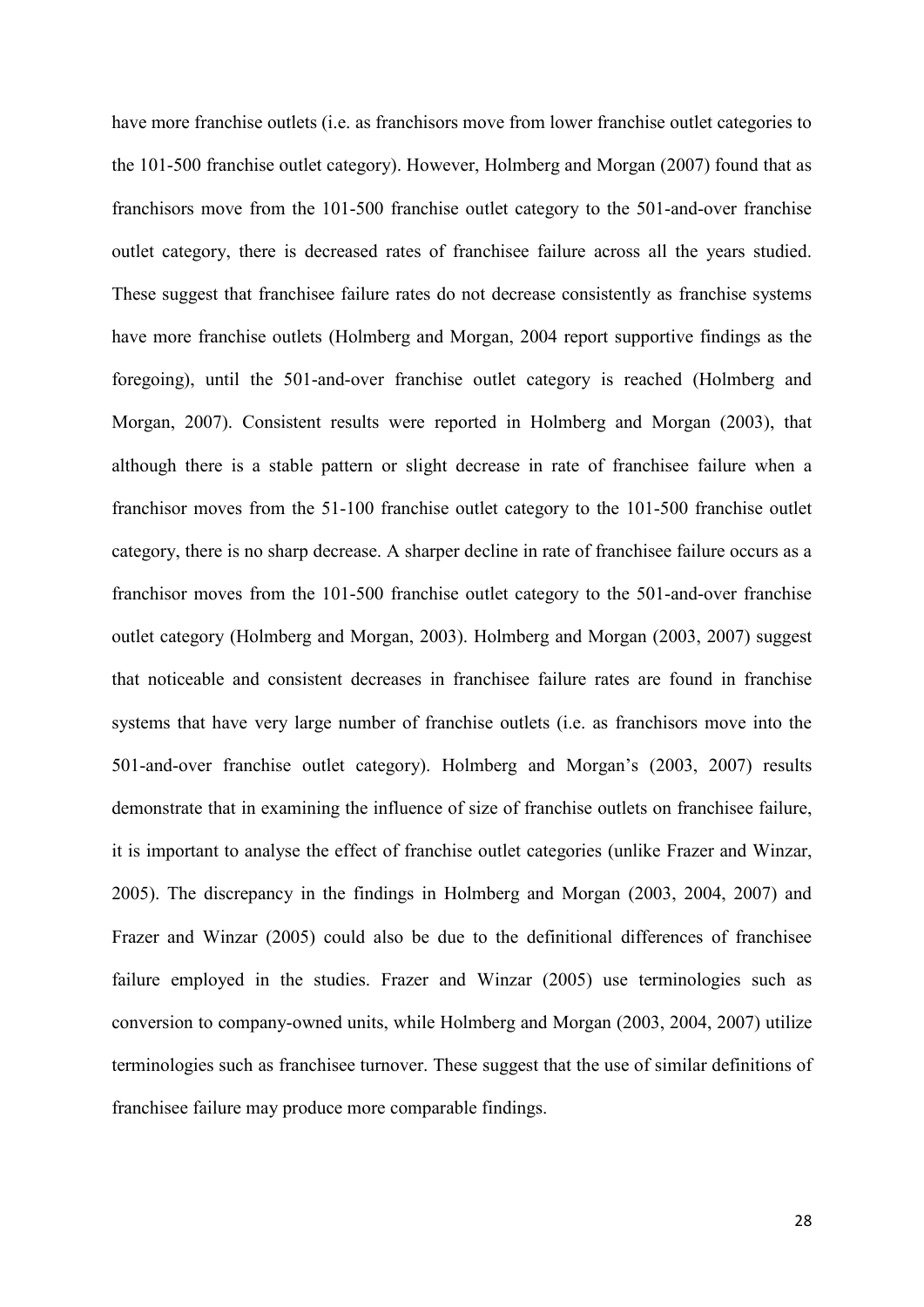The effects of 'growth in number of franchise outlets (within the franchise system)' on franchisee failure was shown in four studies (Beales and Muris, 1995; Holmberg and Morgan, 2003, 2004, 2007). Based on analysis in multiple industries, with respect to rate of franchise system's expansion of franchise outlets, Holmberg and Morgan (2003) found that rates of franchisee failure are higher for franchise systems with negative percentage growth in number of franchise outlets, than for franchise systems with some positive percentage growth in number of franchise outlets. Likewise, based on analysis done by rate of franchise system's expansion of franchise outlets, Holmberg and Morgan (2004) found that franchise systems with negative rate of growth in franchise outlets almost always have the highest rates of franchisee failure (with respect to the retail sector, the focus of the study). But franchise systems with zero or some positive rate of growth in franchise outlets have a mixed pattern of rates of franchisee failure (i.e. in some years there are low rates of franchisee failure in franchise systems that have positive rate of growth in franchise outlets, but high rates of franchisee failure also occur in franchise systems that have positive rate of growth in franchise outlets). Similarly, Holmberg and Morgan (2007) found that rates of franchisee failure are generally higher for franchise systems that have no net growth in franchise outlets, based on analysis in multiple industries. Beales and Muris (1995) found supportive findings that growth in number of franchise outlets leads to lower rate of franchisee failure, in terms of the franchise agreement being terminated by the franchisor, based on analysis in multiple industries. Cumulatively, the results in terms of growth in number of franchise outlets within the franchise system (and in relation to number of franchise outlets within the franchise system, reported earlier above) suggest that little or no growth in franchise outlets, and certain level of rapid growth in franchise outlets, indicate risk of franchisee failure (Holmberg and Morgan, 2007).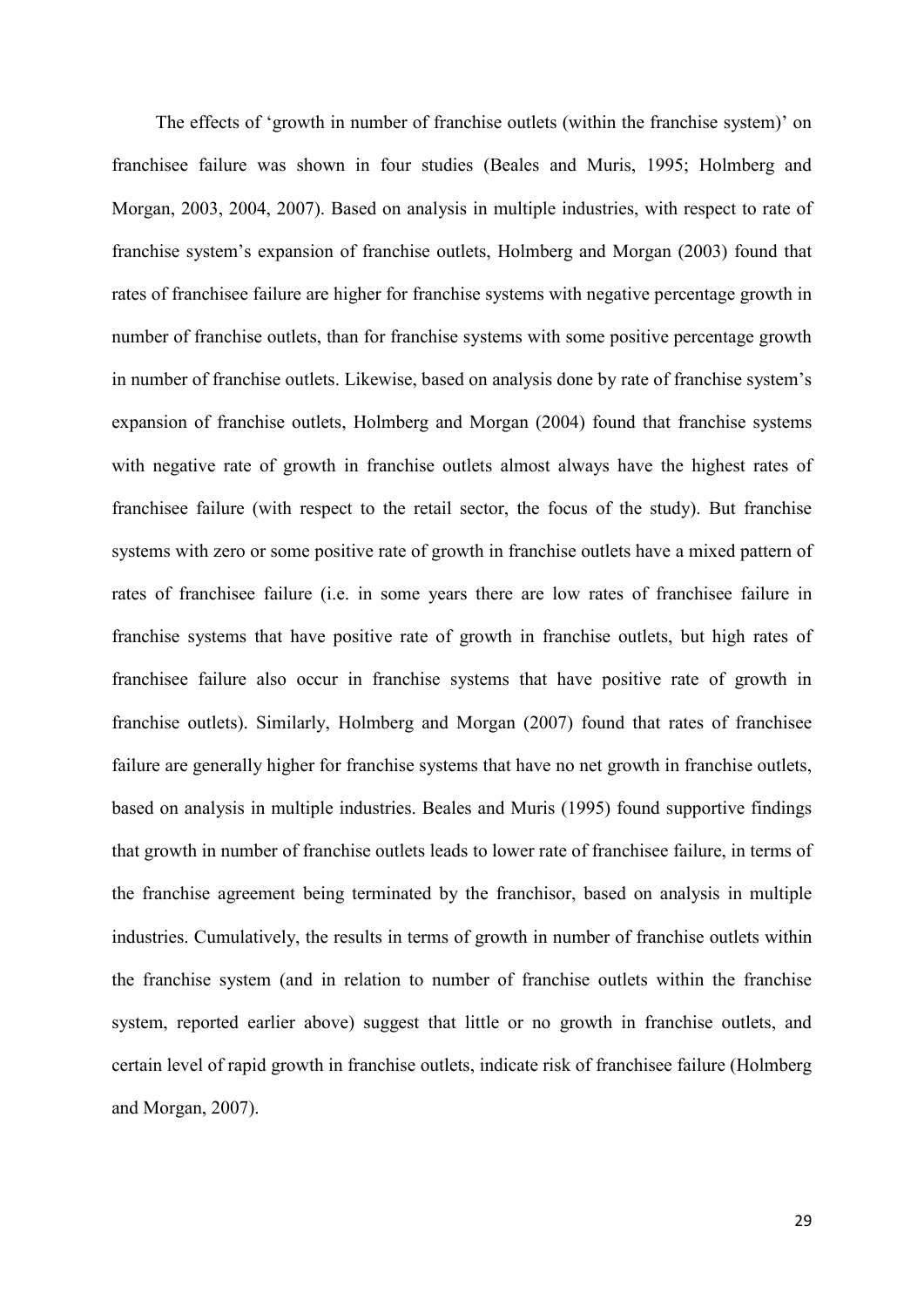Four U.S. studies (Alon et al., 2015; Beales and Muris, 1995; Holmberg and Morgan, 2003, 2004) show the influence of 'number of company-owned outlets' on franchisee failure. Based on agency, resource scarcity and signalling theories, Alon et al. (2015) found that there is a non-linear relationship between rate of franchisee failure and number of company-owned outlets, i.e., rate of franchisee failure is at its highest with very low percentage of companyowned outlets and steadily reduces till company-owned outlets reach about 9% and then increases back for percentages between 9% and 15% to finally stabilize after 15%. This is consistent with Holmberg and Morgan (2003), which found that franchisors with no company-owned outlets had the highest rates of franchisee failure (for 3 of the 4 years studied), while franchisors with (11 or more) company-owned outlets have some reduction in rates of franchisee failure, but there are no consistent trends in rates of franchisee failure as number of company-owned outlets increase. Supportive findings were reported in Holmberg and Morgan (2004), which suggest that a minimal number of company-owned outlets is important for franchisee success and mitigation of franchisee failure, but the minimum number of company-owned outlets required to reduce franchisee failure rates varies for different industry categories. Beales and Muris (1995) provide supportive findings, that the percent of company-owned outlets is negatively related to rate of franchisee failure, in terms of the franchise agreement being terminated by the franchisor. Contrariwise, it was found that the percent of company-owned outlets is positively related to franchisee failure, in terms of the franchise agreement being terminated by the franchisee (Beales and Muris, 1995). Again, the mixed findings in this study suggest that the percent of company-owned outlets has varied effects on the franchisor-franchisee relationship, depending on the respective franchise party – i.e., a positive effect for the franchisor in terms of reducing their likelihood of terminating the franchise agreement, but a negative effect for the franchisee in terms of increasing their likelihood of terminating the franchise agreement. To mitigate these inconsistencies, the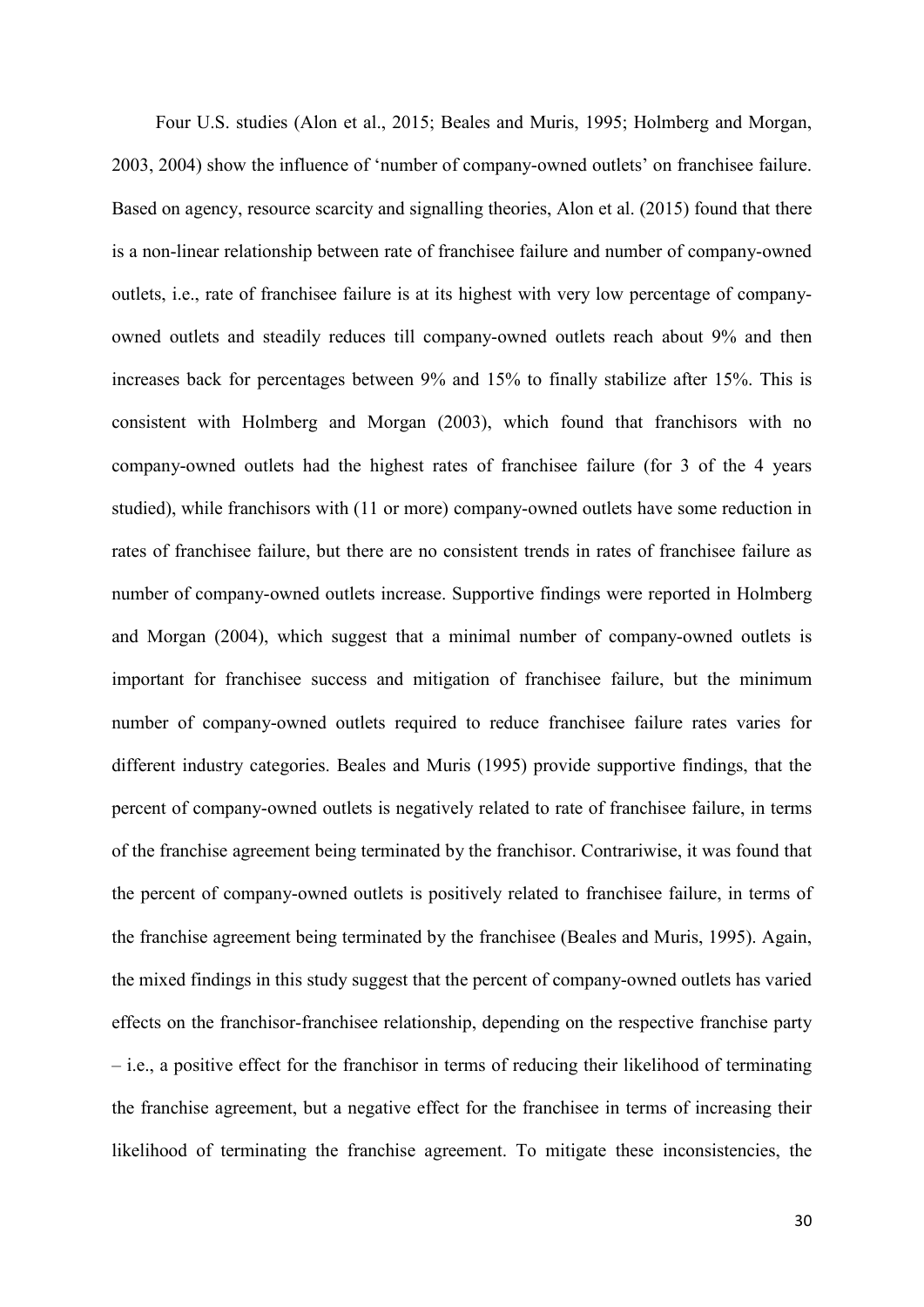findings imply that franchisors can have at least moderate number of company-owned outlets together with appropriate franchisor-franchisee relationship management strategies. Overall, the findings indicate that having moderate number of company-owned outlets can help in curbing franchisee failure.

Using resource scarcity and signalling theories, one study (Alon et al., 2015) found that high 'growth rate of franchisor's total outlets' correlates with low rate of franchisee failure. Altogether, this result and earlier findings reported above (with regards to number of franchise outlets within the franchise system, growth in number of franchise outlets within the franchise system, and number of company-owned outlets), indicate that having at least moderate level of outlets can curtail the likelihood of franchisee failure.

## 1.7 Franchisor and franchisee relationship

Some studies reveal two aspects of the franchisor and franchisee relationship, which are crucial to curbing franchisee failure, namely the franchisor-franchisee relationship quality, and franchisor and franchisee commitment. These studies were based mainly on agency and social exchange theories.

With regards to *franchisor-franchisee relationship quality*, the empirical evidence suggests that, to reduce franchisee failure, franchisors should create mechanisms for managing franchisor-franchisee disagreement, conflict and ineffective relationship.

Three studies (Frazer et al., 2007; Frazer and Winzar, 2005; Wright and Grace, 2011) conducted in Australia and New Zealand report findings on how the quality of the franchisorfranchisee relationship affects franchisee failure. Frazer et al. (2007) found that franchisee dissatisfaction with the franchisor influences franchisee failure (but the direction of the influence – whether positive or negative – was not specified). However, Frazer and Winzar (2005) found that level of conflict in the franchisor-franchisee relationship is positively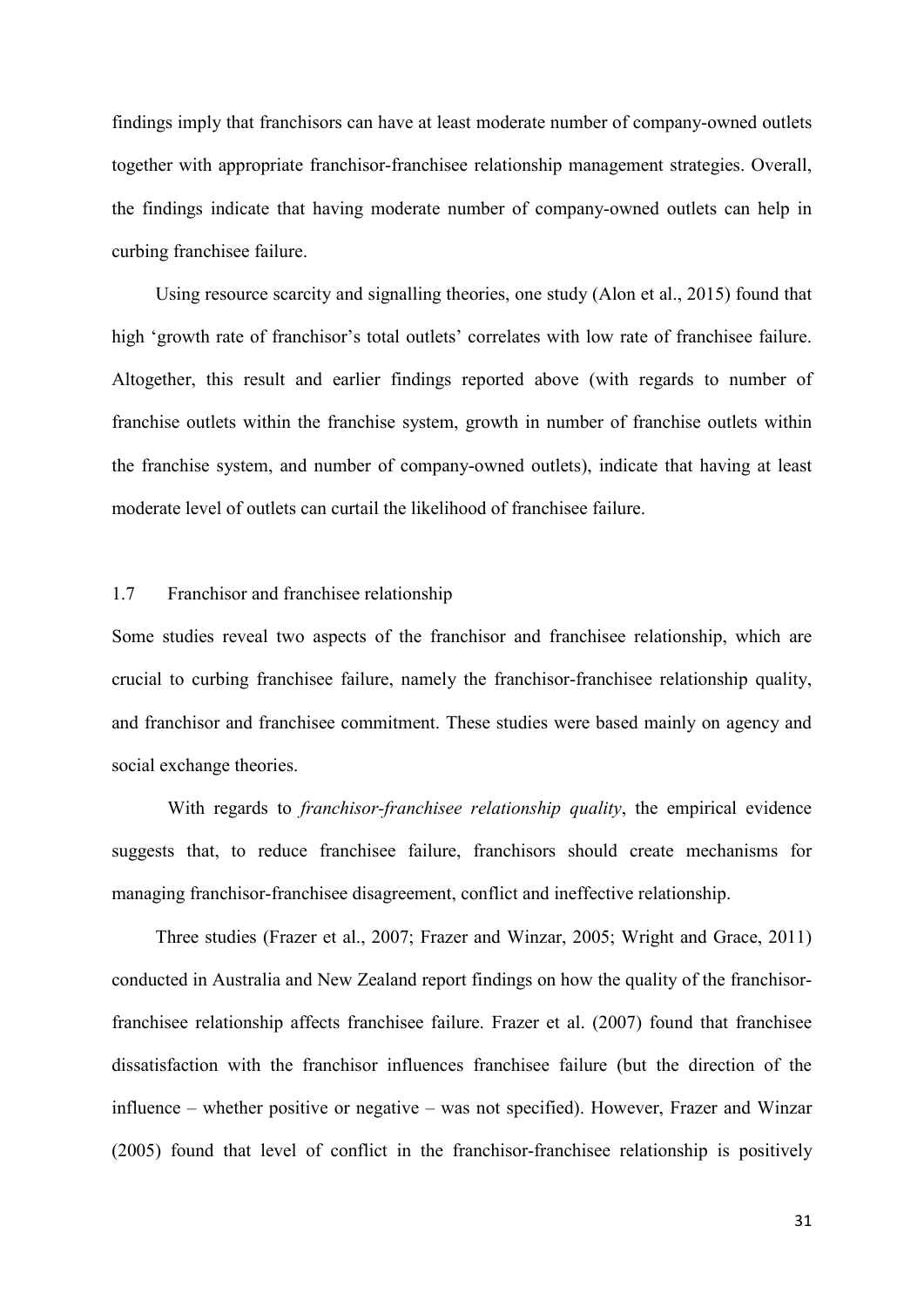related to franchisee failure. Based on agency theory, Wright and Grace (2011) found that lack of an effective franchisor-franchisee relationship positively influences the likelihood of franchisee failure. These imply that franchisees may exit their franchise systems when there is no effective franchisor-franchisee relationship (Wright and Grace, 2011).

Additionally, four studies (Brand et al., 2016; Croonen, 2010; Croonen and Brand, 2015; Schell and McGillis, 1995) conducted in the Netherlands and Canada, based on quantitative as well as qualitative methods, provide consistent findings that franchisorinitiated changes are positively associated with franchisee failure. These imply that franchisees exit franchise systems due to franchisee disagreement with franchisor-initiated changes (Brand et al., 2016; Croonen, 2010; Croonen and Brand, 2015).

In terms of *franchisor and franchisee commitment,* the empirical evidence suggests that, to curb franchisee failure, both franchise parties should have commitment to the franchise relationship. Two studies (Beales and Muris, 1995; Meek et al., 2011) undertaken in multiple industries in the U.S using quantitative methods, examined this research area. Beales and Muris (1995) found that sales (i.e. purchase of supplies) from the franchisor to franchisee (a measure of franchisor commitment to having franchisees) is negatively related to franchisee failure, in terms of the franchise agreement being terminated by the franchisee. This implies that the greater the franchisor's sales to the franchisee, the less the franchisee failure (Beales and Muris, 1995). Based on social exchange theory, Meek et al. (2011) found that franchisee continuance commitment to the franchise is negatively related to franchisee failure. These findings are consistent in showing that commitment from both franchise parties minimizes franchisee failure.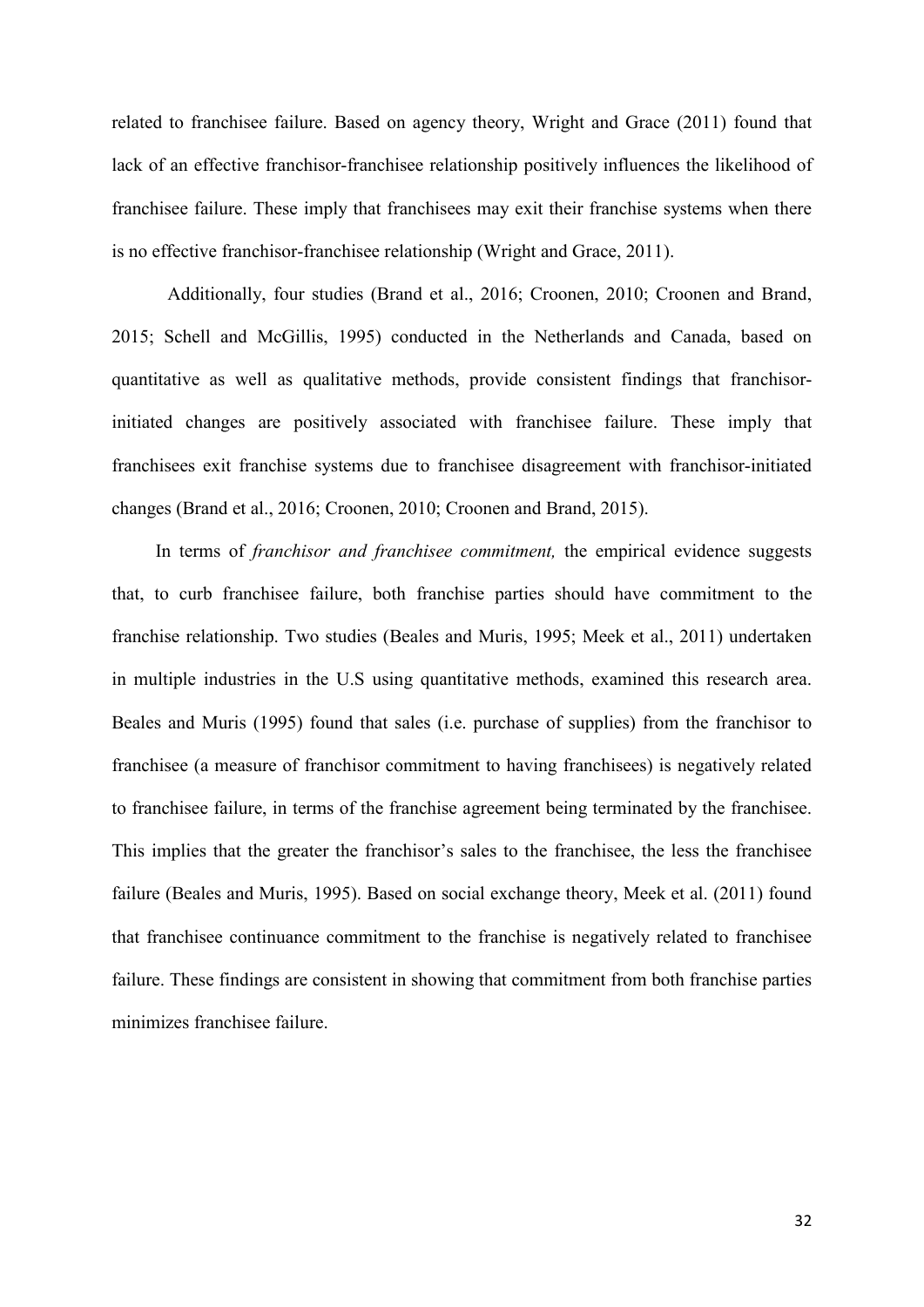#### 1.8 Franchise partner selection

The empirical evidence indicates that two aspects of the franchise partner selection – namely franchisor selection and earnings claim – are central to curbing franchisee failure. The studies draw mainly on agency, institutional and signalling theories.

In terms of *franchisor selection*, the findings indicate that, to suppress franchisee failure, franchisors should ensure that they disclose full information necessary to enable potential franchisees make fair choices when selecting the franchisor. Drawing on agency and institutional theories, one study (Grünhagen et al., 2017) found that franchisor adverse selection can cause franchisee failure.<sup>[16](#page-32-0)</sup>

With regards to *earnings claims*, using agency and signalling theories, one quantitative U.S. study (Alon et al., 2015) found that lack of earnings claims by franchisors correlates with higher rate of franchisee failure.<sup>[17](#page-32-1)</sup> This suggests that franchisors who claim earnings are signalling the credibility of their operations through less risky investment opportunities (Alon et al., 2015). The findings imply that franchisors can help prospective franchisees and lower the likelihood of franchisee failure if franchisors are open and transparent about their earnings, franchisee earnings and failure cases (Alon et al., 2015).

#### 1.9 External environment

The findings indicate that the external environment – namely, industries of franchisees and franchise laws, and country of origin of the franchise – should be considered by the franchise parties in order to curb franchisee failure. The studies were based mainly on agency, resource scarcity, transaction cost and bargaining power perspectives.

<span id="page-32-0"></span><sup>&</sup>lt;sup>16</sup> *Franchisor adverse selection* was measured as an inappropriate franchisor being selected by the franchisee due to the sum of (i) franchisor information misrepresentation and (ii) franchisor information omission in the disclosure documents (Grünhagen et al., 2017).

<span id="page-32-1"></span> $17$  Earnings claims (i.e., the revelation of information regarding potential profits) are a signal used by franchisors to attract franchisees (Michael, 2009).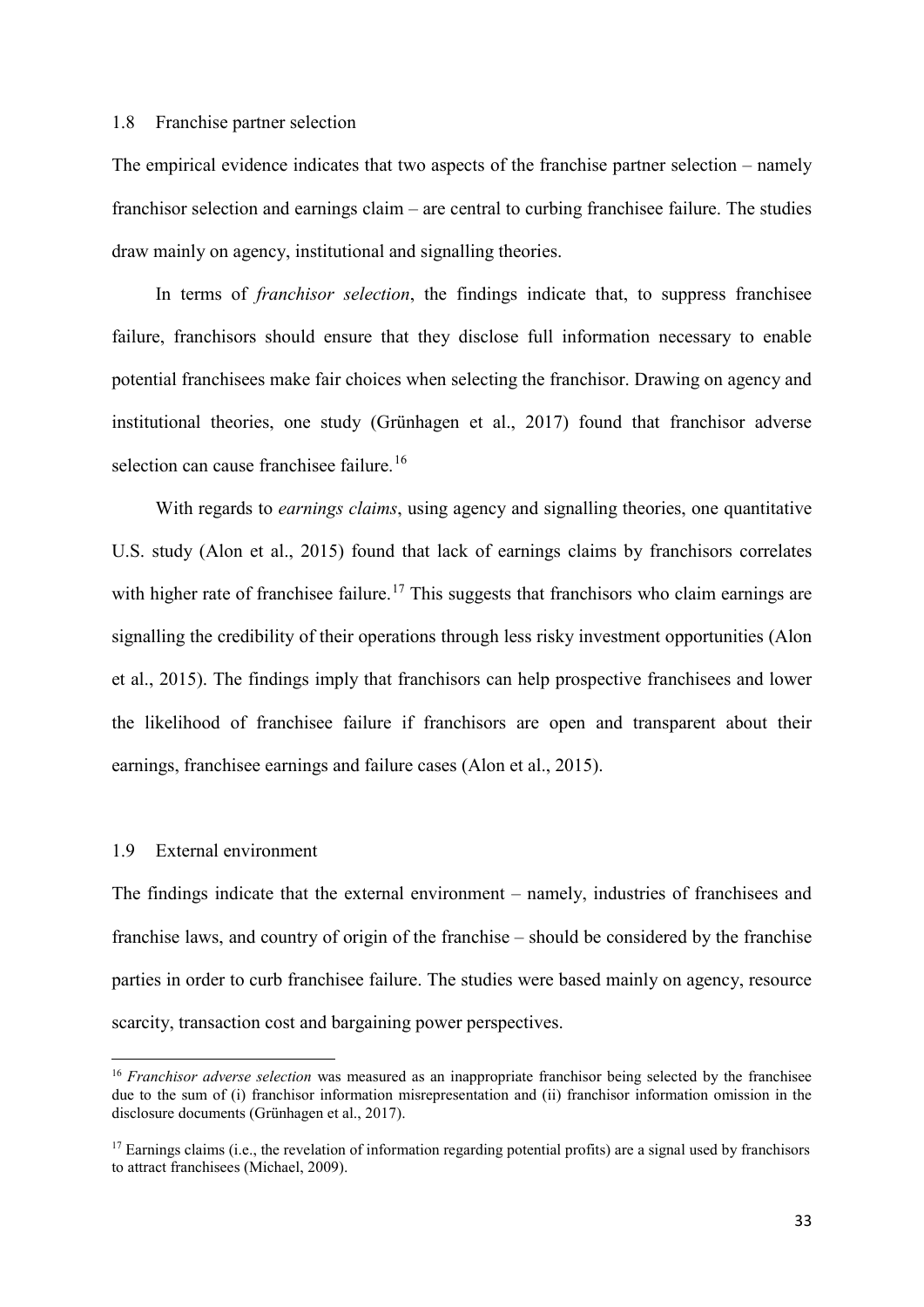In terms of *industries of franchisees and franchise laws*, the empirical evidence demonstrates that to curtail franchisee failure, franchisors operating in the higher risk industry categories and in states with franchise laws should offer additional support to protect franchisees from any potential adverse effects that might arise from their industry categories and franchise laws. The influence of industries of franchisees and franchise laws on franchisee failure was reported in eight studies (Alon et al., 2015; Argyres and Bercovitz, 2015; Bates, 1995a; Beales and Muris, 1995; Holmberg and Morgan, 2003, 2004, 2007; Lim and Frazer, 2002). Categorizing industry type into groups, Alon et al. (2015) found that this influences franchisee failure.<sup>[18](#page-33-0)</sup> Holmberg and Morgan  $(2007)$  also found that franchisee failure rates vary substantially across industry categories. Consistent results were reported in Holmberg and Morgan (2003), where different franchisee failure rates were found across different industry categories. Supportive results were reported in Holmberg and Morgan (2004), that rates of franchisee failure in 'food retail' industry typically exceed rates of franchisee failure in 'non-food retail' industry. Bates (1995a) reported consistent findings, that franchise outlets that are young and that are in the retail industry, are much more likely to fail than young franchisees operating in non-retailing industry. These suggest that overcrowding in the retail franchise niches generates higher discontinuance rates for franchisees in this industry (Bates, 1995a). Beales and Muris (1995) reported consistent results, that industry failure rate (of franchisees) is positively correlated with rate of franchisee failure, in terms of the franchise agreement being terminated by the franchisor.

Furthermore, Beales and Muris (1995) revealed that industries that have more franchise outlets located in states that give franchisees the right to 'cure' (i.e. industries with state laws

<span id="page-33-0"></span><sup>&</sup>lt;sup>18</sup> Alon et al. (2015) found that industry type influences franchisee failure, i.e., by categorizing industry type into 3 groups, it was found that: (i) *Group 1* is the riskiest. This comprises automotive, computer products and services, home décor and design, pet-related products and services, printing, retail food, and sports and recreation; (ii) *Group 2* is the next risk group. This comprises baked goods, beauty-related products, building and construction, child-related, clothing and accessories, education-related, fast-food restaurants, frozen desserts, health and fitness, real estate, sit-down restaurants, retail stores, and general services; (iii) *Group 3* is the lowest risk group. This comprises business-related services, lodging, and maintenance services.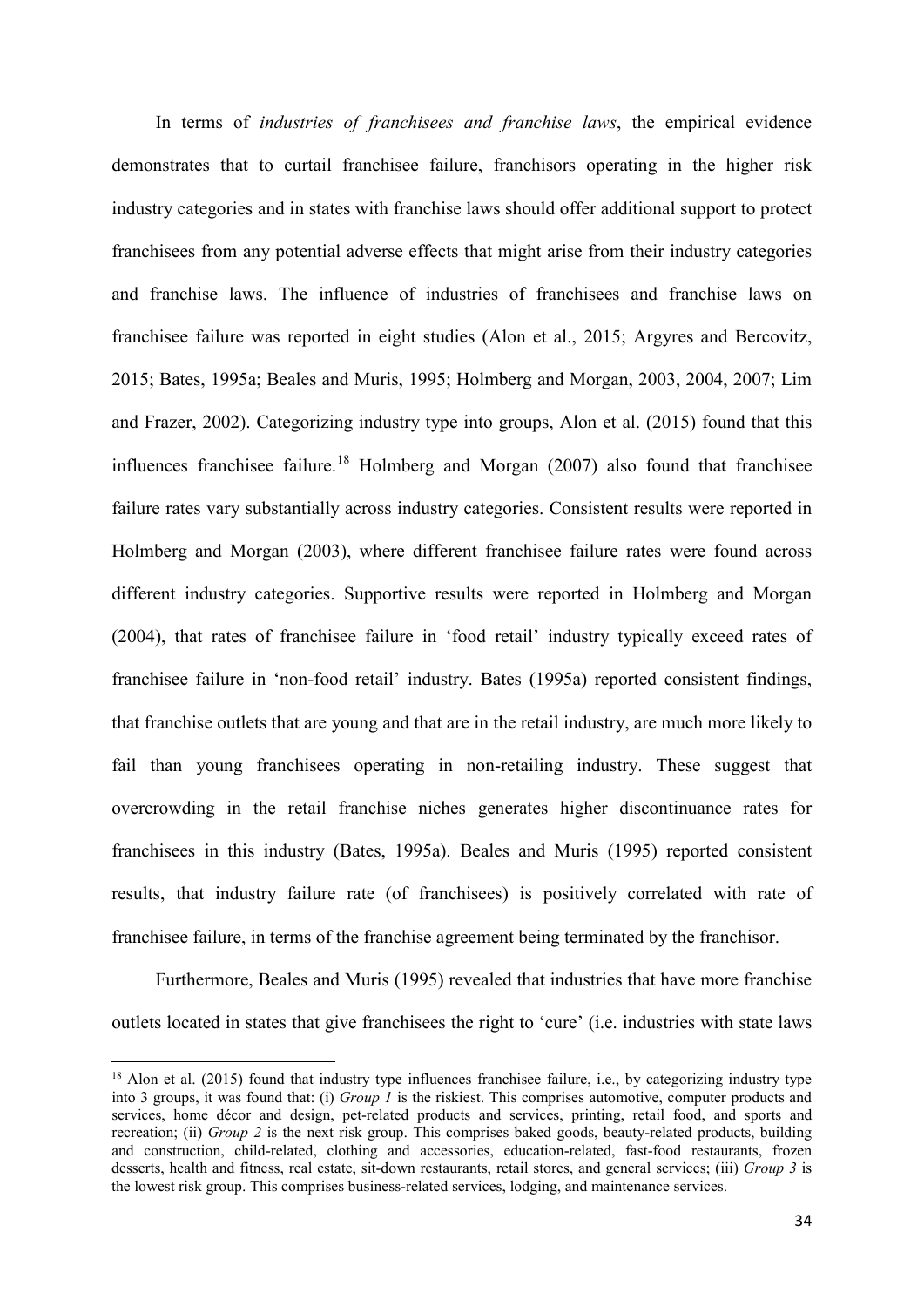designed to protect franchisees) have significantly higher franchisee failure rates, in terms of the franchise agreement being terminated by the franchisor.<sup>[19](#page-34-0)</sup> Similar findings are reported in Argyres and Bercovitz (2015), where, drawing on agency theory, transaction cost theory and bargaining power perspective, it was found that state laws (i.e. laws that regulate the franchisor's termination ability) lead to more franchisee failure. This indicates that more franchisee failure (i.e. more terminations of the franchisor-franchisee relationship by the franchisor) occurs in states in which it is legally more difficult for the franchisor to terminate the franchisor-franchisee relationship (Argyres and Bercovitz, 2015). In other words, state laws do not necessarily result in the planned effect. Argyres and Bercovitz (2015) note that this is an unintentional outcome of state laws. Contrariwise, Beales and Muris (1995) found that industries where there are more franchise outlets in states in which franchisees have the right to 'cure' any problems, and in states where franchisors must have good cause for termination without a right for franchisees to 'cure' any problems, have significantly lower franchisee failure rates, in terms of the franchise agreement being terminated by the franchisee. This implies that franchisees in states with laws designed to protect them from arbitrary termination are likely to feel more secure, and hence, less likely to fail by initiating the end of the franchise relationship, i.e. state regulation of franchise terminations should influence franchisee security (Beales and Muris, 1995). Supportive findings are reported in Lim and Frazer (2002), that there is decrease in franchisee failure initiated by both franchisors and franchisees (i.e., decrease in the proportion of termination of franchise agreements), following introduction of the (Australian) Franchising Code of Conduct.<sup>[20](#page-34-1)</sup>

<span id="page-34-0"></span><sup>&</sup>lt;sup>19</sup> State laws prohibit franchisor terminations unless the franchisor has 'cause' for the termination; some of the states that have these laws also give the franchisee a right to 'cure' any alleged non-performance that may be a cause for the proposed termination by the franchisor (Beales and Muris, 1995).

<span id="page-34-1"></span><sup>&</sup>lt;sup>20</sup> The (Australian) Franchising Code of Conduct is mandatory and was introduced in Australia on 1 July 1998 to regulate the franchising sector, i.e., it is a franchising regulation where the implementation of the Code is expected to improve franchising relationships (Lim and Frazer, 2002). As Lim and Frazer (2002) note, the purpose of the Code is to provide assistance to franchisees and franchisors in order to make an informed decision before entering into a franchise agreement, and to offer a framework for dispute resolution.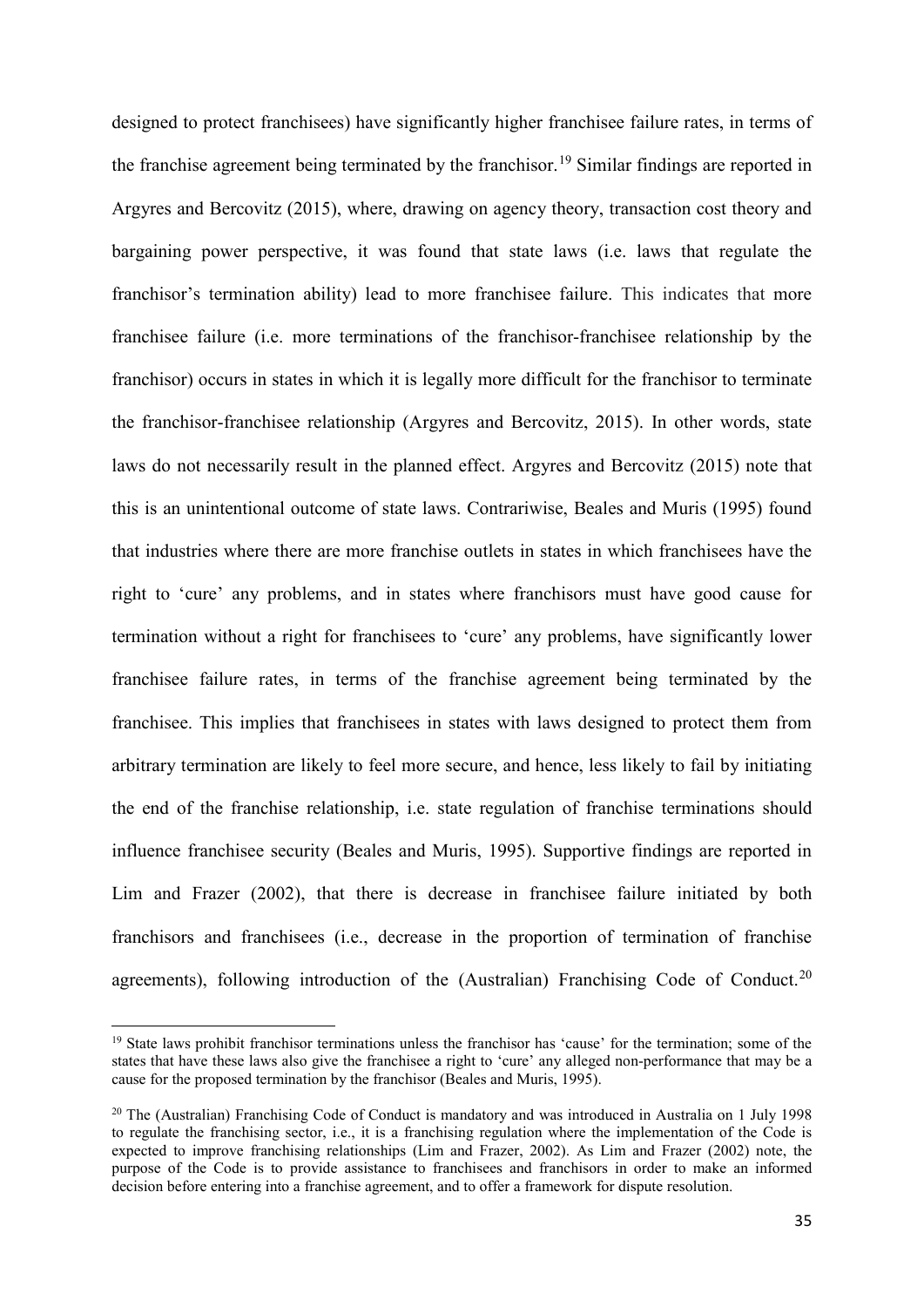Overall, the findings are consistent in demonstrating that franchisees' industry categories and industry factors as well as franchise laws influence franchisee failure.

Furthermore, the findings demonstrate that to decrease franchisee failure, prospective franchisees should assess how the *country of origin of the franchise* might affect the risk of franchisee failure prior to joining franchise organizations. Based on agency and resource scarcity theories, one quantitative study (Falbe and Welsh, 1998) found that country of origin of the franchise affects franchisee failure (i.e. there are significant differences in franchisee failure based on the franchise country of origin). However, the direction of the impact (whether positive or negative) was not stated.

## 1.10 Franchise system performance

The findings reveal that franchise system performance – in relation to franchisee performance, as well as success, failure and difficulties of the franchise system and the franchisor – are important factors to consider in order to curb franchisee failure. These studies draw mainly on agency and resource-based theories.

To reduce franchisee failure, the empirical evidence indicates that franchisees should ensure that they have good *franchisee performance*. Four studies (Cox and Mason, 2009; Holmberg and Morgan, 2007; Swart and Carter, 1972; Winter et al., 2012) show the influence of factors relating to franchisee performance on franchisee failure. Drawing on agency and resource-based theories, Cox and Mason (2009) found that when franchisees are not capable of operating franchise outlets that can generate good performance it causes franchisee failure. Similar findings were reported in Swart and Carter (1972), showing that the following are reasons for franchisee failure: (i) weak motivation to persevere on the part of franchisee and (ii) weak planning, organizing and control by franchisees. Holmberg and Morgan's (2007) complementary results suggest that poor franchisee performance may increase the likelihood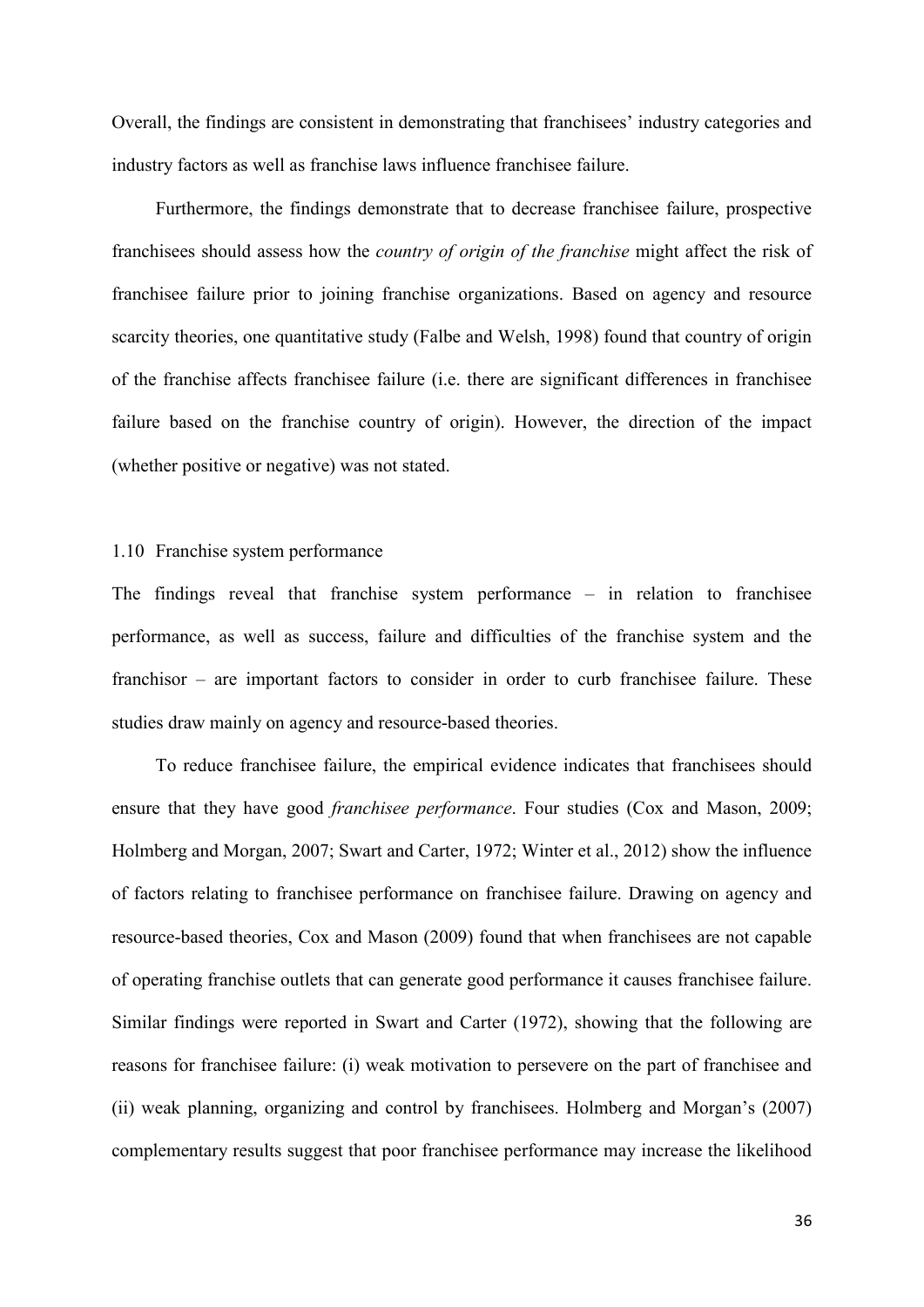of franchisee failure. Winter et al. (2012) report supportive findings, that franchise outlets of greater size (measured as total revenue of each franchise outlet on monthly basis) have lower likelihood of franchisee failure. Altogether, the findings are consistent in showing that good franchisee performance is vital for curbing franchisee failure.

In order to curb franchisee failure, by considering *success, failure and difficulties of the franchise system and the franchisor,* the findings demonstrate that franchisors of successful franchise systems should manage this positive outcome to ensure that it does not have a counterproductive effect on franchisees, and franchisors should also mitigate both the likelihood of franchisor and franchisee failure as well as financial difficulties within franchise chains. Three quantitative studies conducted in the U.S. and Australia (Beales and Muris, 1995; Buchan et al., 2015; Swart and Carter, 1972) revealed that experiences of success, failure and difficulties of the franchise system and the franchisor influence franchisee failure. Beales and Muris (1995) found that growth in sales per franchise outlet (a measure of success of the franchise system) is positively related to franchisee failure, in terms of the franchise agreement being terminated by the franchisee. Furthermore, Beales and Muris (1995) found that failure rate (of franchisees) in the system (a measure of success of the franchise system) is positively related to franchisee failure, in terms of the franchise agreement being terminated by the franchisee. This implies that the greater the failure rate (of franchisees) in the system, the more likely that other franchisees will fail by abandoning the system through termination by the focal franchisee (Beales and Muris, 1995). Buchan et al. (2015) reported complementary results, that franchisor failure positively influences franchisee failure, i.e. the failure of the franchisor's business leads to the loss of the franchise by franchisees. Swart and Carter (1972) found that difficulties in obtaining continual financial credit is a reason for franchisee failure, but the study does not specify whether the difficulties referred to, are those encountered by franchisors and/ or franchisees. Altogether, the findings demonstrate that both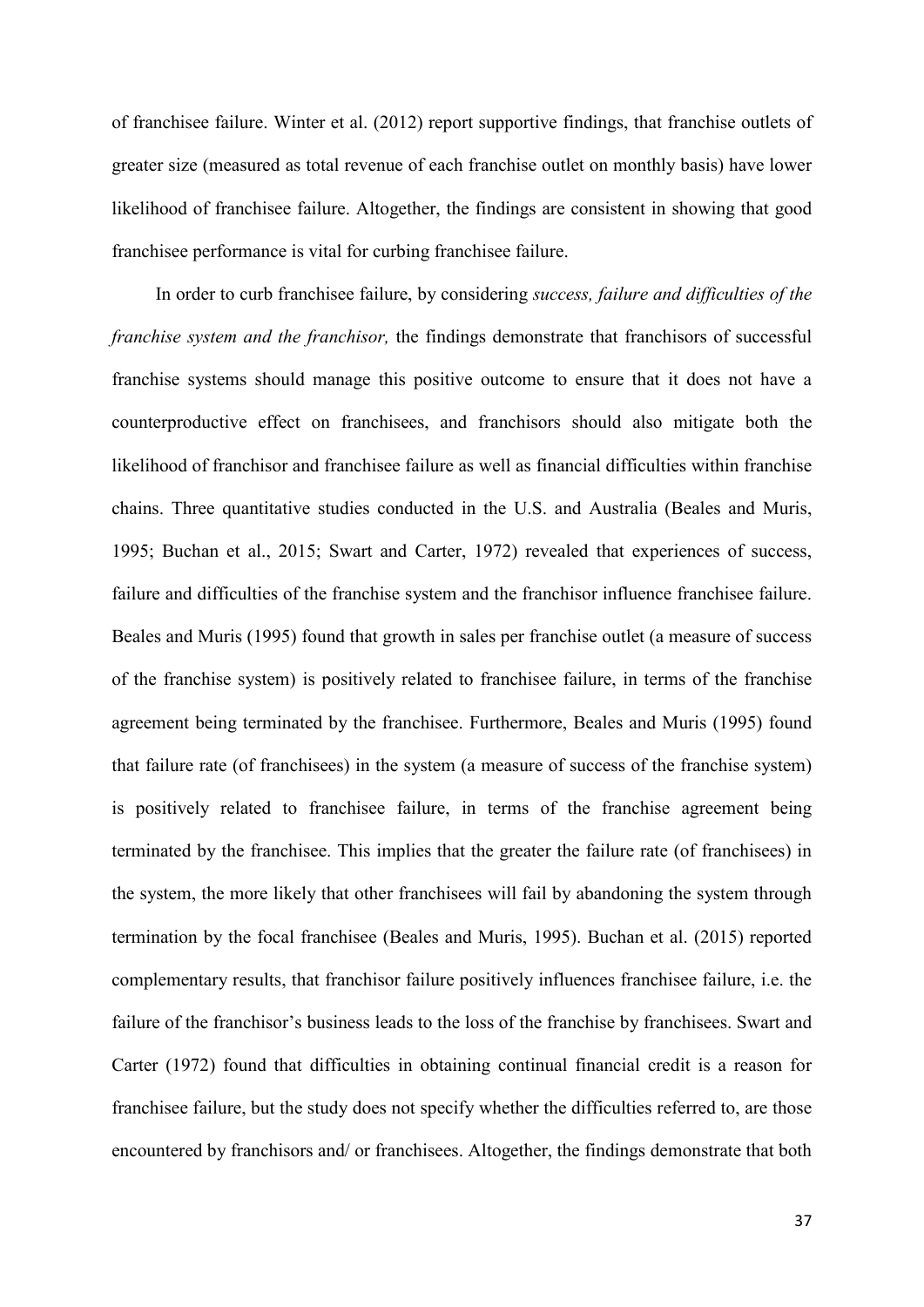current success and failure as well as difficulties within franchise chains can lead to franchisee failure.

#### (2) Joint influencing factors

In addition to the single influencing factors discussed above, various studies indicate that there are several interacting factors that should be taken into consideration to curb franchisee failure, namely combinations of (a) franchisee selection and franchisee's standardization ability, (b) multiunit franchising and plural form franchising, (c) plural form franchising and royalty rate, (d) older and larger franchise systems, (e) older, larger and more dispersed franchise systems, (f) franchisee autonomy in product assortment and franchisor's brand name, (g) franchisee autonomy in outlet decoration and franchisor's brand name, (h) franchisee adverse selection and franchise law, and (i) franchisee deviation and franchise law.

Three quantitative studies conducted in Australia and the U.S. (Antia et al., 2017; Frazer, 2001; Frazer and Terry, 2002) show the joint effects of different factors on franchisee failure. Drawing on agency perspective, Antia et al. (2017) demonstrate the effects of three sets of franchisor governance mechanisms on franchisee failure. First, it was found that franchisor's reliance on both selection (by qualifying potential franchisees based on franchisor criteria) and socialization of franchisees (through provision of ongoing services, aimed at developing franchisees' skills to provide uniform quality offering) reduces franchisee failure (Antia et al., 2017).<sup>[21](#page-37-0)</sup> Second, it was found that franchisor's reliance on both incentives (that allow franchisees the option of opening additional outlets) and monitoring (through franchisor reliance on dual distribution, also known as 'plural form', i.e. existence of company-owned and franchise outlets) reduces franchisee failure (Antia et al.,

<span id="page-37-0"></span> $21$  This suggests that franchisors can use the foregoing governance mechanisms effectively in combination with each other, to offset the negative effects on franchisee failure attributable to sole use of franchisor's socialization of franchisees through provision of ongoing services, reported earlier in the section on single influencing factors (in Antia et al., 2017).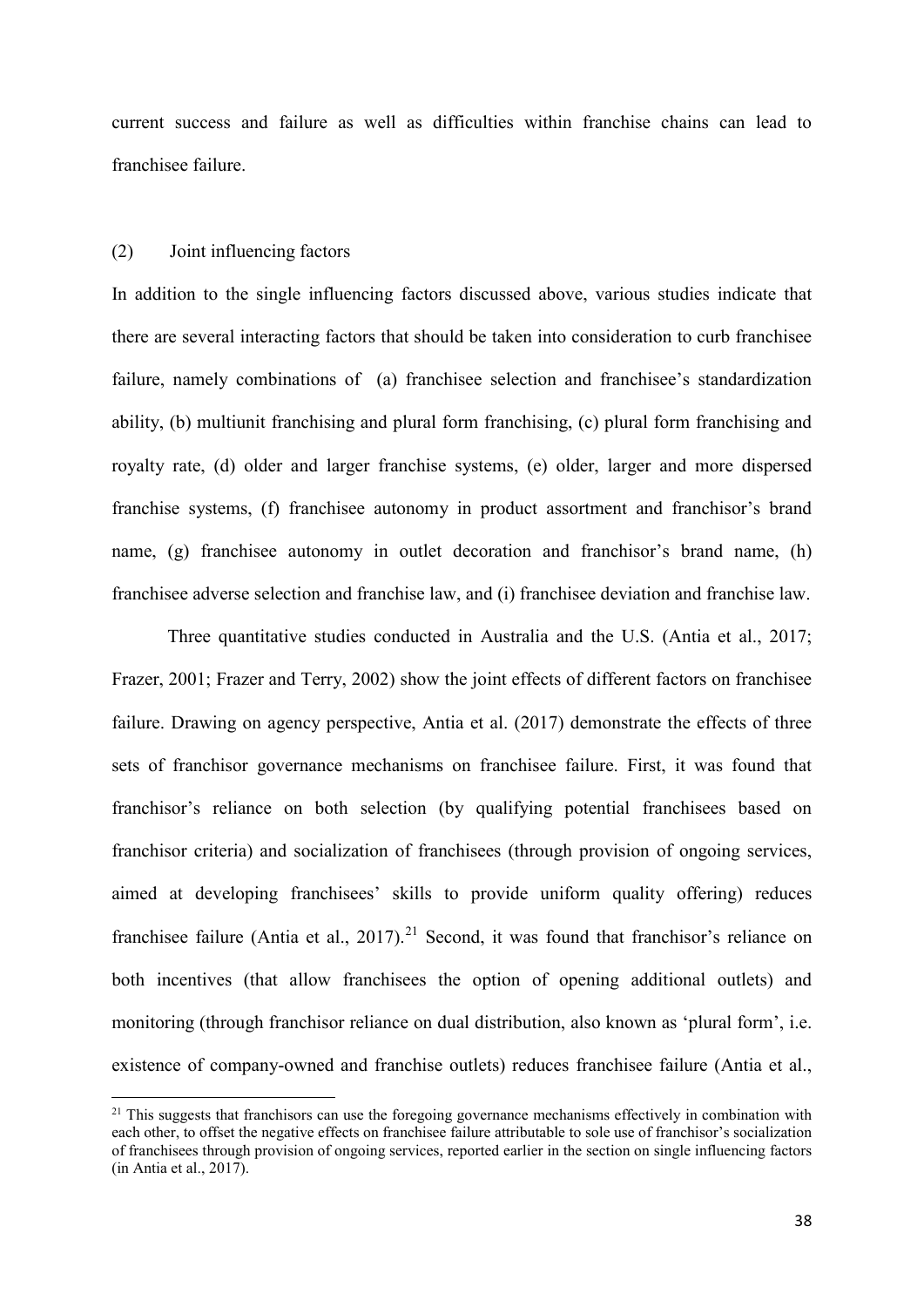2017). Third, it was found that franchisor's reliance on both monitoring (as defined above) and higher royalty rate reduces franchisee failure (Antia et al.,  $2017$ ).<sup>[22](#page-38-0)</sup>

Frazer (2001) found that the degree of franchisee failure is higher, the greater the stage of the franchise lifecycle.<sup>[23](#page-38-1)</sup> This means that older and larger franchises are more likely to suffer problems between the franchisor and franchisees that will lead to conversion of previously franchised outlets to either company-owned, independently operated or closed outlets (Frazer, 2001). Supportive findings were reported in Frazer and Terry (2002), that franchisee failure is more likely to occur when franchisors have been franchising longer, are larger and more widely dispersed. These findings suggest that franchisors with older, larger and more widely dispersed franchise systems should offer additional support to their franchisees to mitigate potential problems between both franchise parties that can lead to franchisee failure.

Two quantitative studies conducted in the U.S. and Spain (Grünhagen et al., 2017; López-Bayón and López-Fernández, 2016) show the influence of two interacting factors – franchisor's brand name and franchise laws – on franchisee failure. Drawing on agency theory and resource-based explanations, López-Bayón and López-Fernández (2016) found that the value of the franchisor's brand name moderates the relationship between (i) franchisee autonomy in product assortment and franchisee failure (in terms of the franchise agreement being terminated by the franchisor), and (ii) franchisee autonomy in outlet decoration and franchisee failure (in terms of the franchise agreement being terminated by the franchisor). These suggest that as the franchise organization becomes larger, differences in market conditions make local marketing adaptations more advisable in product assortment

<span id="page-38-0"></span><sup>&</sup>lt;sup>22</sup> This suggests that franchisors can use both foregoing governance mechanisms simultaneously to counter the negative effect on franchisee failure, which can occur due to the single use of high royalty rate, reported earlier in the section on single influencing factors (in Michael and Combs, 2008).

<span id="page-38-1"></span><sup>&</sup>lt;sup>23</sup> The stage of the franchise lifecycle was measured by a set of indicators, namely: (1) number of franchised and company-owned outlets, and (2) number of years operating as a business and franchising.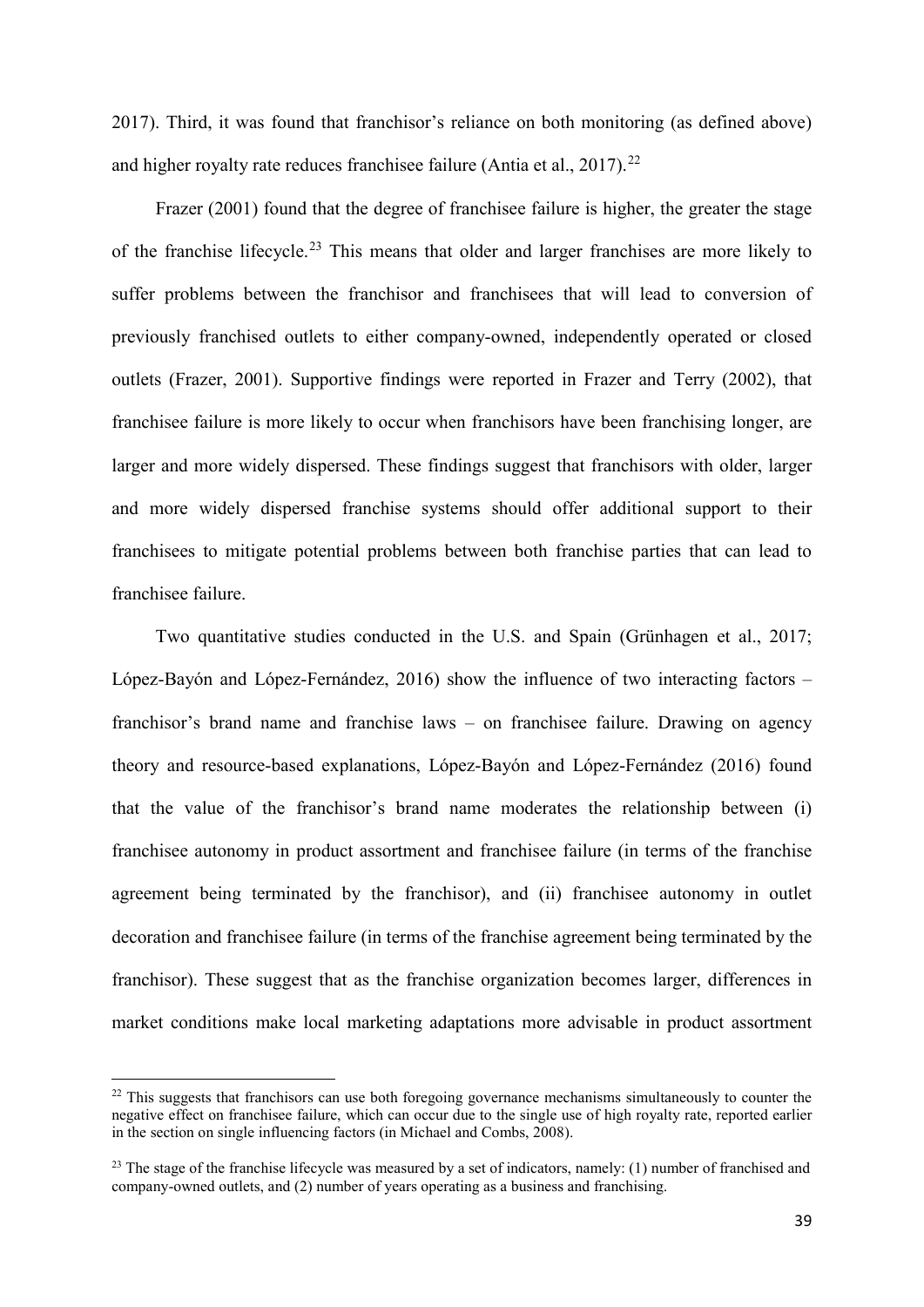and decoration decisions, i.e., only larger chains have lower franchisee failure (in terms of the franchise agreement being terminated by the franchisor) as a result of franchisee autonomy in product assortment and decoration decisions (López-Bayón and López-Fernández,  $2016$ ).<sup>[24](#page-39-0)</sup> Cumulatively, the findings in terms of the interacting effects of franchisee autonomy in product assortment and franchisor's brand name demonstrate that in order to minimize franchisee failure, franchisors of larger franchise chains should grant franchisee autonomy in product assortment. Similarly, cumulatively, the findings in terms of the interacting effects of franchisee autonomy in outlet decoration and franchisor's brand name demonstrate that in order to reduce franchisee failure, franchisors of larger franchise chains should grant franchisee autonomy in decoration decisions.

Grünhagen et al. (2017), drawing on agency and institutional theories, found that the presence of franchise law (i.e. registration law) increases the positive influence of franchisee adverse selection on franchisee failure.<sup>[25](#page-39-1)</sup> This suggests that franchisors may intend to "demonstrate their strong will to reinforce their quality standards through disclosure documents once they found that franchisees were inadequate at operating the outlets with respect to the expected standards" (Grünhagen et al., 2017: 148).<sup>[26](#page-39-2)</sup>

Furthermore, drawing on agency and institutional theories, Grünhagen et al. (2017) found that the presence of franchise law (i.e. relationship law) weakens the positive influence

<span id="page-39-0"></span> $24$  This is consistent with the earlier findings reported above, where Michael and Combs (2008) show that franchisor investments in brand name is a single influencing factor that reduces franchisee failure.

<span id="page-39-1"></span><sup>&</sup>lt;sup>25</sup> Registration law was measured in terms of whether the state (in the U.S.) in which each litigation was filed was a state under a registration law regime (Grünhagen et al., 2017).

Registration law is a franchise-related legislation, where each registration-law state requires franchisors to file franchise disclosure documents (FDDs) with the state's regulatory authorities before they can sell franchises to prospective franchisees in the state (Grünhagen et al., 2017).

Franchise disclosure documents (FDDs) were formerly known as uniform franchise offering circulars (UFOCs) (Antia et al., 2013).

<span id="page-39-2"></span><sup>&</sup>lt;sup>26</sup> Franchisee adverse selection was measured as inappropriate selection of franchisee (by the franchisor) due to (i) franchisee information misrepresentation before the contract was signed and (ii) franchisee incapability of maintaining daily operations (Grünhagen et al., 2017).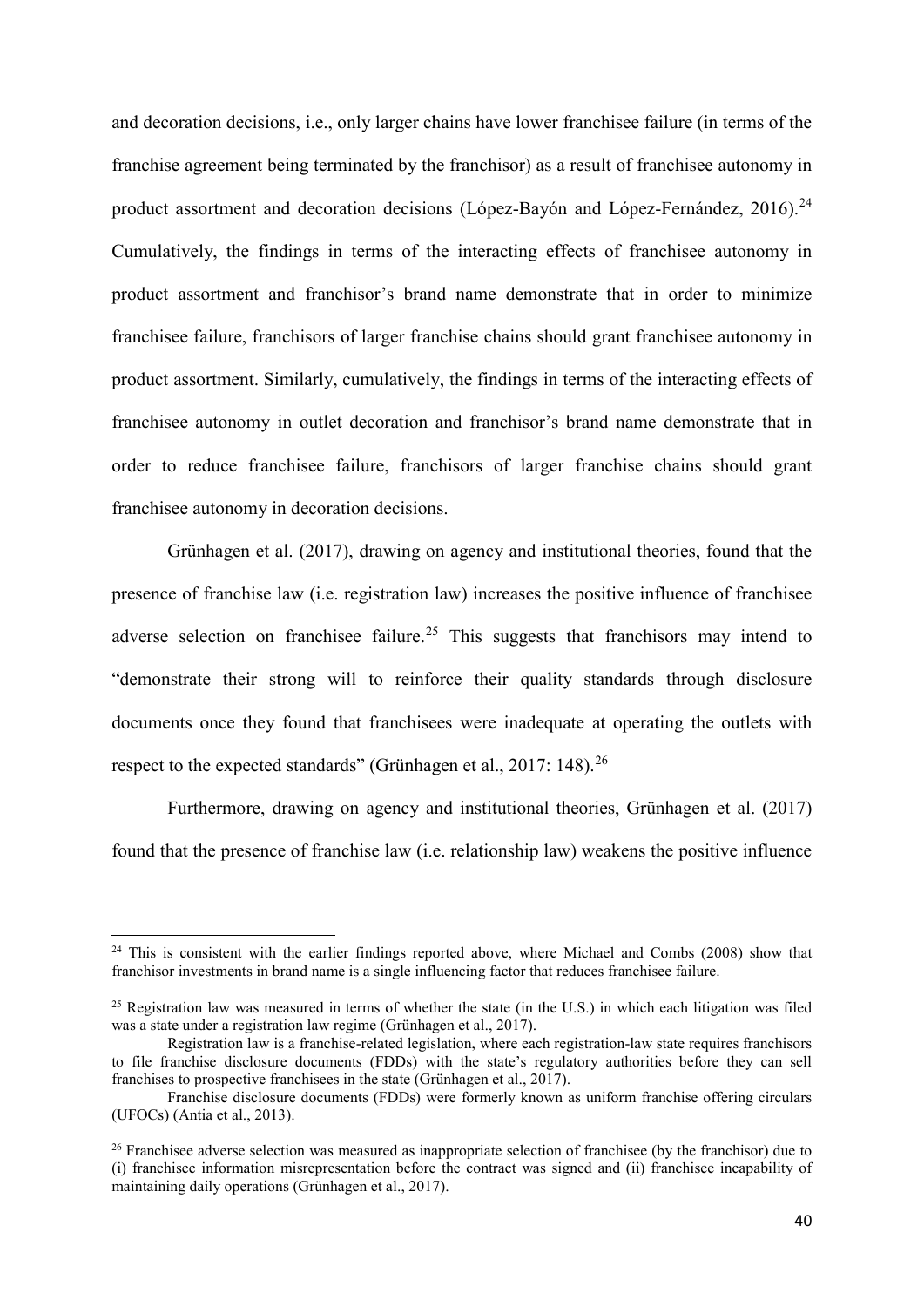of franchisees' passive moral hazard on franchisee failure.<sup>[27](#page-40-0)</sup> These suggest that in the presence of relationship law, the franchisor-franchisee relationship is less likely to be terminated post-litigation, i.e. franchisees are less likely to fail following litigation, with regards to the impact of franchisees' passive moral hazard on franchisee failure (Grünhagen et al., 2017).<sup>[28](#page-40-1)</sup> These findings, with regards to the interacting effects of franchisee deviation and franchise law, demonstrate that in the presence of relationship law, franchisors should manage the franchise relationship post-litigation in order to mitigate the likelihood of franchisee failure.

## **Discussion and conclusion**

Termination, the end of a franchise before the specified contract term has lapsed, is the most significant event in franchising (Emerson, 2016). Premature termination of the franchise contract by the franchisor may signal poor franchisee performance, and the end of a serious conflict of interest between the franchisor and franchisee (López-Bayón and López-Fernández, 2016). Most franchise contracts provide the franchisor with the right to terminate the franchise relationship if the franchisee fails to perform (Argyres and Bercovitz, 2015). However, research on franchisee failure is fragmented; there are inconsistencies on its causes and confounding knowledge on how it can be minimized (López-Fernández and López-Bayón, 2018). This review shows multiple factors, and associated interactions, that contribute to franchisee failure, fundamental to curbing its occurrence.

<span id="page-40-0"></span><sup>&</sup>lt;sup>27</sup> Relationship law was measured in terms of whether the state (in the U.S.) in which each litigation was filed was a state under a relationship law regime (Grünhagen et al., 2017).

As noted by Grünhagen et al. (2017), relationship law is enforced in many states in the U.S. to protect a franchisee from falling victim to arbitrary or baseless termination of the franchise agreement (by the franchisor); relationship law requires franchisors to have sufficiently good cause before terminating franchisees.

<span id="page-40-1"></span><sup>&</sup>lt;sup>28</sup> Franchisees' passive moral hazard was measured as franchisees avoiding responsibilities and not fulfilling their obligations, i.e. the sum of (i) franchisees avoiding to pay fees, and (ii) franchisees shirking responsibilities in operating franchise outlets (Grünhagen et al., 2017).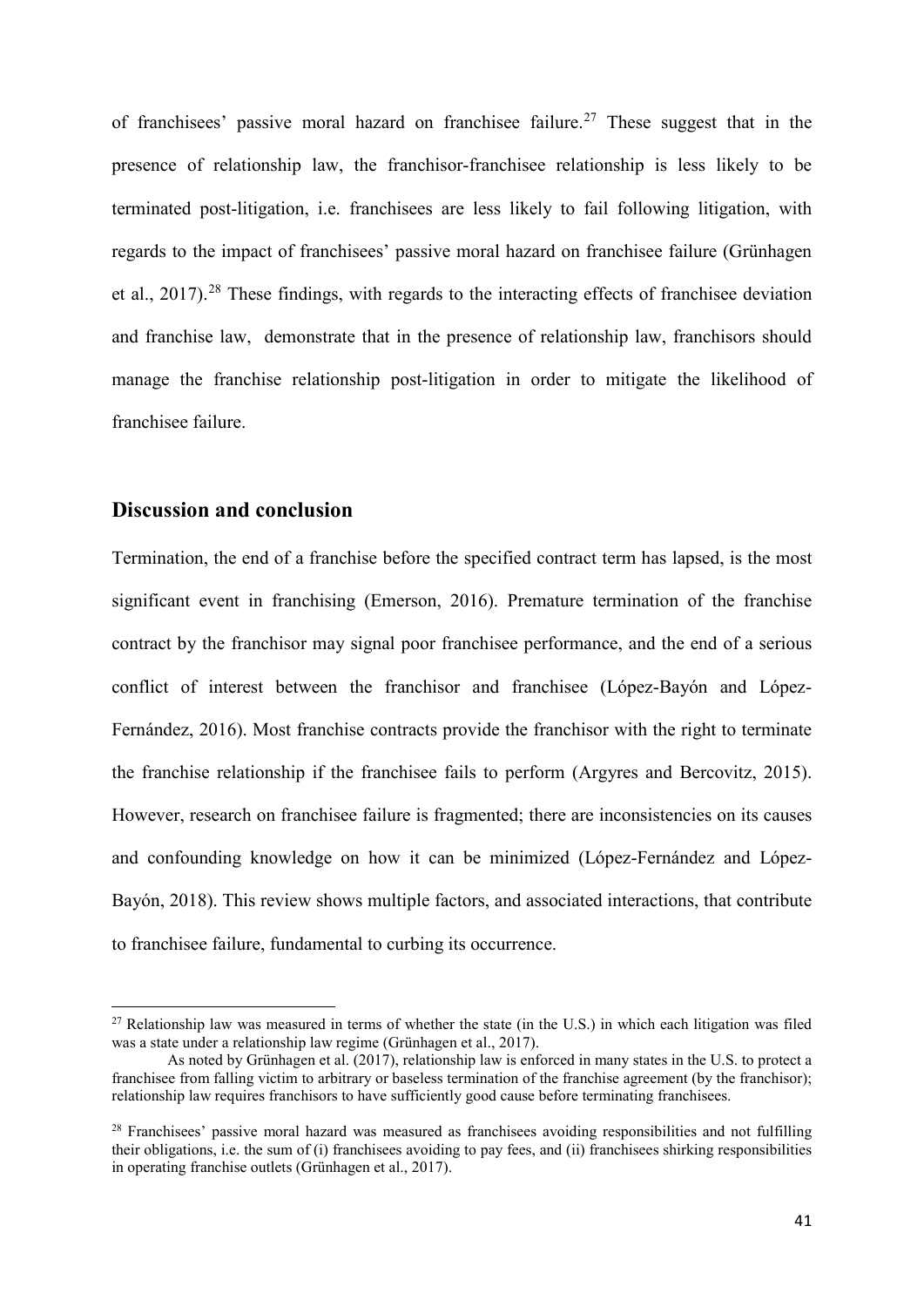#### *Research implications*

Since the risk of business failure is difficult to measure, it has rarely been directly addressed in the empirical literature on franchising (Lanchimba et al., 2018). Evidence from this review reveals that high risks of franchisee failure are attributable to a broad range of factors, which draw mainly on the agency, resource-based, transaction cost, relational exchange, institutional and signalling theoretical perspectives. Cumulatively, these indicate that low levels of franchisor resources, as well as the franchisor's standardization and restrictive processes, together with high and low levels of franchisee resources, and an institutional environment that regulates the franchisor's termination ability, can signal high risks of franchisee failure.

Furthermore, the findings are important for understanding franchisee performance, a grey area due to the hybrid nature of the franchisor-franchisee relationship. Survival and failure rates are the traditional approaches to performance measurement in the franchising literature (Kacker et al., 2016). Evidence from this review demonstrates that franchisees' survival is influenced by multiple factors, which draw mainly on the agency, resource-based, institutional and signalling theoretical perspectives. Overall, these indicate that the strength of the amassed resources of the franchisor, and an institutional environment that is supportive of franchise relations, can signal chances of franchisee survival. These findings imply that augmenting franchisor resources to reduce franchisee failure can encompass strengthening the strategic resources, such as the brand name and the length of the initial training period for franchisees (Michael and Combs, 2008). Additionally, the findings imply that the institutional environment for franchising can be strengthened through careful introduction of franchise laws that will be effective in ensuring secure franchise partnerships (Beales and Muris, 1995). The impact of the franchise laws can also be monitored to ensure they are achieving the anticipated effects rather than the opposite outcome (Argyres and Bercovitz, 2015).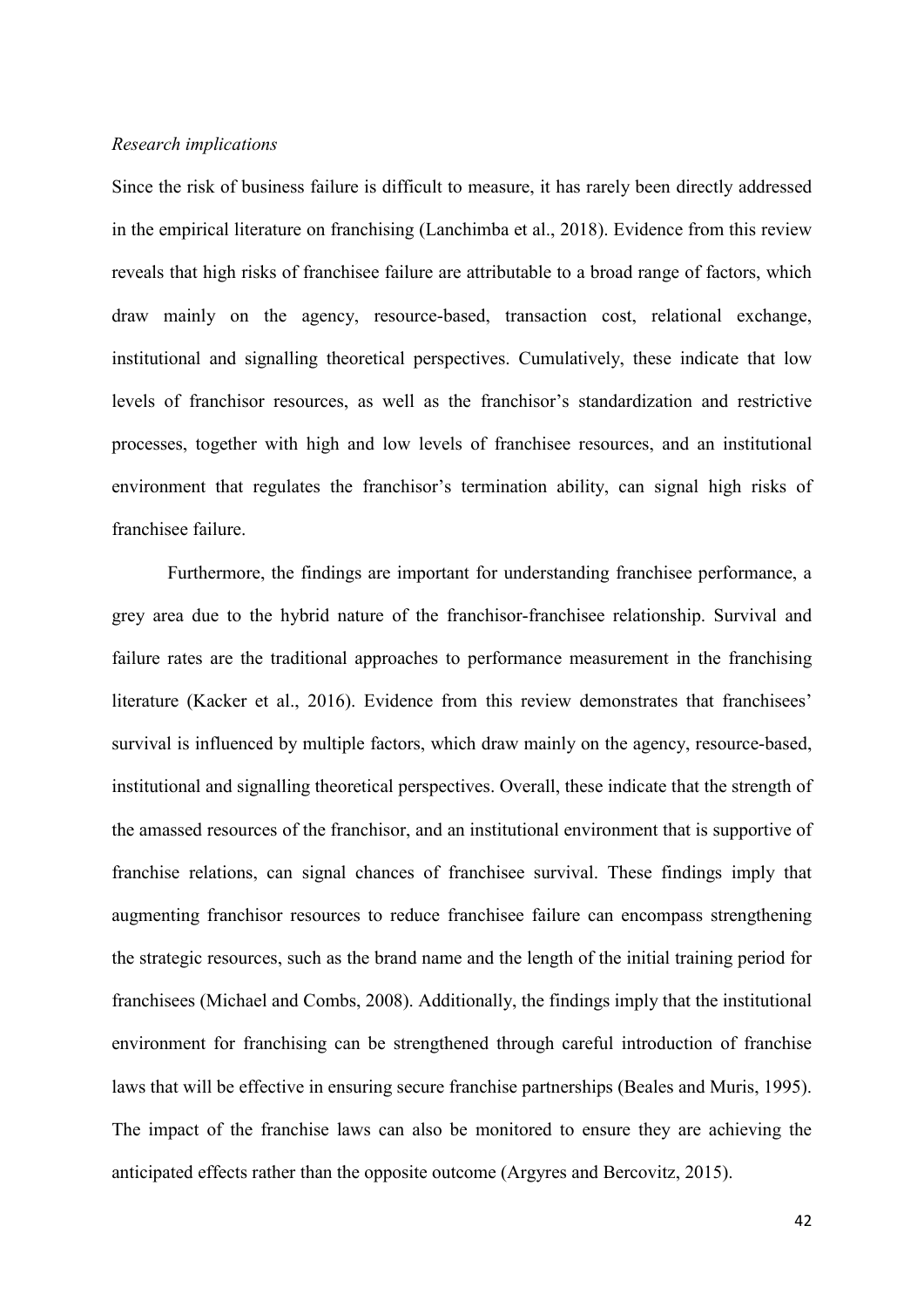This review offers important implications for franchisee autonomy. There is no consensus on whether autonomy by franchisees are desirable due to the perception of franchising as a highly standardized business model, where franchisors seek to ensure uniform replication of operations across franchise chains (Dada and Watson, 2017). Dada (2018) found that although franchisee autonomy may conflict with the standardization requirement in franchise chains, its occurrence is inevitable. Collectively, the findings from this review – based on agency, resource-based, transaction cost and bargaining power theoretical perspectives – imply that enabling autonomy amongst franchisees unleashes know-how that would have otherwise been restricted, thereby influencing franchisee success. These findings cumulatively indicate that franchisee empowerment can reduce franchisee failure, and franchisors can introduce conflict mitigation mechanisms to manage franchisee autonomy.

#### *Practitioner implications*

Despite the popularity of franchising, not all countries have franchise regulations (exceptions include the U.S. and Australia). Where regulations exist, legislation can be ambiguous to the extent that knowing how to comply would be impossible (Zwisler, 2019). Given the evidence from this review, which indicate that regulations can lead to both high and low franchisee failure rates, the findings imply that more needs to be done in terms of laws to ensure stability of franchise businesses, where stronger institutional contexts can be maintained.

The findings have implications for franchisors in terms of creating successful organizational cultures. While the essence of franchising is on fostering uniformity, caution should be exercised to ensure that restrictions of standardization are not counterproductive for franchisees, as standardization is found to be associated with more franchisee failure. This review also has insights for franchisee recruitment, in developing expectations of an ideal franchisee (such as determining whether the selection of franchisees with prior experience in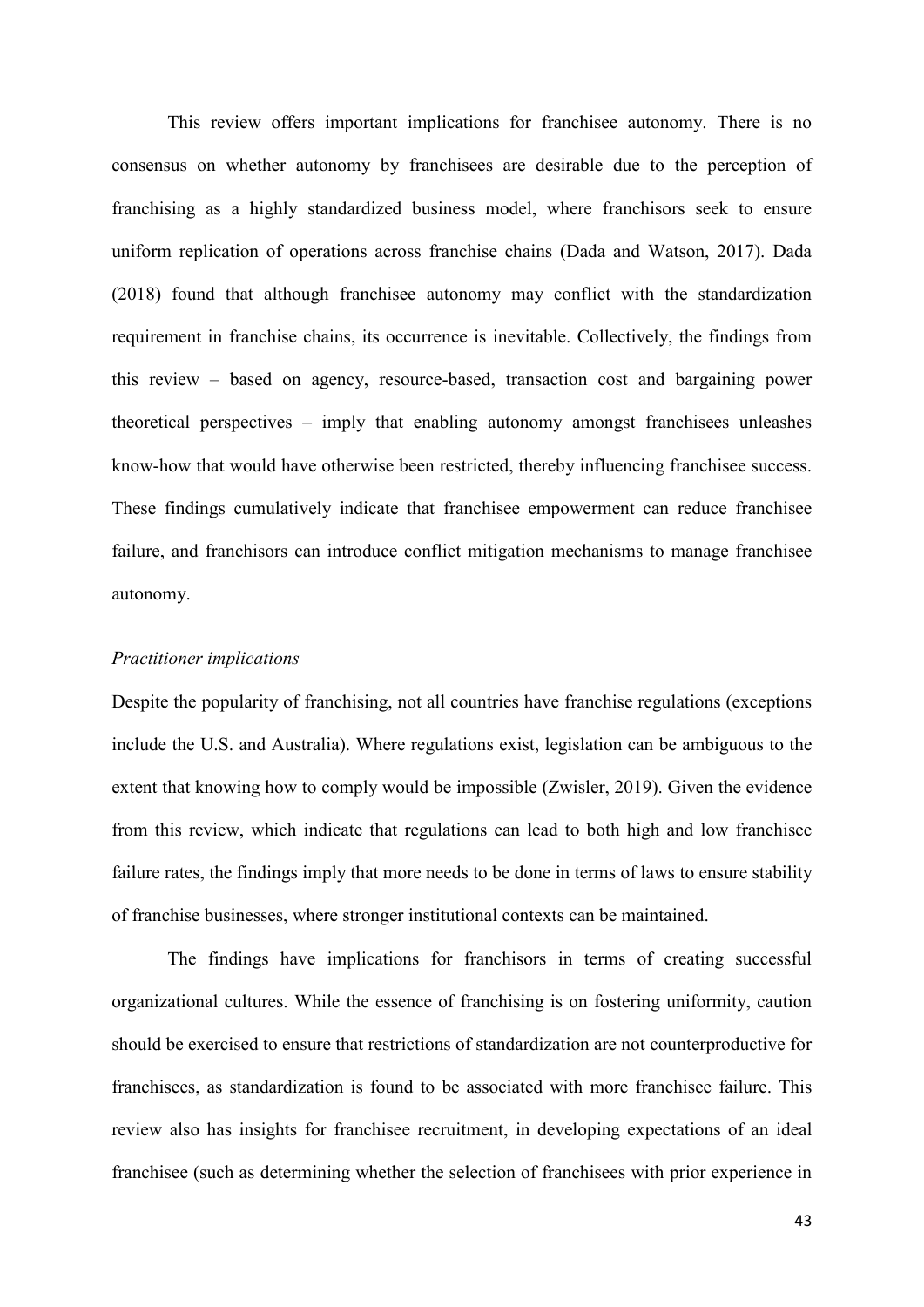the franchisor's industry is of relevance to the franchise business), and making decisions about the *ex ante* declarations that can be made available to prospective franchisees. In addition, the results are beneficial for choosing franchisor support structures that should be offered to franchisees (such as encouraging franchisee active ownership, assisting minority franchisees, and not just providing ongoing franchisee training but establishing appropriate length of necessary training).

Whilst there are franchisees that operate outlets on a large scale, franchisees are also small business operators within franchise organizations. The empirical evidence reported in this systematic literature review provides implications for large and small size franchisees. To avoid franchisee failure, both types of franchisees can propose and explore means of franchisee empowerment with the franchisor, such as opportunities for independent franchisee associations, pricing decentralization, and exploitation of new franchisee initiatives. To also mitigate the likelihood of franchisee failure, it is especially important for franchisees to exercise caution with franchisee empowerment by ensuring that, if granted flexibility, they are still operating according to franchisor principles, for example in terms of maintaining the franchisor's quality standards and offering franchisor approved products. Given the influence of good franchisee performance on curbing franchisee failure, franchisees should explore ways of enhancing their capabilities in order to strengthen the performance of their outlets. Furthermore, this review highlights that commitment to the longevity of the franchisor-franchisee partnership is crucial on the part of the franchisee in order to reduce failure.

The empirical evidence in this review also has implications for aspiring franchisees. Prospective franchisees can mitigate the likelihood of franchisee failure by avoiding the purchase of franchise outlets that have low and extremely high levels of franchisee's initial investments. The findings also demonstrate that it is crucial for aspiring franchisees to

44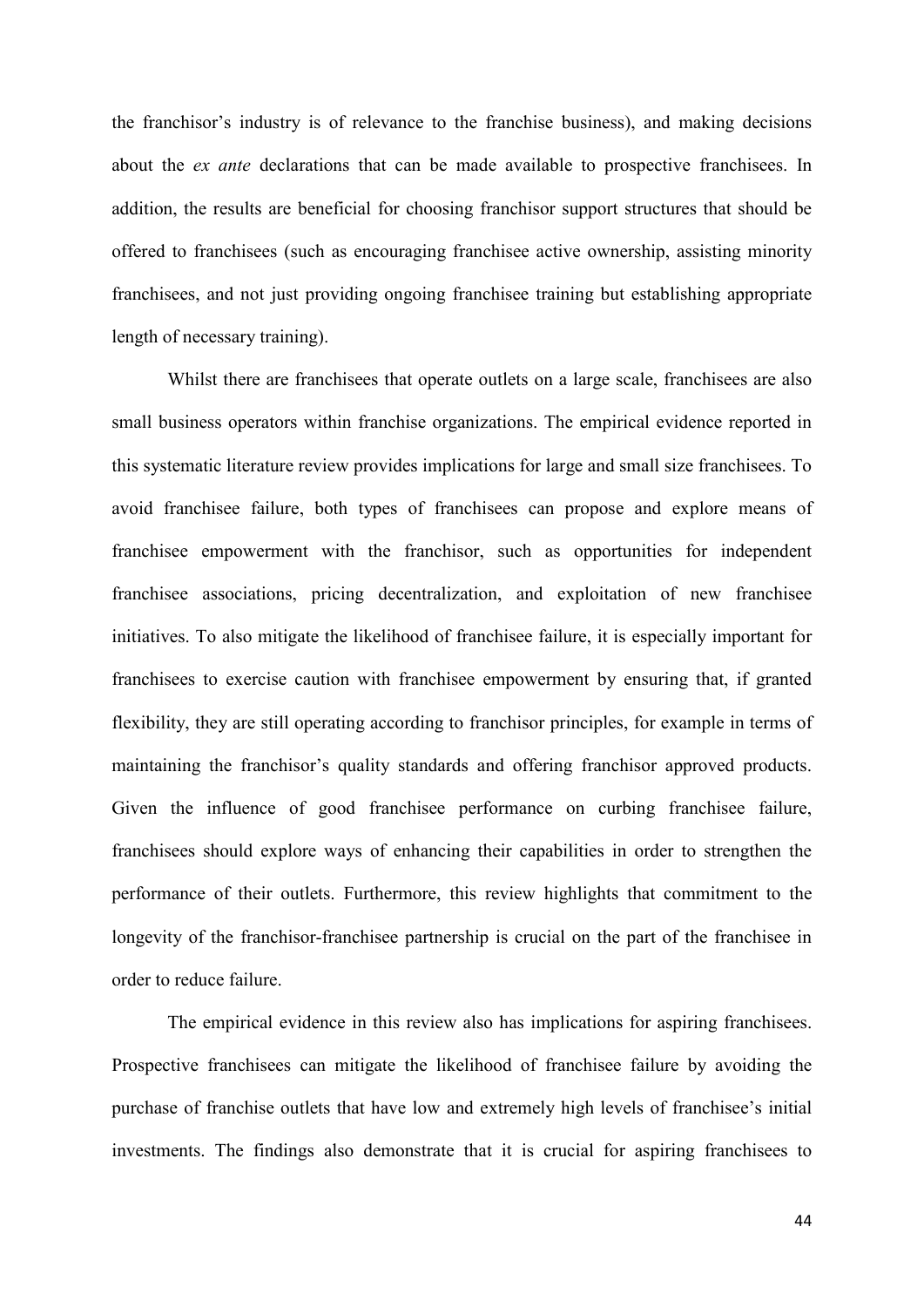undertake different elements of due diligence before joining franchise organizations. Given the roles of franchisor adverse selection and earnings claims in curbing franchisee failure, prospective franchisees can undertake verifications of franchisor disclosures with existing franchisees prior to investing in the franchise. In addition, prospective franchisees can evaluate the potential impact of country of origin of the franchise on the risk of franchisee failure before joining franchise organizations.

#### *Limitations and directions for future research*

Since the focus of this study is on franchisee failure, it excludes research on franchisor failure and where franchisee failure is not clearly differentiated from failure that occurs at systemlevel (such as where the franchise failure variable is measured in terms of both companyowned outlets and franchise outlets). Future scholars can develop more empirical studies on these areas to extend knowledge on business failure in the franchise context in general. Furthermore, caution was exercised to ensure that the empirical evidence from prior studies, that are included in this review, are based on the definition of franchisee failure employed in this paper, which focuses on franchisees that have exited for negative reasons (Frazer and Winzar, 2005). Future research can examine instances of franchisee exits that might be associated with positive reasons (such as retirement) and impact of these on franchise chains.

It is possible that some of the franchise organizations, on which prior studies were based, may have under-reported instances of franchisee failure within their organizations. Some franchisors may conceal incidences of franchisee failures within their chains in order to protect their brands. In such circumstances, franchisors may continue operating the failed franchise outlets as company-owned outlets, without acknowledging these as having had occurrences of franchisee failure. However, concealed cases of franchisee failure can have negative impact on existing franchisees and prospective franchisees, and the entire franchise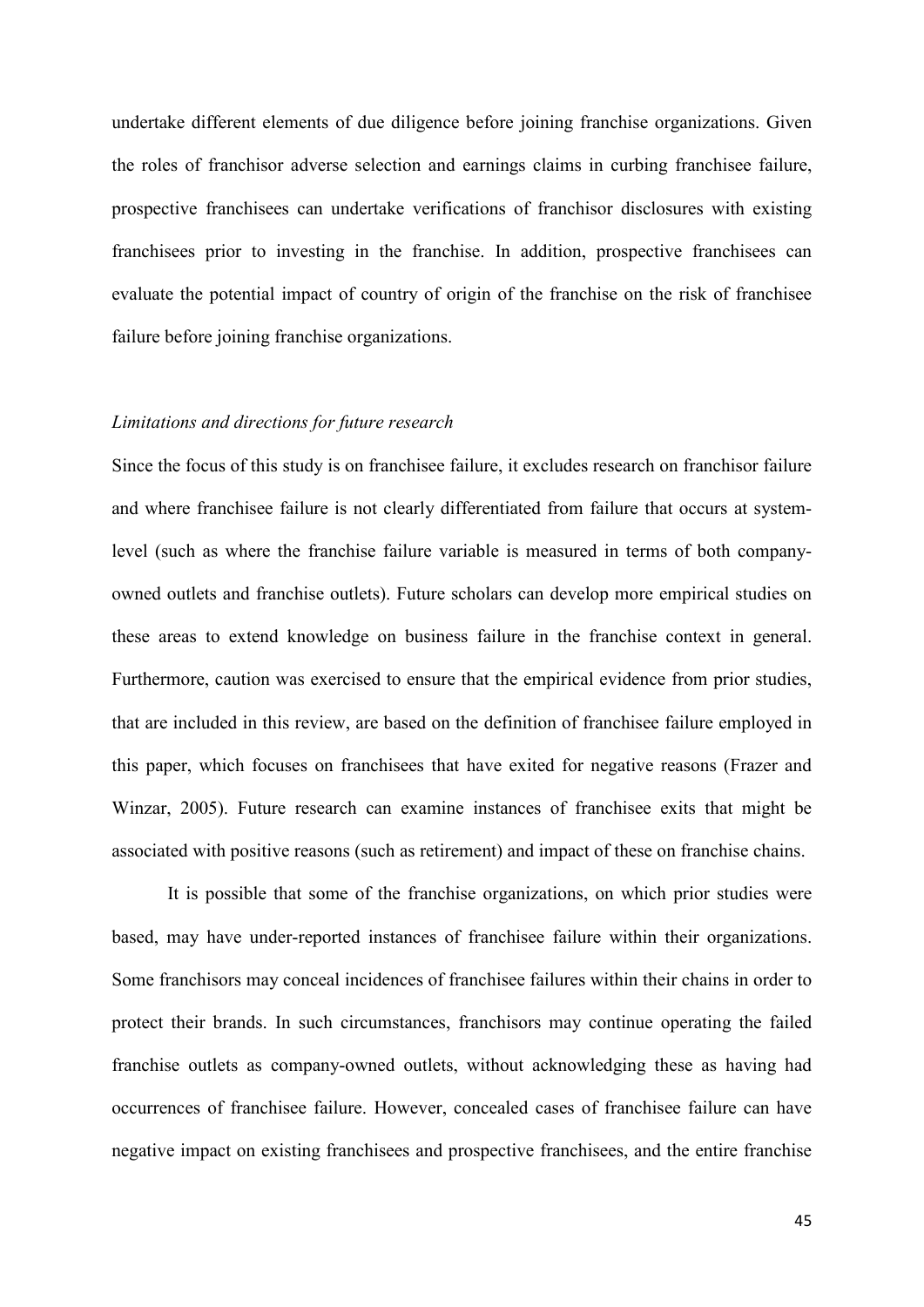chains. Therefore, future research can study issues around ethical reporting of franchisee failure and how these affect the franchise sector.

Many of the prior studies on which the evidence from this review are based, do not show the role of respective franchise partners in terminating the franchise agreement. These can be incorporated in future research to understand how the franchisor and franchisee influence franchisee exit. The franchisor and franchisee parties are legally independent, but economically interdependent – i.e., they are distinctly individual, but linked, organizations (Michael, 2000; Spinelli and Birley, 1996; Winsor et al., 2012). "These dynamics have led researchers to develop several different research streams and theoretical approaches for examining franchising" (Meek et al., 2011: 559). Consequently, these can provide different contributions to understanding franchisee failure.

Whilst there were several areas of consistencies in the findings reported in this review, there were many inconsistencies as well. Both provide important areas for future scholars to explore further when developing research studies on franchisee failure. Future studies can improve understanding of franchisee failure by employing more standardized approaches to defining franchisee failure in order to minimize discrepancies in research findings. In addition, when employing similar research methodologies as prior studies, in different countries, the evidence from this review suggests that it is vital to investigate the country context, by studying how this might influence franchisee failure, in addition to the factors being theorized as antecedents of franchisee failure. In instances where a single study is being undertaken on multiple countries, these can provide more value if the potential environmental influences of the countries on franchisee failure are examined and made apparent in the study. Research on franchisee failure in general will also benefit by including the use of more longitudinal data.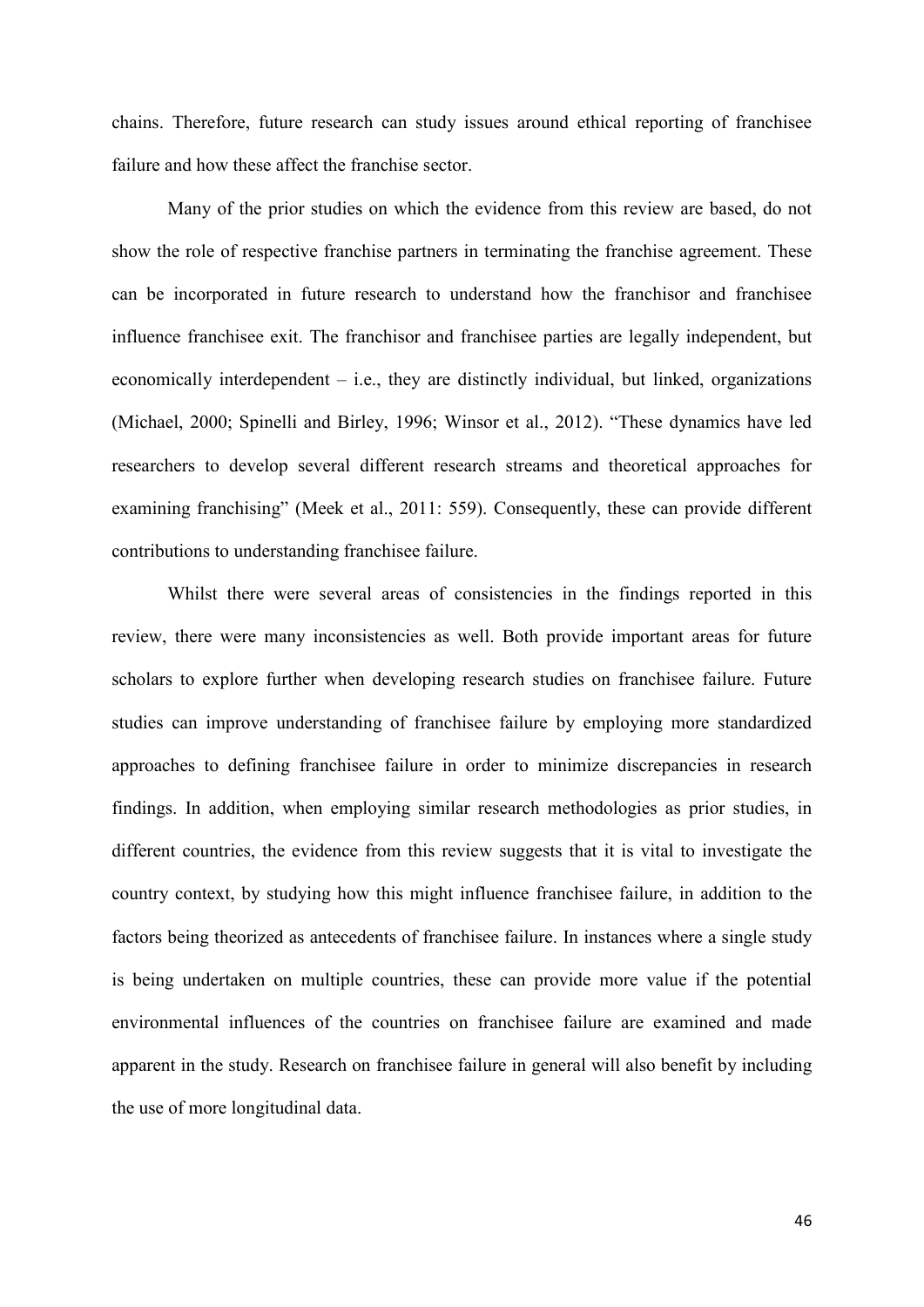It was obvious that there are limited insights on the stages of franchisee failure, as most studies focus on the antecedents of franchisee failure (exception being Holmberg and Morgan, 2007). Holmberg and Morgan (2007) argue that franchisee failure is a multi-phase process that develops over time, and understanding this process is critical to adopting failure mitigation strategies. As Holmberg and Morgan (2003: 404) explain, if franchisee failure is recognized and managed early, "systematic risk mitigation strategies might be developed, losses minimized, and turnover possibly avoided". Future research can examine how the factors contributing to franchisee failure can arise at different stages of franchisee life-cycle.

Overall, this paper offers a novel systematic literature review that provides understanding of ways in which franchisee failure can be curbed globally, demonstrating important areas that can be further examined in future studies.

## **References**

Alon, I., Boulanger, M., Misati, E. and Madanoglu, M. 2015. Are the parents to blame? Predicting franchisee failure. *Competitiveness Review*, *25*(2), pp.205-217.

Antia, K.D., Zheng, X. and Frazier, G.L., 2013. Conflict management and outcomes in franchise relationships: The role of regulation. *Journal of Marketing Research*, *50*(5), pp.577- 589.

Antia, K.D., Mani, S. and Wathne, K.H., 2017. Franchisor-franchisee bankruptcy and the efficacy of franchisee governance. *Journal of Marketing Research*, *54*(6), pp.952-967.

Argyres, N. and Bercovitz, J., 2015. Franchisee associations as sources of bargaining power? Some evidence. *Journal of Economics & Management Strategy*, *24*(4), pp.811-832.

Barthélemy, J., 2011. Agency and institutional influences on franchising decisions. *Journal of Business Venturing*, *26*(1), 93-103.

Bates, T., 1995a. Analysis of survival rates among franchise and independent small business startups. *Journal of Small Business Management*, *33*(2), pp.26-36.

Bates, T., 1995b. A comparison of franchise and independent small business survival rates. *Small Business Economics*, *7*(5), pp.377-388.

Bates, T., 1998. Survival patterns among newcomers to franchising. *Journal of Business Venturing*, *13*(2), pp.113-130.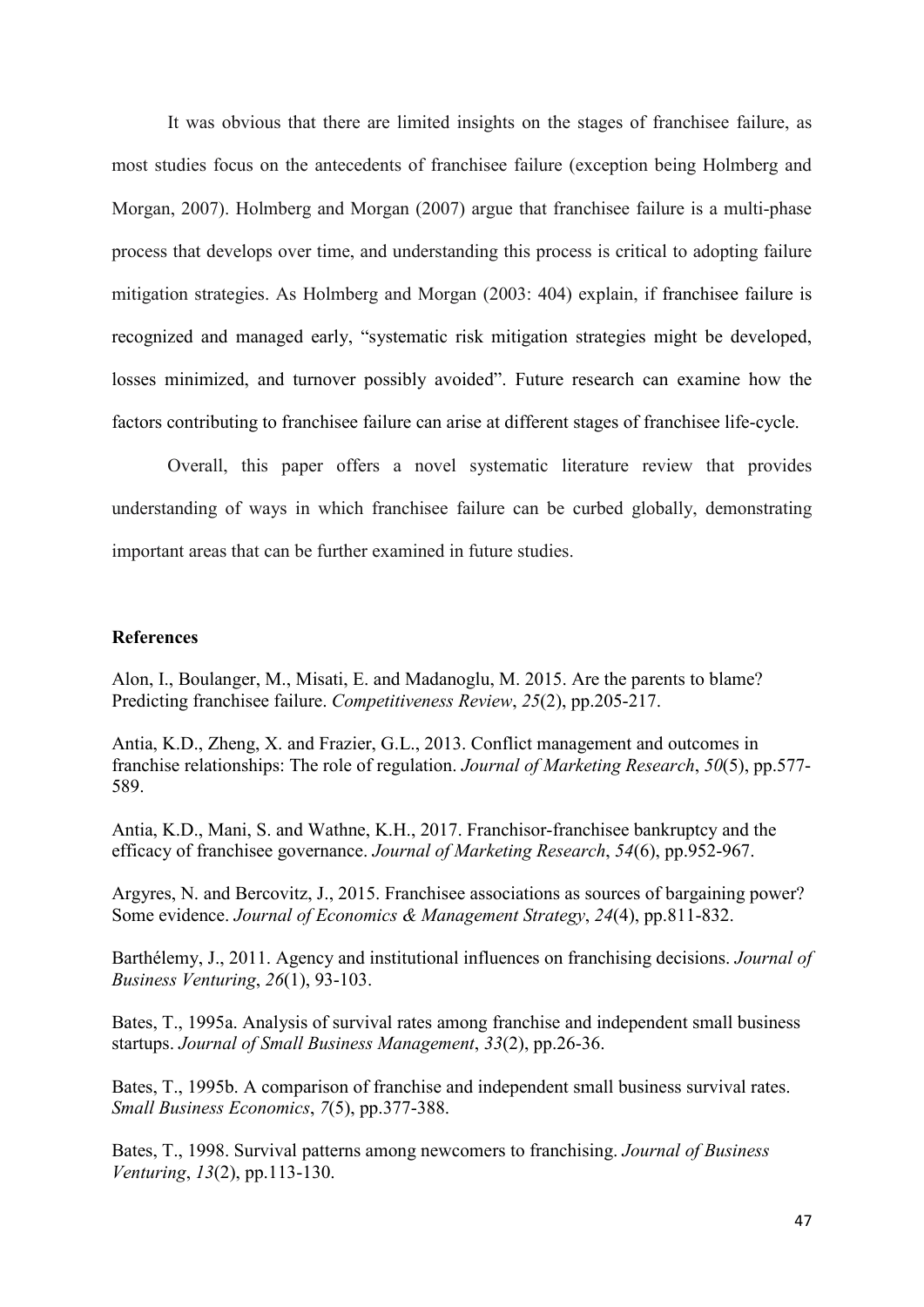Beales, J.H. and Muris, T.J., 1995. The foundations of franchise regulation: Issues and evidence. *Journal of Corporate Finance*, *2*(1-2), pp.157-197.

BFA (British Franchise Association)/ NatWest Franchise Survey, 2018.

Brand, M.J., Croonen, E.P. and Welsh, D.H., 2016. Successfully managing chain-wide transformational change. *Organizational Dynamics*, *45*(2), pp.94-103.

Buchan, J., Frazer, L., Zhen Qu, C. and Nicholls, R., 2015. Franchisor insolvency in Australia: Profiles, factors, and impacts. *Journal of Marketing Channels*, *22*(4), pp.311-332.

Calderon-Monge, E., Pastor-Sanz, I. and Huerta-Zavala, P., 2017. Economic sustainability in franchising: A model to predict franchisor success or failure. *Sustainability*, *9*(8), p.1419.

Carney, M. and Gedajlovic, E., 1991. Vertical integration in franchise systems: Agency theory and resource explanations. *Strategic Management Journal*, *12*(8), pp.607-629.

Castrogiovanni, G.J., Justis, R.T. and Julian, S.D., 1993. Franchise failure rates: An assessment of magnitude and influencing factors. *Journal of Small Business Management*, *31*(2), pp.105-114.

CFA (Canadian Franchise Association) Annual Accomplishments Report, 2019. [https://issuu.com/franchisecanada/docs/cfa\\_ar2019?e=32857347/69171575](https://issuu.com/franchisecanada/docs/cfa_ar2019?e=32857347/69171575) (accessed on 14<sup>th</sup> March 2020).

Chiou, J.S., Hsieh, C.H. and Yang, C.H., 2004. The effect of franchisors' communication, service assistance, and competitive advantage on franchisees' intentions to remain in the franchise system. *Journal of Small Business Management*, *42*(1), pp.19-36.

Clarkin, J.E., 2008. Channel changes: An examination of ownership change in franchise firms. *Journal of Marketing Channels*, *15*(1), pp.23-41.

Clarkin, J.E. and Rosa, P.J., 2005. Entrepreneurial teams within franchise firms. *International Small Business Journal*, *23*(3), pp.303-334.

Combs, J.G., Michael, S.C. and Castrogiovanni, G.J., 2009. Institutional influences on the choice of organizational form: The case of franchising. *Journal of Management*, *35*(5), pp.1268-1290.

Cox, J. and Mason, C., 2009. Franchise network restructuring: Pressures, constraints and mechanisms. *Entrepreneurship and Regional Development*, *21*(5-6), pp.503-527.

Croonen, E., 2010. Trust and fairness during strategic change processes in franchise systems. *Journal of Business Ethics*, *95*(2), pp.191-209.

Croonen, E.P. and Brand, M.J., 2015. Antecedents of franchisee responses to franchisorinitiated strategic change. *International Small Business Journal*, *33*(3), pp.254-276.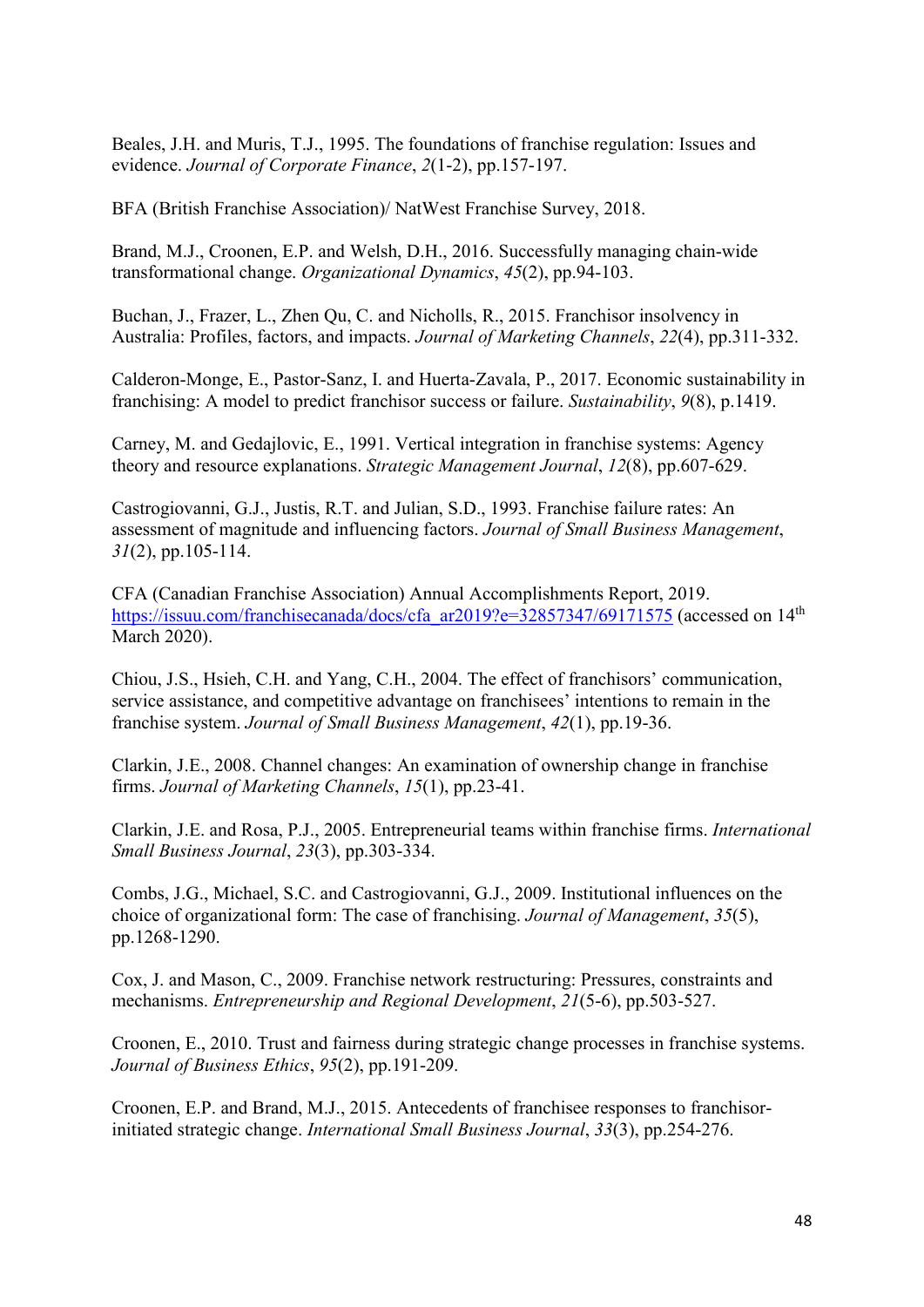Dada, L., 2018. A model of entrepreneurial autonomy in franchised outlets: A systematic review of the empirical evidence. *International Journal of Management Reviews*, *20*(2), pp.206-226.

Dada, L., Jack, S. and George, M., 2016. University–business engagement franchising and geographic distance: A case study of a business leadership programme. *Regional Studies*, *50*(7), pp.1217-1231.

Dant, R.P., 2008. A futuristic research agenda for the field of franchising. *Journal of Small Business Management*, *46*(1), pp.91-98.

Davey, M.M., Cummings, G., Newburn-Cook, C.V. and Lo, E.A., 2009. Predictors of nurse absenteeism in hospitals: A systematic review. *Journal of Nursing Management*, 17, pp.312– 330.

Davies, M.A., Lassar, W., Manolis, C., Prince, M. and Winsor, R.D., 2011. A model of trust and compliance in franchise relationships. *Journal of Business Venturing*, *26*(3), pp.321-340.

Emerson, R.W. 2016. Franchise terminations: Good cause decoded. *Wake Forest Law Review*, *51*, pp.103-164.

Entrepreneur.com. <https://www.entrepreneur.com/franchise500/2019> (accessed on 9<sup>th</sup> January 2020).

Export.gov. https://www.export.gov/search#/search/articles?q=franchise& k=qdepw3 (accessed on  $13<sup>th</sup>$  August 2019).

Falbe, C.M. and Welsh, D.H., 1998. NAFTA and franchising: A comparison of franchisor perceptions of characteristics associated with franchisee success and failure in Canada, Mexico, and the United States. *Journal of Business Venturing*, *13*(2), pp.151-171.

Fitz-Koch, S., Nordqvist, M., Carter, S. and Hunter, E., 2018. Entrepreneurship in the agricultural sector: A literature review and future research opportunities. *Entrepreneurship Theory and Practice*, *42*(1), pp.129-166.

Forbes.com. [https://www.forbes.com/sites/karstenstrauss/2019/06/19/best-worst-franchises](https://www.forbes.com/sites/karstenstrauss/2019/06/19/best-worst-franchises-buy-own/#6e0e85977d79)buy-own/#6e $\overline{0e85977d79}$  (accessed on 9<sup>th</sup> January 2020).

Franchise.org. Franchising Industry: A reference for U.S. exporters [https://www.franchise.org/sites/default/files/2019-](https://www.franchise.org/sites/default/files/2019-05/USCS_Franchising_Resource_Guide_2018.pdf) 05/USCS Franchising Resource Guide 2018.pdf (accessed on 9<sup>th</sup> January 2020).

Frazer, L., 2001. Causes of disruption to franchise operations. *Journal of Business Research*, *54*(3), pp.227-234.

Frazer, L. and Terry, A., 2002. Factors affecting franchise agreement terminations: Lessons for the franchising sector. *Journal of Small Business Strategy*, *13*(1), pp.105-116.

Frazer, L. and Winzar, H., 2005. Exits and expectations: Why disappointed franchisees leave. *Journal of Business Research*, *58*(11), pp.1534-1542.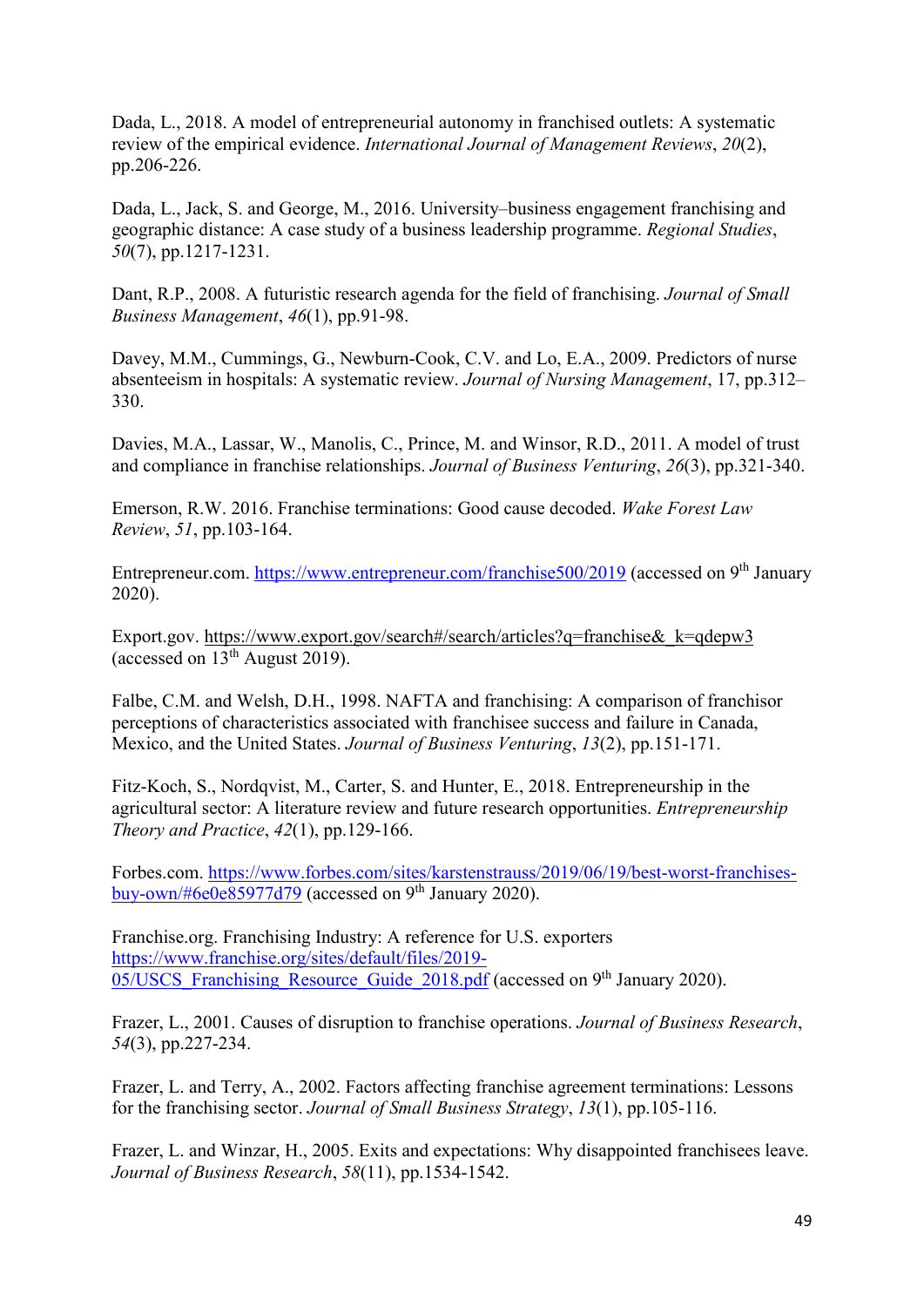Frazer, L., Merrilees, B. and Wright, O., 2007. Power and control in the franchise network: An investigation of ex-franchisees and brand piracy. *Journal of Marketing Management*, *23*(9-10), pp.1037-1054.

Frazer, L., Weaven, S., Giddings, J. and Grace, D., 2012. What went wrong? Franchisors and franchisees disclose the causes of conflict in franchising. *Qualitative Market Research: An International Journal*, *15*(1), pp.87-103.

Frazer, L. and Grace, A., 2017. Franchisor-franchisee relationships. In *Handbook of Research on Franchising*. Edward Elgar Publishing.

Gant, J.L. and Buchan, J., 2019. Moral hazard, path dependency and failing franchisors: Mitigating franchisee risk through participation. *Federal Law Review*, p.0067205X19831841.

Germain, P.B. and Cummings, G.G., 2010. The influence of nursing leadership on nurse performance: A systematic literature review. *Journal of Nursing Management*, 18, pp. 425- 439.

Grünhagen, M., DiPietro, R.B., Stassen, R.E. and Frazer, L., 2008. The effective delivery of franchisor services: A comparison of U.S. and German support practices for franchisees. *Journal of Marketing Channels*, *15*(4), pp.315-335.

Grünhagen, M., Zheng, X.V. and Wang, J.J., 2017. When the music stops playing: Postlitigation relationship dissolution in franchising. *Journal of Retailing*, *93*(2), pp.138-153.

Hakala, H., 2011. Strategic orientations in management literature: Three approaches to understanding the interaction between market, technology, entrepreneurial and learning orientations. *International Journal of Management Reviews*, *13*(2), pp.199-217.

Hendrikse, G., Hippmann, P. and Windsperger, J., 2015. Trust, transaction costs and contractual incompleteness in franchising. *Small Business Economics*, *44*(4), pp.867-888.

Holmberg, S.R. and Morgan, K.B., 2003. Franchise turnover and failure: New research and perspectives. *Journal of Business Venturing*, *18*(3), pp.403-418.

Holmberg, S.R. and Morgan, K.B., 2004. Retail marketing channel franchise failure: A strategic management perspective and longitudinal analysis. *Journal of Marketing Channels*, *11*(2-3), pp.55-76.

Holmberg, S.R. and Morgan, K.B., 2007. Entrepreneurial global franchise ventures: US and European franchisee failure strategic and empirical perspectives. *International Entrepreneurship and Management Journal*, *3*(4), pp.379-401.

Hsieh, H.F. and Shannon, S.E., 2005. Three approaches to qualitative content analysis. *Qualitative Health Research*, *15*(9), pp.1277-1288.

Jang, S. S. and Park, K., 2019. A sustainable franchisor-franchisee relationship model: Toward the franchise win-win theory. *International Journal of Hospitality Management*, *76*, 13-24.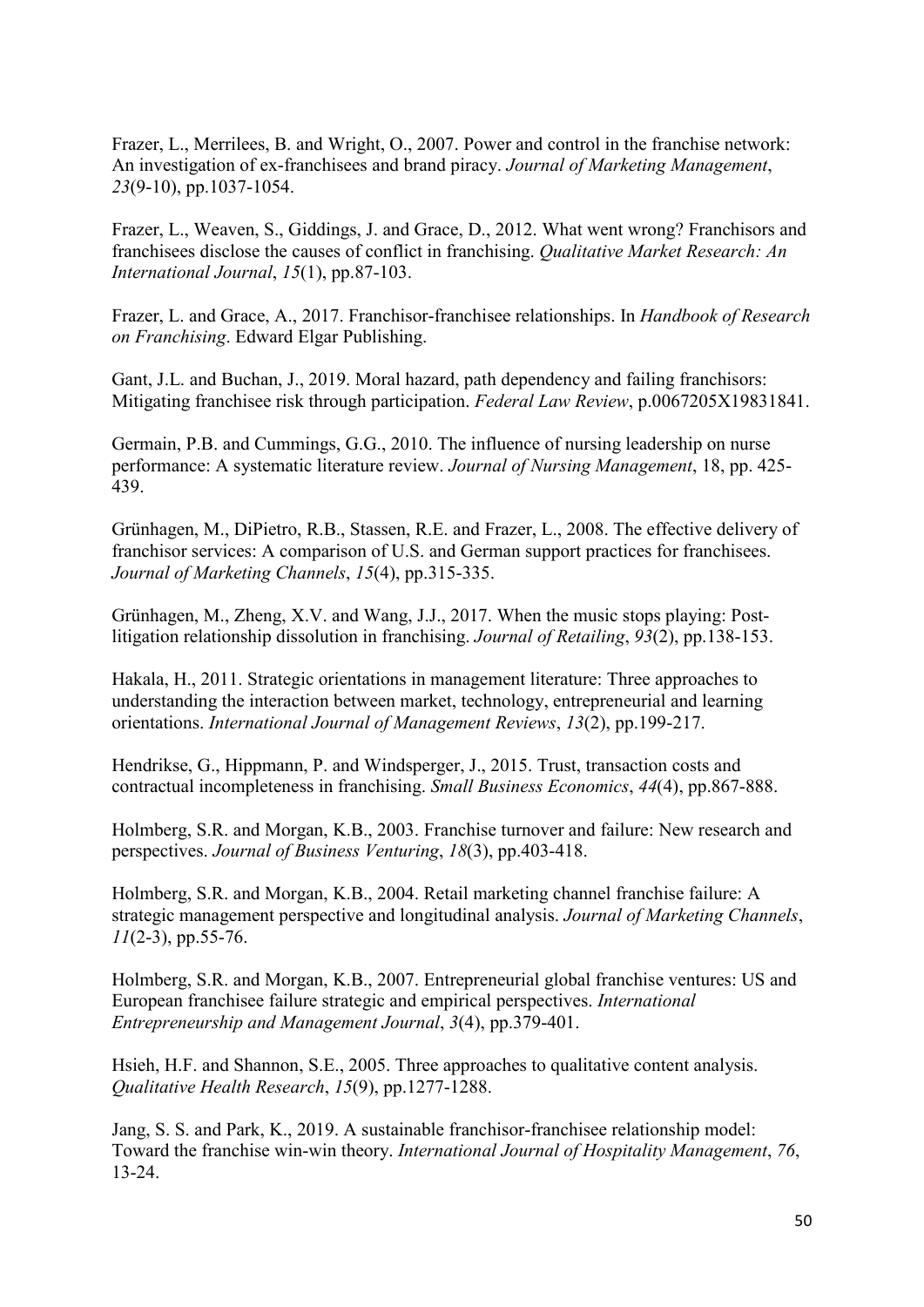Joffe, H. and Yardley, L., 2004. Content and thematic analysis. In Marks, D.F. and Yardley, L. *Research methods for clinical and health psychology*, Sage Publications, pp. 56-68.

JSTOR Support [https://support.jstor.org/hc/en-us/articles/115011338628-Searching-Are-](https://support.jstor.org/hc/en-us/articles/115011338628-Searching-Are-JSTOR-articles-peer-reviewed-)[JSTOR-articles-peer-reviewed-](https://support.jstor.org/hc/en-us/articles/115011338628-Searching-Are-JSTOR-articles-peer-reviewed-) (accessed on 10th August 2019).

Kacker, M., Dant, R.P., Emerson, J. and Coughlan, A.T., 2016. How firm strategies impact size of partner‐based retail networks: Evidence from franchising. *Journal of Small Business Management*, *54*(2), pp.506-531.

Keupp, M.M., Palmié, M. and Gassmann, O., 2012. The strategic management of innovation: A systematic review and paths for future research. *International Journal of Management Reviews*, 14, pp. 367-390.

Krippendorff, K., 2004. *Content analysis: An introduction to its methodology*. Sage Publications.

Lafontaine, F., Zapletal, M. and Zhang, X., 2019. Brighter prospects? Assessing the franchise advantage using census data. *Journal of Economics & Management Strategy*, *28*(2), pp.175- 197.

Lanchimba, C., Windsperger, J. and Fadairo, M., 2018. Entrepreneurial orientation, risk and incentives: The case of franchising. *Small Business Economics*, *50*(1), pp.163-180.

Lim, J. and Frazer, L., 2002. Introducing franchising regulation: An analysis of the Australian Franchising Code of Conduct. *Journal of Marketing Channels*, *10*(2), pp.39-56.

López‐Bayón, S. and López‐Fernández, B., 2016. Partner empowerment and relationship failure in franchising. *Journal of Small Business Management*, *54*(4), pp.1059-1079.

López-Fernández, B. and López-Bayón, S., 2018. Antecedents of early terminations in franchising: Franchisor versus franchisee cancelations. *Small Business Economics*, *50*(4), pp.677-695.

Manolis, C., Dahlstrom, R. and Nygaard, A., 1995. A preliminary investigation of ownership conversions in franchised distribution systems. *Journal of Applied Business Research*, *11*(2), pp.1-8.

Meek, W.R., Davis‐Sramek, B., Baucus, M.S. and Germain, R.N., 2011. Commitment in franchising: The role of collaborative communication and a franchisee's propensity to leave. *Entrepreneurship Theory and Practice*, *35*(3), pp.559-581.

Michael, S.C., 2000. Investments to create bargaining power: The case of franchising. *Strategic Management Journal*, 497-514.

Michael, S.C., 2009. Entrepreneurial signaling to attract resources: The case of franchising. *Managerial and Decision Economics*, *30*(6), pp.405-422.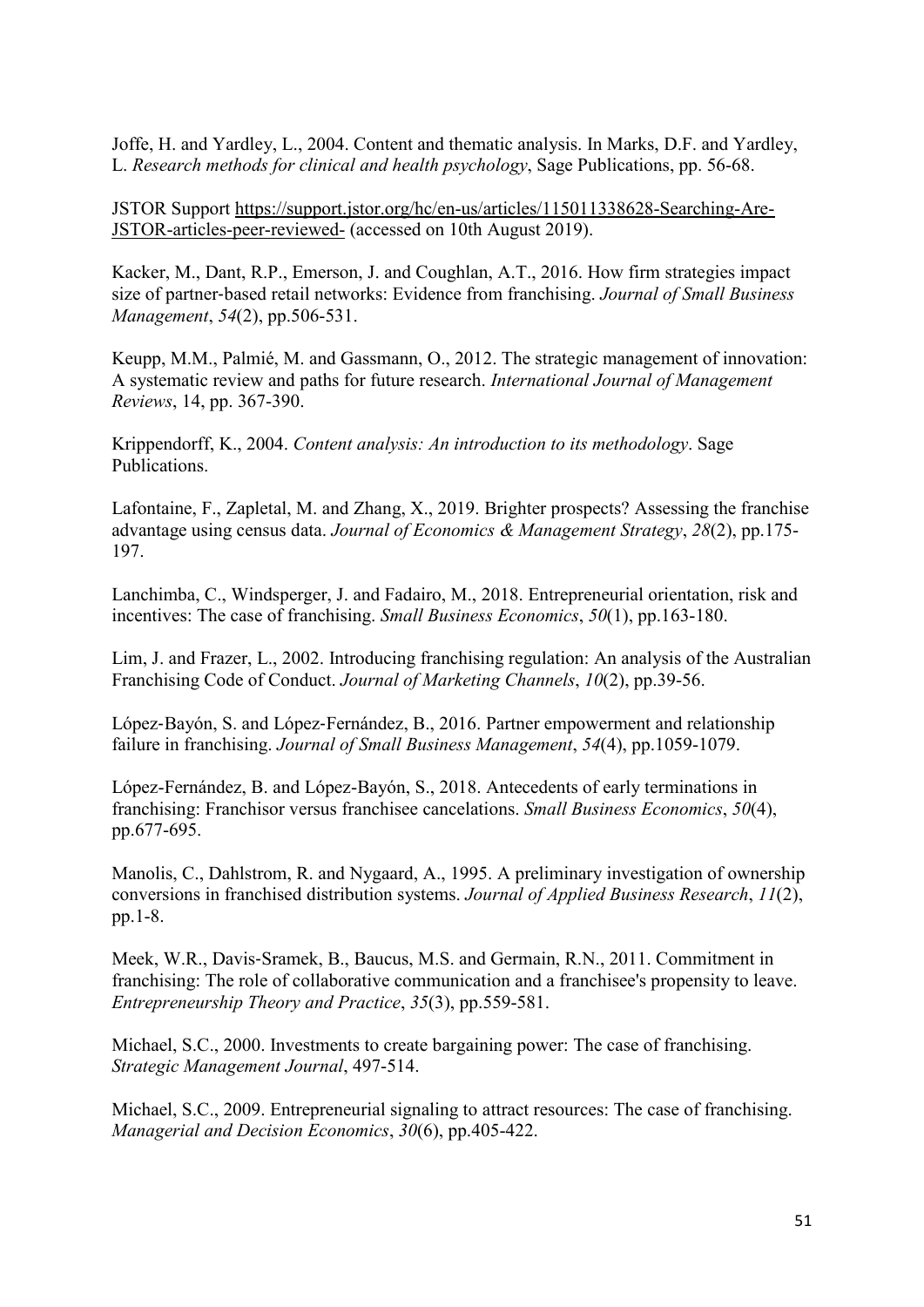Michael, S.C. and Combs, J.G., 2008. Entrepreneurial failure: The case of franchisees. *Journal of Small Business Management*, *46*(1), pp.73-90.

Mignonac, K., Vandenberghe, C., Perrigot, R., El Akremi, A. and Herrbach, O., 2015. A multi‐study investigation of outcomes of franchisees' affective commitment to their franchise organization. *Entrepreneurship Theory and Practice*, *39*(3), pp.461-488.

Nijmeijer, K.J., Fabbricotti, I.N. and Huijsman, R., 2014. Making franchising work: A framework based on a systematic review. *International Journal of Management Reviews*, *16*(1), pp.62-83.

Norton, S.W., 1988. Franchising, brand name capital, and the entrepreneurial capacity problem. *Strategic Management Journal*, *9*(S1), pp.105-114.

Parris, D.L. and Peachey, J.W., 2013. A systematic literature review of servant leadership theory in organizational contexts. *Journal of Business Ethics*, *113*(3), pp.377-393.

Patel, P.C. and Pearce, J.A., 2019. Franchisees and loan default on third-party guarantee loans: Evidence from the United States. *Entrepreneurship Theory and Practice*, p.1042258719853508.

Perdreau, F., Chaudey, M., Chanut, O. and Fadairo, M., 2018. Contract duration and contractual learning: Evidence from franchising networks. *Managerial and Decision Economics*, *39*(2), pp.240-252.

Perkmann, M., Tartari, V., McKelvey, M., Autio, E., Broström, A., D'Este, P., Fini, R., Geuna, A., Grimaldi, R., Hughes, A. and Krabel, S., 2013. Academic engagement and commercialization: A review of the literature on university–industry relations. *Research Policy*, *42*(2), pp.423-442.

Schell, B.H. and McGillis, S., 1995. How Type A franchisees cope with failed businesses: An analysis of micro-and macro-system factors. *Journal of Small Business & Entrepreneurship*, *12*(4), pp.27-48.

Sniegowski, D., 2014. U.S. Franchise unit turnover rate is 122 Percent. <https://www.bluemaumau.org/story/2014/10/15/us-franchise-unit-turnover-rate-122-percent> (accessed on 10th January 2020).

Spinelli, S. and Birley, S., 1996. Toward a theory of conflict in the franchise system. *Journal of Business Venturing*, *11*(5), 329-342.

Stanworth, J., Purdy, D., Price, S. and Zafiris, N., 1998. Franchise versus conventional small business failure rates in the U.S. and U.K.: More similarities than differences. *International Small Business Journal*, *16*(3), pp.56-69.

Statista. <https://www.statista.com/statistics/685293/number-of-franchisees-in-sweden/> (accessed on 13th August 2019).

Statista. [https://www.statista.com/statistics/665860/franchising-number-of-franchisees-in](https://www.statista.com/statistics/665860/franchising-number-of-franchisees-in-germany/)[germany/](https://www.statista.com/statistics/665860/franchising-number-of-franchisees-in-germany/) (accessed on 13th August 2019).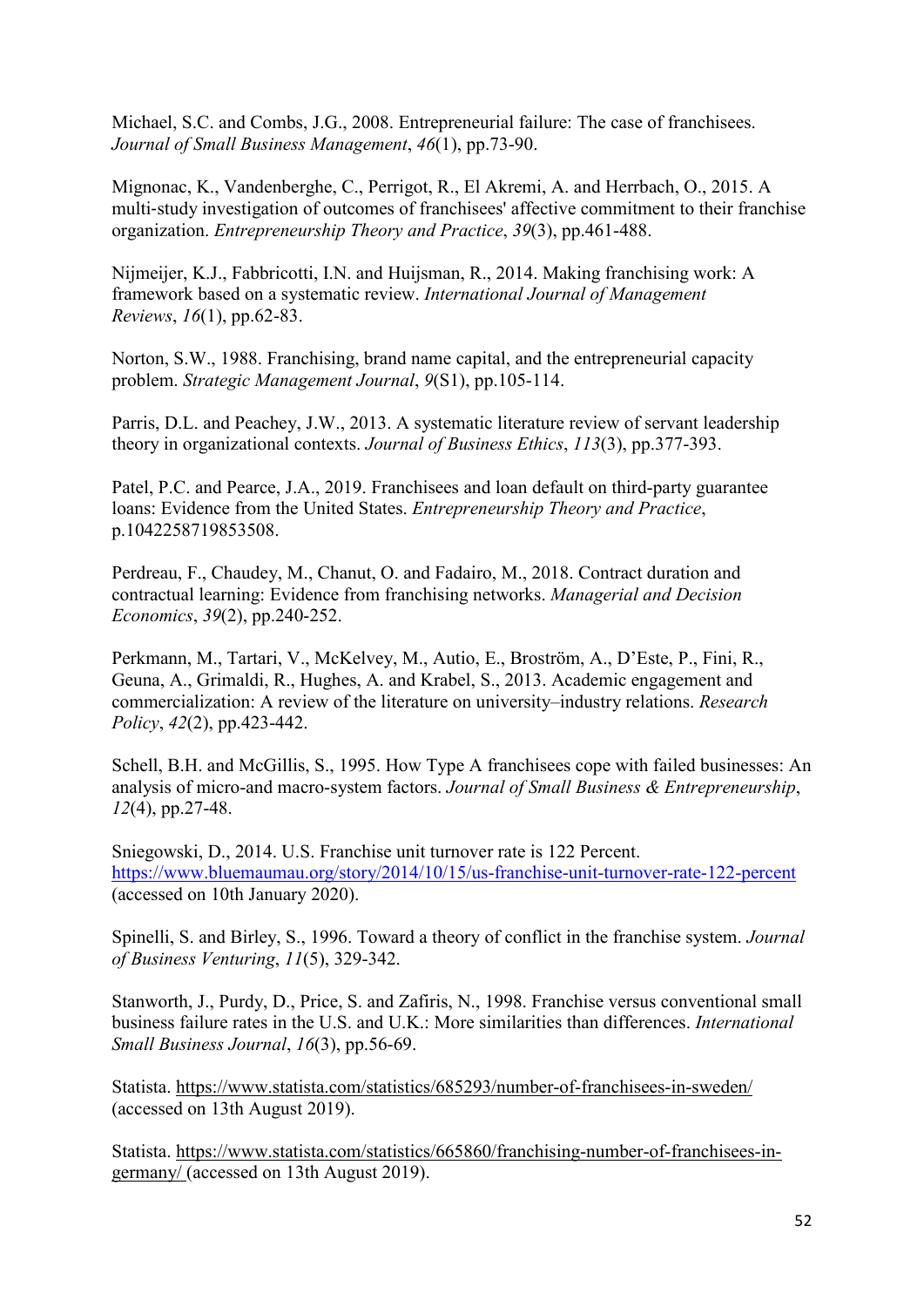Swart, J.C. and Carter, R.B., 1972. Negroes in franchising. *Journal of Retailing*, *48*(3), pp.81- 127.

Wang, C.L. and Chugh, H., 2014. Entrepreneurial learning: Past research and future challenges. *International Journal of Management Reviews*, *16*(1), pp.24-61.

Wang, J.J., Grünhagen, M., Ji, L.J. and Zheng, X.V., 2020. Conflict aftermath: Dispute resolution and financial performance in franchising. *Journal of Retailing*, In Press.

Watson, A. and Dada, L., 2017. Managing entrepreneurial tensions in franchise systems. In *Handbook of Research on Franchising*. Edward Elgar Publishing.

Watson, A. and Johnson, R., 2010. Managing the franchisor–franchisee relationship: A relationship marketing perspective. *Journal of Marketing Channels*, *17*(1), pp.51-68.

Weber, R.P., 1990. *Basic content analysis*. Sage Publications.

Whetten, D.A. 1989. What constitutes a theoretical contribution? *Academy of Management Review*, *14*, pp.490-495.

whichfranchise.co.za. [https://whichfranchise.co.za/franchising-south-africa-franchise-facts](https://whichfranchise.co.za/franchising-south-africa-franchise-facts-figures/)[figures/](https://whichfranchise.co.za/franchising-south-africa-franchise-facts-figures/) (accessed on 13th August 2019).

White, M.D. and Marsh, E.E., 2006. Content analysis: A flexible methodology. *Library trends*, *55*(1), pp.22-45.

Winsor, R.D., Manolis, C., Kaufmann, P.J. and Kashyap, V., 2012. Manifest conflict and conflict aftermath in franchise systems: A 10‐year examination. *Journal of Small Business Management*, *50*(4), pp.621-651.

Winter, S.G., Szulanski, G., Ringov, D. and Jensen, R.J., 2012. Reproducing knowledge: Inaccurate replication and failure in franchise organizations. *Organization Science*, *23*(3), pp.672-685.

Wright, O. and Grace, A., 2011. Trust and commitment within franchise systems: An Australian and New Zealand perspective. *Asia Pacific Journal of Marketing and Logistics*, *23*(4), pp.486-500.

Zachary, M.A., McKenny, A.F., Short, J.C., Davis, K.M. and Wu, D., 2011. Franchise branding: An organizational identity perspective. *Journal of the Academy of Marketing Science*, *39*(4), pp.629-645.

Zerbinati, S. and Souitaris, V. 2005. Entrepreneurship in the public sector: A framework of analysis in European local governments. *Entrepreneurship and Regional Development*, *17*, pp.43-64.

Zwisler, C.E. (2019) Global Franchise Regulation Update. [https://www.franchise.org/sites/default/files/2019-](https://www.franchise.org/sites/default/files/2019-05/%5BPUB%5D%20Global%20Franchise%20Regulation%20Update%204844-9080-8395%20v.25.pdf)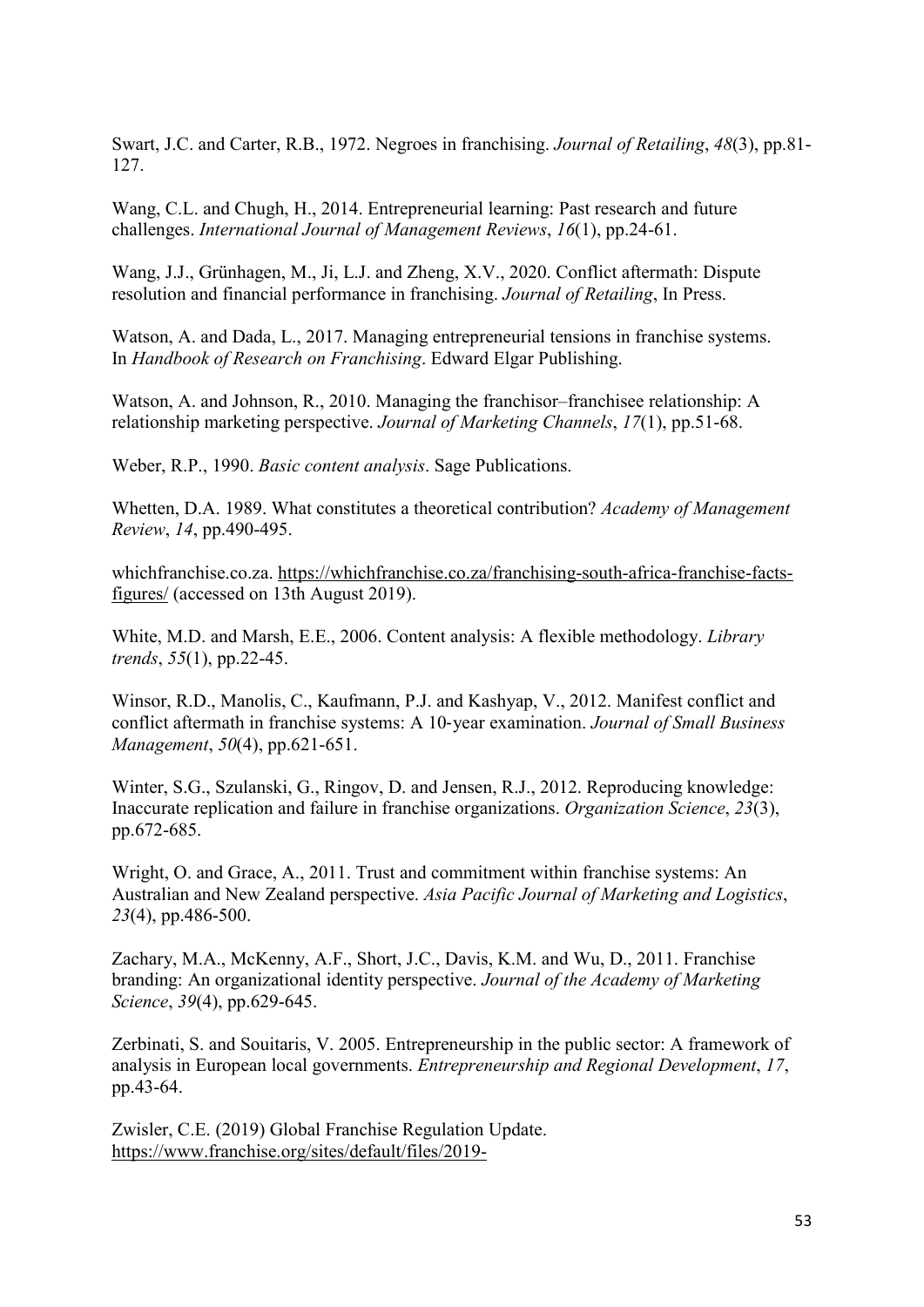[05/%5BPUB%5D%20Global%20Franchise%20Regulation%20Update%204844-9080-](https://www.franchise.org/sites/default/files/2019-05/%5BPUB%5D%20Global%20Franchise%20Regulation%20Update%204844-9080-8395%20v.25.pdf) [8395%20v.25.pdf](https://www.franchise.org/sites/default/files/2019-05/%5BPUB%5D%20Global%20Franchise%20Regulation%20Update%204844-9080-8395%20v.25.pdf) (accessed on 8th December 2019).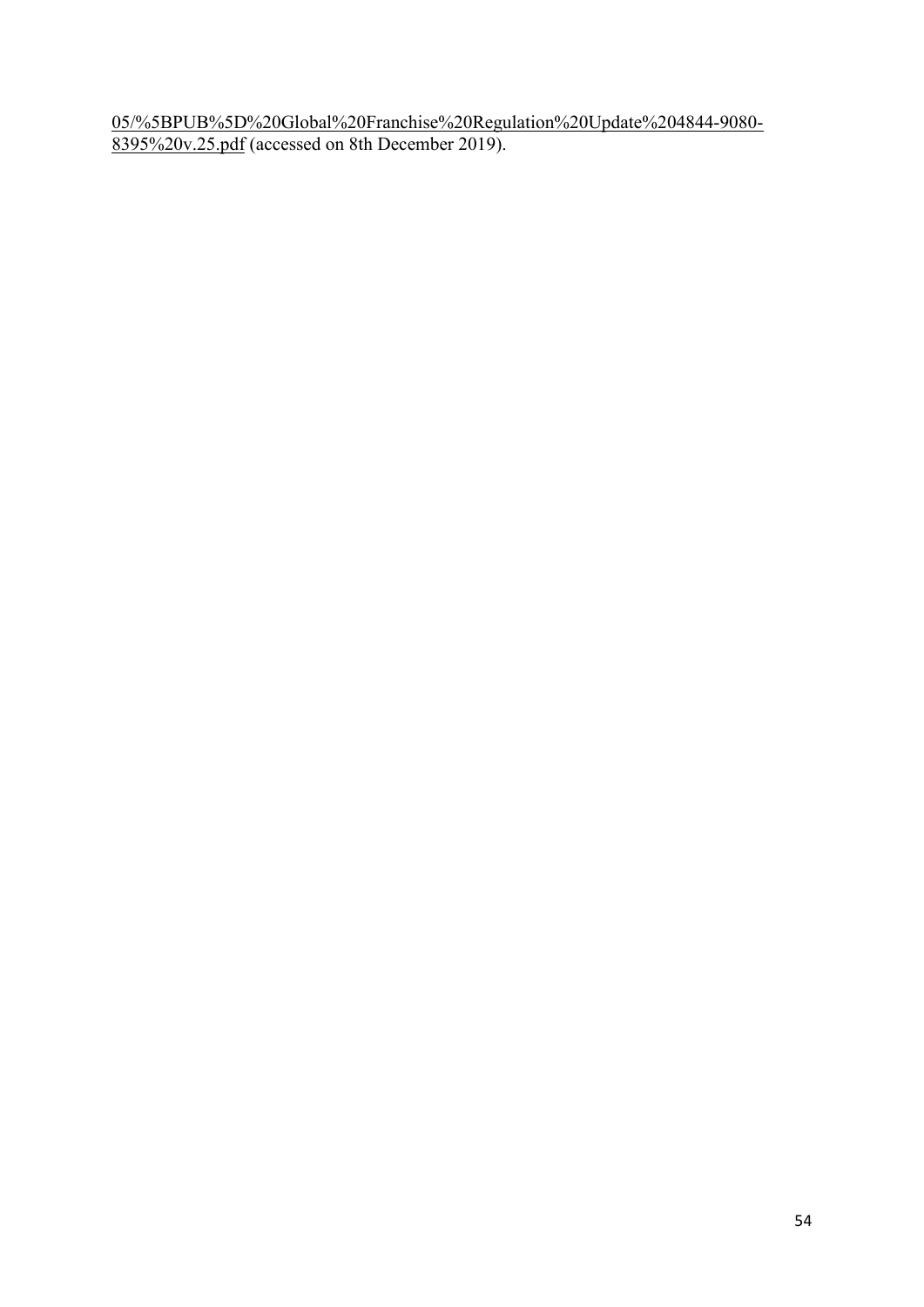#### **Table 1.** Initial Sample

| <b>Electronic databases</b>                                      | No of articles |
|------------------------------------------------------------------|----------------|
|                                                                  |                |
| ABI/INFORM Complete (ProQuest)                                   | 315            |
|                                                                  |                |
| Business Source Complete                                         | 477            |
|                                                                  |                |
| <b>JSTOR</b>                                                     | 172            |
|                                                                  |                |
| Independent search from reference lists of selected articles and | 30             |
| Google Scholar                                                   |                |
| <b>Total</b>                                                     | 994            |
|                                                                  |                |

**Notes**

Search strategy for:

(1) ABI/INFORM Complete (ProQuest) – Advanced search using the search terms consecutively (e.g. franchis\* AND fail\*) in *Abstract*, *Document Title* and *Publication Title* consecutively, limited to *Full text* and *Peer reviewed, Scholarly Journals*, Language is *English,* Publication Date to *June 30 2019.*

(2) Business Source Complete – Advanced search using the search terms consecutively (e.g. franchis\* AND fail\*) in *Title* and *Abstract or Author-Supplied Abstract* consecutively, limited to *Full text* and *Scholarly (Peer Reviewed) Journals*, Publication Date to *June 2019.*

(3) JSTOR – Advanced search using the search terms consecutively (e.g. franchis\* AND fail\*) in *Item Title* and *Abstract* consecutively, for *Content I can access*, with Item Type being *Articles*, Language is *English*, Publication Date to *2019/06*.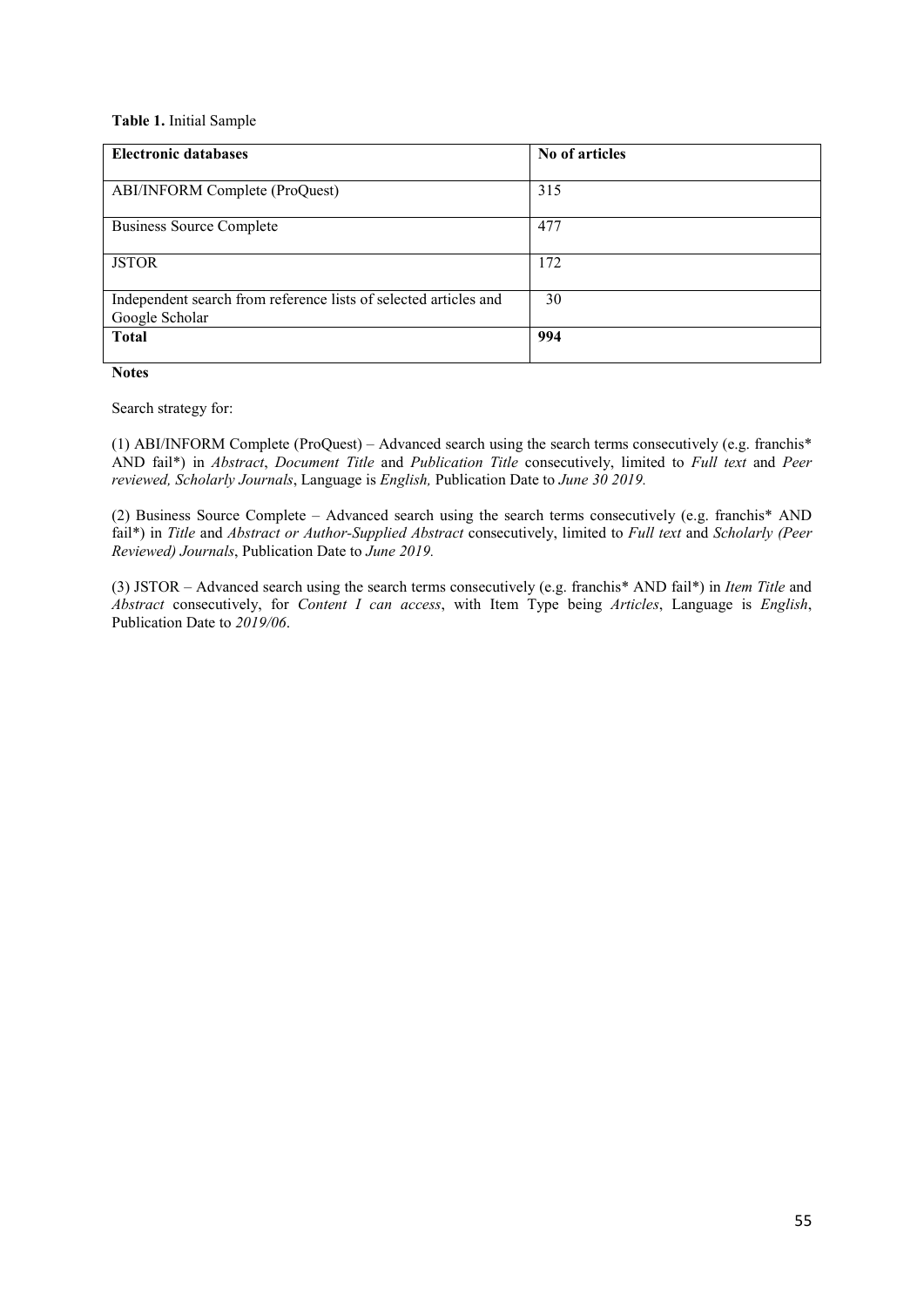**Table 2.** Description of the Articles included in the Systematic Literature Review: In Chronological Order from Newest to Oldest

| <b>Author (Year</b><br>of<br>publication)       | <b>Factor associated</b><br>with franchisee<br>failure addressed in<br>the paper | Main findings in<br>terms of curbing<br>franchisee failure                                                                                                                                                                                        | Research design/<br>method/data                                                                                                   | <b>Theoretical perspective</b>              | Level/unit of analysis (i.e. the<br>respondent/ perspective<br>utilized for analysis) | Industry/sector studied              | <b>Country of</b><br>study/<br>regional<br>focus |
|-------------------------------------------------|----------------------------------------------------------------------------------|---------------------------------------------------------------------------------------------------------------------------------------------------------------------------------------------------------------------------------------------------|-----------------------------------------------------------------------------------------------------------------------------------|---------------------------------------------|---------------------------------------------------------------------------------------|--------------------------------------|--------------------------------------------------|
| López-<br>Fernández and<br>López-Bayón,<br>2018 | Influencing factors of<br>franchisee failure<br>(single factors)                 | Single factors to<br>consider in curbing<br>franchisee failure:<br>franchisee flexibility,<br>franchisor and<br>franchisee's<br>capabilities, franchise<br>structure                                                                              | Ouantitative<br>methodology:<br>Secondary<br>information, and<br>primary data obtained<br>from a mail survey                      | Agency theory and resource-<br>based theory | Franchise chains/franchisors                                                          | Controlled for retail-type<br>chains | Spain                                            |
| Antia et al.,<br>2017                           | Influencing factors of<br>franchisee failure<br>(single factors)                 | Single factors to<br>consider in curbing<br>franchisee failure:<br>franchisee flexibility,<br>franchise outlet<br>ownership                                                                                                                       | Ouantitative<br>methodology:<br>Multiple archival<br>sources                                                                      | Agency perspective                          | Franchise system (comprised of<br>franchisees and franchisors)                        | Multiple sectors                     | U.S.                                             |
|                                                 | Influencing factors of<br>franchisee failure<br>(joint factors)                  | Joint factors to<br>consider in curbing<br>franchisee failure:<br>franchisee selection<br>and franchisee's<br>standardization ability,<br>multiunit franchising<br>and plural form<br>franchising,<br>plural form franchising<br>and royalty rate |                                                                                                                                   |                                             |                                                                                       |                                      |                                                  |
| Grünhagen et<br>al., 2017                       | Influencing factors of<br>franchisee failure<br>(single factors)                 | Single factors to<br>consider in curbing<br>franchisee failure:<br>franchisor and<br>franchisee deviation,<br>franchise partner<br>selection                                                                                                      | Ouantitative<br>methodology:<br>Secondary data<br>obtained from<br>franchise disclosure<br>documents (FDDs),<br>and supplementary | Agency theory and institutional<br>theory   | Franchisors and franchisees                                                           | Unknown                              | U.S.                                             |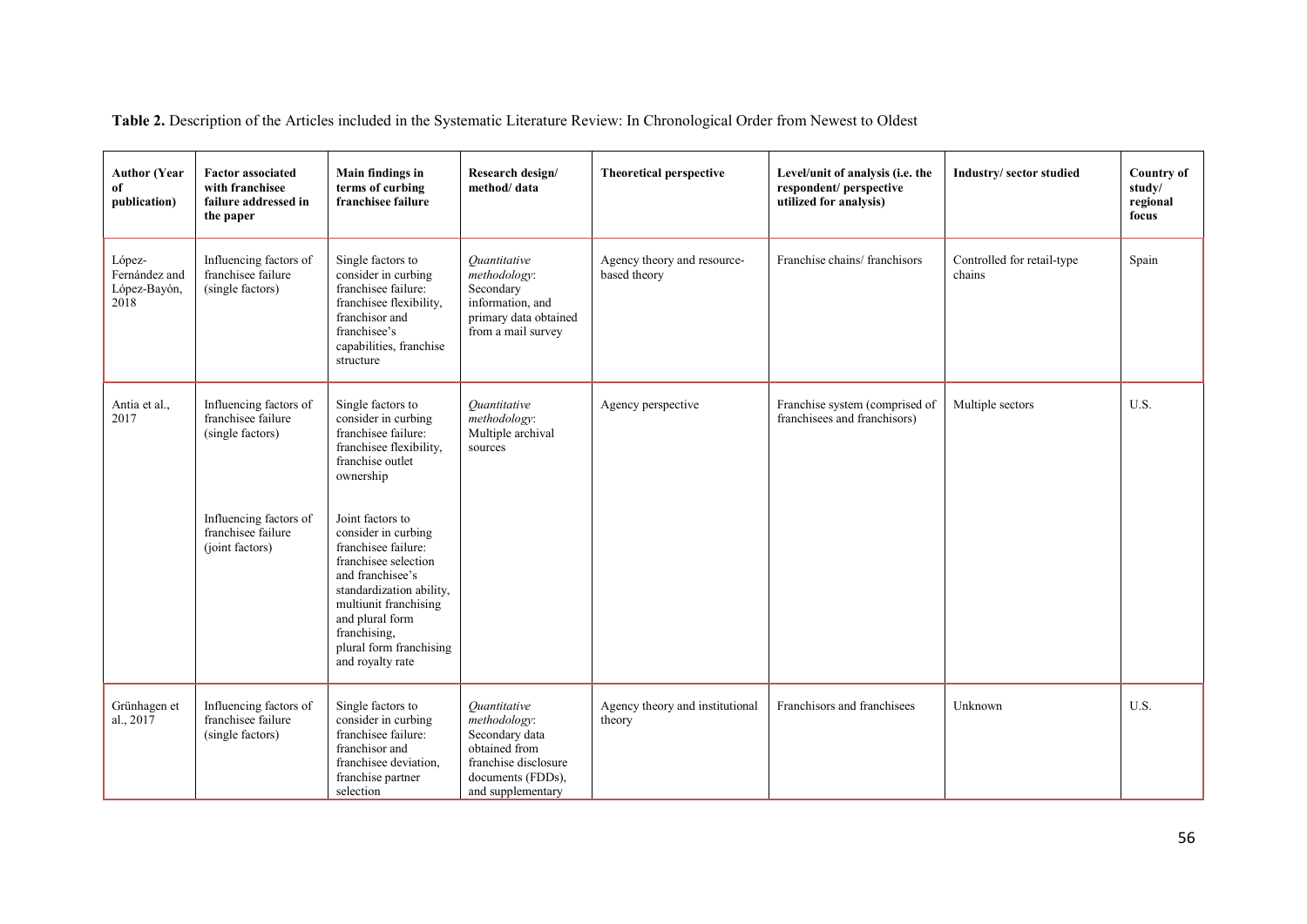|                                                 | Moderating factors of<br>franchisee failure                      | Joint factors to<br>consider in curbing<br>franchisee failure:<br>franchisee adverse<br>selection and franchise<br>law,<br>franchisee deviation<br>and franchise law                                                               | data obtained from<br><b>Bond's Franchise</b><br>Guide and<br>Entrepreneur<br>Magazine |                                                   |                             |                    |                                                                                                                         |
|-------------------------------------------------|------------------------------------------------------------------|------------------------------------------------------------------------------------------------------------------------------------------------------------------------------------------------------------------------------------|----------------------------------------------------------------------------------------|---------------------------------------------------|-----------------------------|--------------------|-------------------------------------------------------------------------------------------------------------------------|
| Brand et al.,<br>2016                           | Influencing factor of<br>franchisee failure<br>(single factor)   | Single factor to<br>consider in curbing<br>franchisee failure:<br>franchisor and<br>franchisee relationship                                                                                                                        | Qualitative<br>methodology: Case<br>studies                                            | Organizational change<br>processes                | Franchisors and franchisees | Drugstore industry | The<br>Netherlands                                                                                                      |
| Emerson, 2016                                   | Influencing factor of<br>franchisee failure<br>(single factors)  | Single factors to<br>consider in curbing<br>franchisee failure:<br>franchisee flexibility,<br>franchisee deviation                                                                                                                 | Ouantitative<br>methodology: Cases<br>compiled via Lexis<br>and Westlaw searches       | Agency principles                                 | Franchisor                  | Unknown            | Unknown<br>full details<br>in terms of<br>country/<br>region (but<br>the focus<br>was on<br>federal and<br>state cases) |
| López-Bayón<br>and López-<br>Fernández,<br>2016 | Influencing factors of<br>franchisee failure<br>(single factors) | Single factors to<br>consider in curbing<br>franchisee failure:<br>franchisee flexibility,<br>franchisee's<br>capabilities                                                                                                         | Quantitative<br>methodology: Mail<br>survey                                            | Agency theory and resource-<br>based explanations | Franchisor firms            | Many industries    | Spain                                                                                                                   |
|                                                 | Moderating factors of<br>franchisee failure                      | Joint factors to<br>consider in curbing<br>franchisee failure:<br>franchisee autonomy<br>in product assortment<br>and franchisor's brand<br>name,<br>franchisee autonomy<br>in outlet decoration<br>and franchisor's brand<br>name |                                                                                        |                                                   |                             |                    |                                                                                                                         |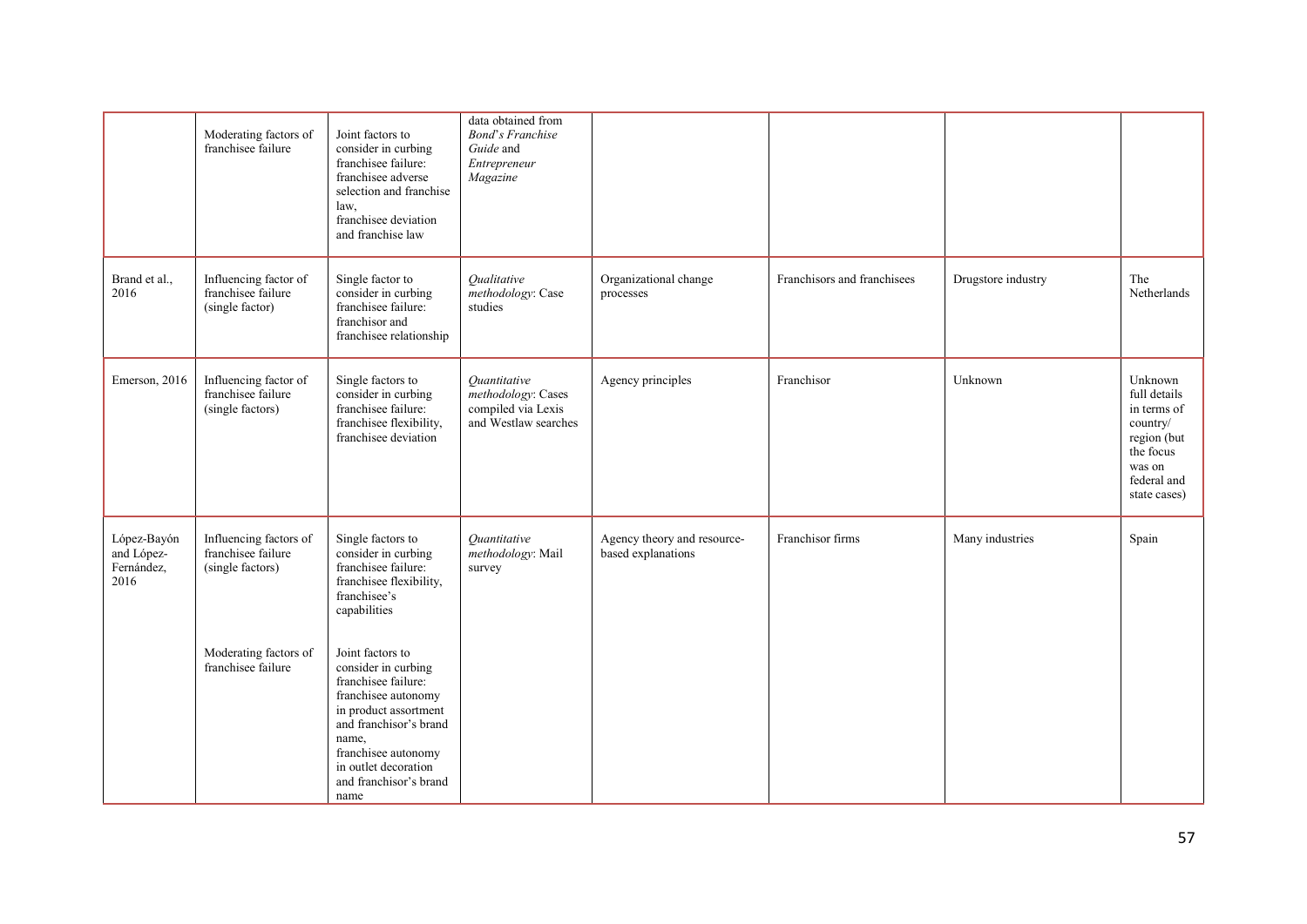| Argyres and<br>Bercovitz,<br>2015  | Influencing factors of<br>franchisee failure<br>(single factors) | Single factors to<br>consider in curbing<br>franchisee failure:<br>franchisee flexibility,<br>external environment                           | Ouantitative<br>methodology: Data<br>collected from various<br>sources: (i) filings at<br>the California and<br>Illinois Departments of<br>Corporations,<br>including Uniform<br>Franchise Offering<br>Circulars (UFOCs);<br>(ii) the American<br>Association of<br>Franchisees and<br>Dealers (AAFD); (iii)<br>the AD\$ Summary,<br>published<br>annually by LNA/<br>Media Watch | Agency theory, transaction cost<br>theory and bargaining power<br>perspective                         | Franchisors and franchise<br>systems                                  | Ouick-service restaurant<br>chains, automotive service<br>chains, and home maintenance<br>chains | U.S.                                     |
|------------------------------------|------------------------------------------------------------------|----------------------------------------------------------------------------------------------------------------------------------------------|-----------------------------------------------------------------------------------------------------------------------------------------------------------------------------------------------------------------------------------------------------------------------------------------------------------------------------------------------------------------------------------|-------------------------------------------------------------------------------------------------------|-----------------------------------------------------------------------|--------------------------------------------------------------------------------------------------|------------------------------------------|
| Alon et al.,<br>2015               | Influencing factors of<br>franchisee failure<br>(single factors) | Single factors to<br>consider in curbing<br>franchisee failure:<br>franchisee flexibility,<br>franchisor and<br>franchisee's<br>capabilities | Ouantitative<br>methodology:<br>Datasets from the<br>World Franchise<br>Council (WFC) and<br>the Small Business<br>Administration (SBA)                                                                                                                                                                                                                                           | Agency theory, resource<br>scarcity theory and signalling<br>theory                                   | Franchise chains                                                      | Multiple industries                                                                              | U.S.                                     |
| Buchan et al.,<br>2015             | Influencing factor of<br>franchisee failure<br>(single factor)   | Single factor to<br>consider in curbing<br>franchisee failure:<br>franchise system<br>performance                                            | Ouantitative<br>methodology: Survey                                                                                                                                                                                                                                                                                                                                               | Theoretical perspectives<br>of franchise failure                                                      | Administrators of franchisors<br>(that had entered<br>administration) | Unknown                                                                                          | Australia                                |
| Croonen and<br><b>Brand</b> , 2015 | Influencing factor of<br>franchisee failure<br>(single factor)   | Single factor to<br>consider in curbing<br>franchisee failure:<br>franchisor and<br>franchisee relationship                                  | <i><u><b>Oualitative</b></u></i><br>methodology: Case<br>studies                                                                                                                                                                                                                                                                                                                  | Agency perspective; change<br>perspective; and exit, voice,<br>loyalty, neglect (EVLN)<br>perspective | Franchisors and franchisees                                           | Retail                                                                                           | The<br>Netherlands                       |
| Frazer et al.,<br>2012             | Influencing factor of<br>franchisee failure<br>(single factor)   | Single factor to<br>consider in curbing<br>franchisee failure:<br>franchisee flexibility                                                     | <i><u><b>Oualitative</b></u></i><br>methodology: Multiple<br>case studies                                                                                                                                                                                                                                                                                                         | Relational exchange<br>perspective                                                                    | Franchisors and franchisees                                           | Multiple industries                                                                              | Cases<br>having<br>Australia<br>and U.S. |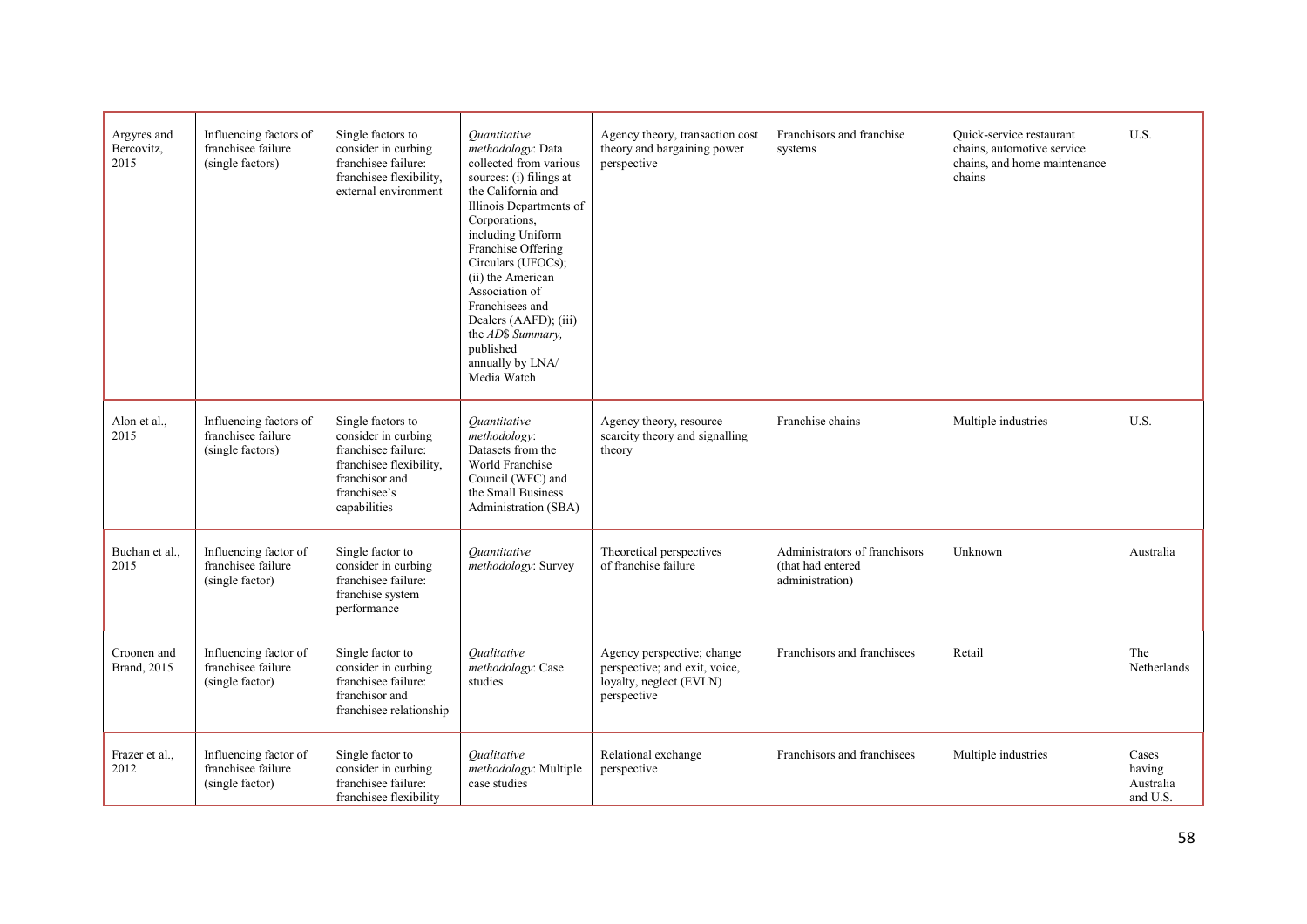|                            |                                                                  |                                                                                                                                                      |                                                                                                        |                                                                                                              |                             |                                                                                                                               | franchisor<br>origin            |
|----------------------------|------------------------------------------------------------------|------------------------------------------------------------------------------------------------------------------------------------------------------|--------------------------------------------------------------------------------------------------------|--------------------------------------------------------------------------------------------------------------|-----------------------------|-------------------------------------------------------------------------------------------------------------------------------|---------------------------------|
| Winter et al.,<br>2012     | Influencing factors of<br>franchisee failure<br>(single factors) | Single factors to<br>consider in curbing<br>franchisee failure:<br>franchisee deviation,<br>franchise outlet<br>ownership, franchisee<br>performance | Ouantitative<br>methodology: Data<br>was from a proprietary<br>data set and publicly<br>available data | Adaptation and replication<br>perspectives                                                                   | Franchisor                  | Multiple industries                                                                                                           | U.S.                            |
| Meek et al.,<br>2011       | Influencing factors of<br>franchisee failure<br>(single factors) | Single factors to<br>consider in curbing<br>franchisee failure:<br>franchisor and<br>franchisee relationship                                         | Ouantitative<br>methodology: Survey                                                                    | Social exchange theory                                                                                       | Franchisees                 | Multiple industries                                                                                                           | U.S.                            |
| Wright and<br>Grace, 2011  | Influencing factors of<br>franchisee failure<br>(single factors) | Single factors to<br>consider in curbing<br>franchisee failure:<br>franchisor and<br>franchisee relationship                                         | Oualitative<br>methodology: Multiple<br>case studies                                                   | Agency theory                                                                                                | Franchisees                 | Food-retailing sector                                                                                                         | Australia<br>and New<br>Zealand |
| Croonen, 2010              | Influencing factors of<br>franchisee failure<br>(single factors) | Single factors to<br>consider in curbing<br>franchisee failure:<br>franchisor and<br>franchisee relationship                                         | Oualitative<br>methodology: Case<br>studies                                                            | Social exchange theory;<br>organizational change; and exit,<br>voice, loyalty, neglect (EVLN)<br>perspective | Franchisors and franchisees | Drugstore industry                                                                                                            | The<br>Netherlands              |
| Cox and<br>Mason, 2009     | Influencing factors of<br>franchisee failure<br>(single factors) | Single factors to<br>consider in curbing<br>franchisee failure:<br>franchisee<br>performance                                                         | Qualitative<br>methodology:<br>Interviews                                                              | Agency theory and resource-<br>based theory                                                                  | Franchisors                 | Six sectors: retail; fast food;<br>personal services; distribution;<br>business-to-business; and<br>industrial and commercial | U.K.                            |
| Michael and<br>Combs, 2008 | Influencing factors of<br>franchisee failure<br>(single factors) | Single factors to<br>consider in curbing<br>franchisee failure:<br>franchise outlet<br>ownership,                                                    | Quantitative<br>methodology:<br>Data obtained from<br>Uniform Franchise<br>Offering Circulars          | Agency theory and resource-<br>based theory                                                                  | Franchisors                 | Restaurant                                                                                                                    | U.S.                            |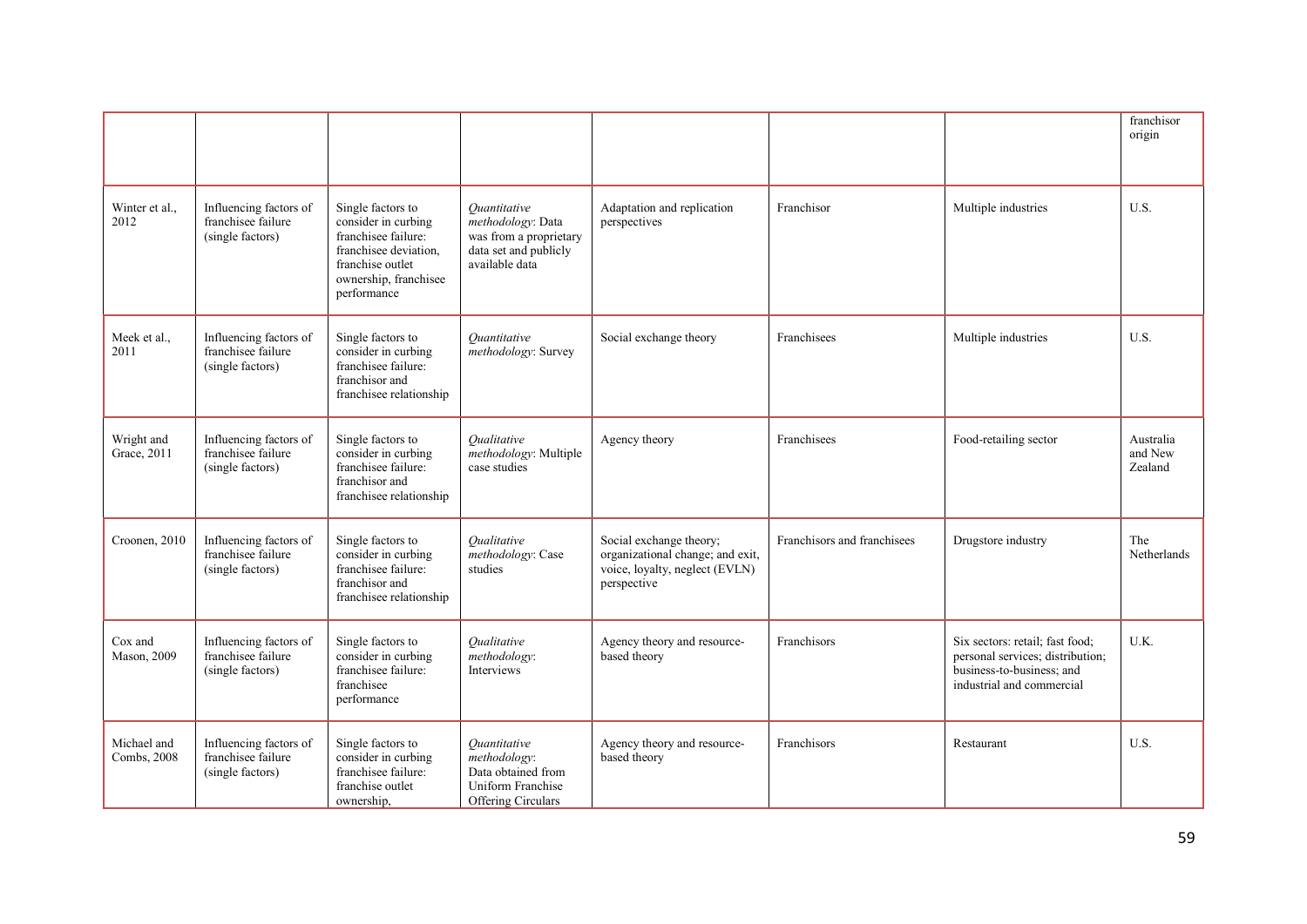|                              |                                                                  | franchisee's<br>capabilities, franchise<br>structure                                                                                    | (UFOC) and the media<br>reporting service Ad \$<br>Summary                                                                                                      |                                                                           |                                                |                                                                       |                                                         |
|------------------------------|------------------------------------------------------------------|-----------------------------------------------------------------------------------------------------------------------------------------|-----------------------------------------------------------------------------------------------------------------------------------------------------------------|---------------------------------------------------------------------------|------------------------------------------------|-----------------------------------------------------------------------|---------------------------------------------------------|
| Frazer et al.,<br>2007       | Influencing factors of<br>franchisee failure<br>(single factors) | Single factors to<br>consider in curbing<br>franchisee failure:<br>franchisee flexibility,<br>franchisor and<br>franchisee relationship | i) Quantitative<br>methodology: Survey<br>ii) Qualitative<br>methodology:<br>Interviews                                                                         | Power in the franchise channel                                            | Franchisors, franchisees and<br>ex-franchisees | Multiple industries                                                   | Australia                                               |
| Holmberg and<br>Morgan, 2007 | Influencing factors of<br>franchisee failure<br>(single factors) | Single factors to<br>consider in curbing<br>franchisee failure:<br>franchise structure.<br>franchisee<br>performance                    | Ouantitative<br>methodology:<br>Multiple sources of<br>secondary data<br>(including data<br>obtained from<br>Uniform Franchise<br>Offering Circulars<br>(UFOCs) | Strategic management<br>perspective                                       | Franchisors and franchisees                    | Multiple industries                                                   | <b>U.S., U.K.</b><br>and other<br>European<br>countries |
| Clarkin and<br>Rosa, 2005    | Influencing factors of<br>franchisee failure<br>(single factors) | Single factors to<br>consider in curbing<br>franchisee failure:<br>franchisee flexibility                                               | i) Ouantitative<br>methodology: Using<br>secondary data<br>ii) Qualitative<br>methodology:<br>Interviews                                                        | Teamwork perspective                                                      | Franchisors and franchisees                    | Multiple industries                                                   | North<br>America                                        |
| Frazer and<br>Winzar, 2005   | Influencing factors of<br>franchisee failure<br>(single factors) | Single factors to<br>consider in curbing<br>franchisee failure:<br>franchise structure.<br>franchisor and<br>franchisee relationship    | i) Qualitative<br>methodology:<br>Interviews<br>ii) Quantitative<br>methodology: Survey                                                                         | Theory building on factors<br>contributing to negative<br>franchisee exit | Franchisors, ex-franchisees                    | Multiple industries<br>Also, categorized as retail and<br>non-retail  | Australia                                               |
| Holmberg and<br>Morgan, 2004 | Influencing factors of<br>franchisee failure<br>(single factors) | Single factors to<br>consider in curbing<br>franchisee failure:<br>franchise structure                                                  | Ouantitative<br>methodology:<br>Secondary data<br>(obtained from<br>Uniform Franchise<br>Offering Circulars                                                     | Strategic management<br>perspective                                       | Franchise systems and<br>franchise outlets     | Multiple industries, with<br>particular focus on the retail<br>sector | U.S.                                                    |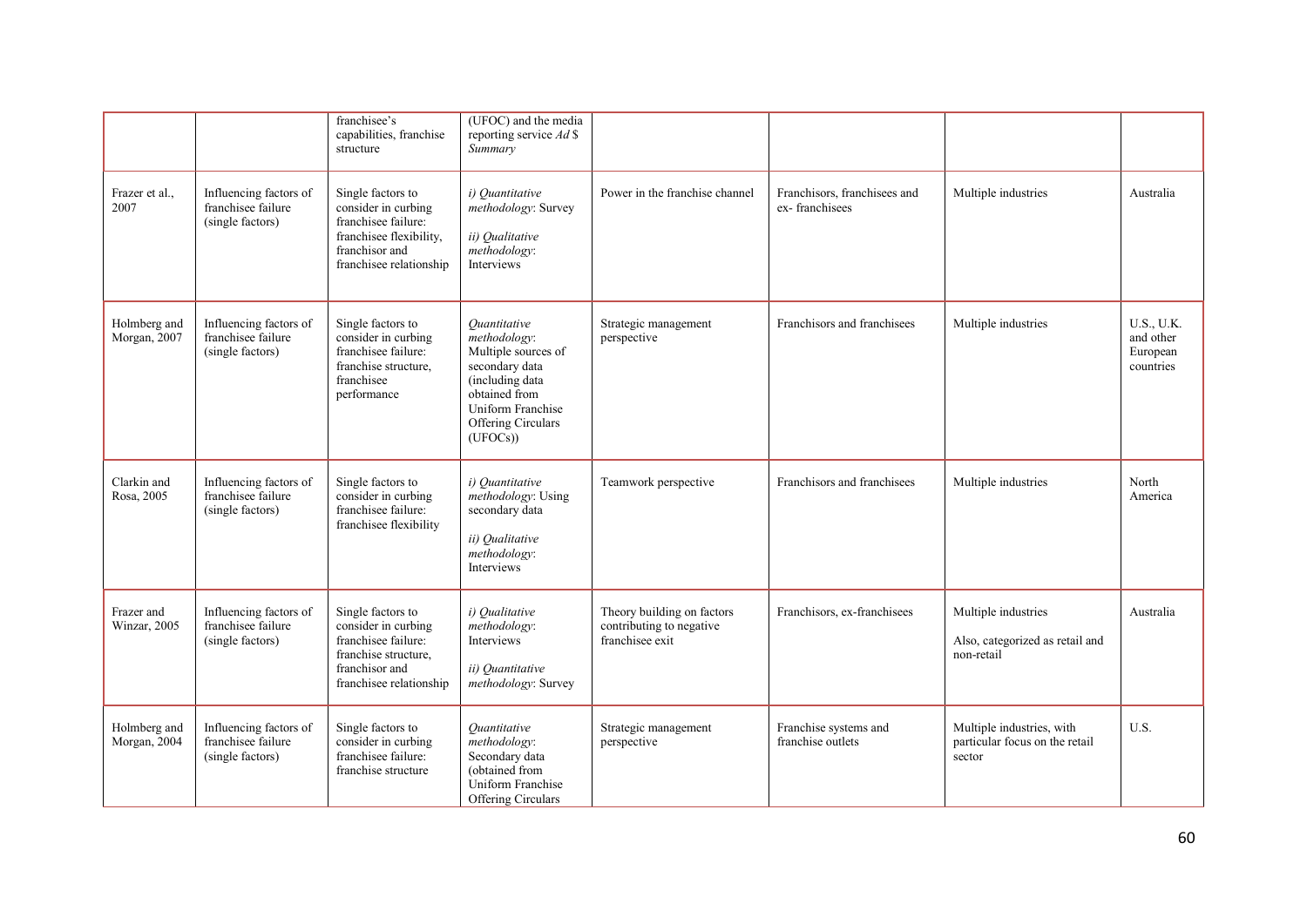|                              |                                                                  |                                                                                                                            | $(\overline{UFOCs})$                                                                                                                 |                                                                                                                                                          |                                                                |                                                                                                                                                   |                               |
|------------------------------|------------------------------------------------------------------|----------------------------------------------------------------------------------------------------------------------------|--------------------------------------------------------------------------------------------------------------------------------------|----------------------------------------------------------------------------------------------------------------------------------------------------------|----------------------------------------------------------------|---------------------------------------------------------------------------------------------------------------------------------------------------|-------------------------------|
| Holmberg and<br>Morgan, 2003 | Influencing factors of<br>franchisee failure<br>(single factors) | Single factors to<br>consider in curbing<br>franchisee failure:<br>franchise structure,<br>external environment            | <i><u>Ouantitative</u></i><br>methodology:<br>Secondary data<br>(obtained from<br>Uniform Franchise<br>Offering Circulars<br>(UFOCs) | Strategic perspective                                                                                                                                    | Franchise systems and<br>franchise outlets                     | Multiple industries                                                                                                                               | U.S.                          |
| Frazer and<br>Terry, 2002    | Influencing factors of<br>franchisee failure<br>(joint factors)  | Joint factors to<br>consider in curbing<br>franchisee failure:<br>older, larger and more<br>dispersed franchise<br>systems | Ouantitative<br>methodology:<br>Survey                                                                                               | Relational approach                                                                                                                                      | Franchisors                                                    | Multiple industries                                                                                                                               | Australia                     |
| Lim and<br>Frazer, 2002      | Influencing factors of<br>franchisee failure<br>(single factor)  | Single factor to<br>consider in curbing<br>franchisee failure:<br>External environment                                     | Mixed methods (i.e.<br>quantitative and<br>qualitative<br>methodologies): mail<br>surveys and in-depth<br>interviews                 | A theoretical explanation of the<br>(Australian) Franchising Code<br>of Conduct's influence on the<br>franchisor-franchisee<br>relationship is developed | Franchisors, franchisees and<br>franchising advisers           | Most of the respondents were<br>from the retail (non-food)<br>industry, property and business<br>services industry, and retail<br>(food) industry | Australia                     |
| Frazer, 2001                 | Influencing factors of<br>franchisee failure<br>(joint factors)  | Joint factors to<br>consider in curbing<br>franchisee failure:<br>Older and larger<br>franchise systems                    | Ouantitative<br>methodology:<br>Survey                                                                                               | Model of franchise system<br>disruption                                                                                                                  | Franchisors                                                    | Multiple industries                                                                                                                               | Australia                     |
| <b>Bates</b> , 1998          | Influencing factors of<br>franchisee failure<br>(single factors) | Single factors to<br>consider in curbing<br>franchisee failure:<br>franchise outlet<br>ownership                           | Ouantitative<br>methodology:<br>Secondary data<br>obtained from the<br>Census Bureau                                                 | Agency theory                                                                                                                                            | Franchisee and independent<br>(i.e. non-franchised) businesses | Restaurant                                                                                                                                        | U.S.                          |
| Falbe and<br>Welsh, 1998     | Influencing factors of<br>franchisee failure<br>(single factors) | Single factors to<br>consider in curbing<br>franchisee failure:<br>external environment                                    | <i><u>Ouantitative</u></i><br>methodology: Survey                                                                                    | Agency theory and resource<br>scarcity theory                                                                                                            | Franchisors                                                    | Four business categories,<br>namely:<br>1) Food; 2) Business Service<br>(accounting, financial and                                                | Canada.<br>Mexico and<br>U.S. |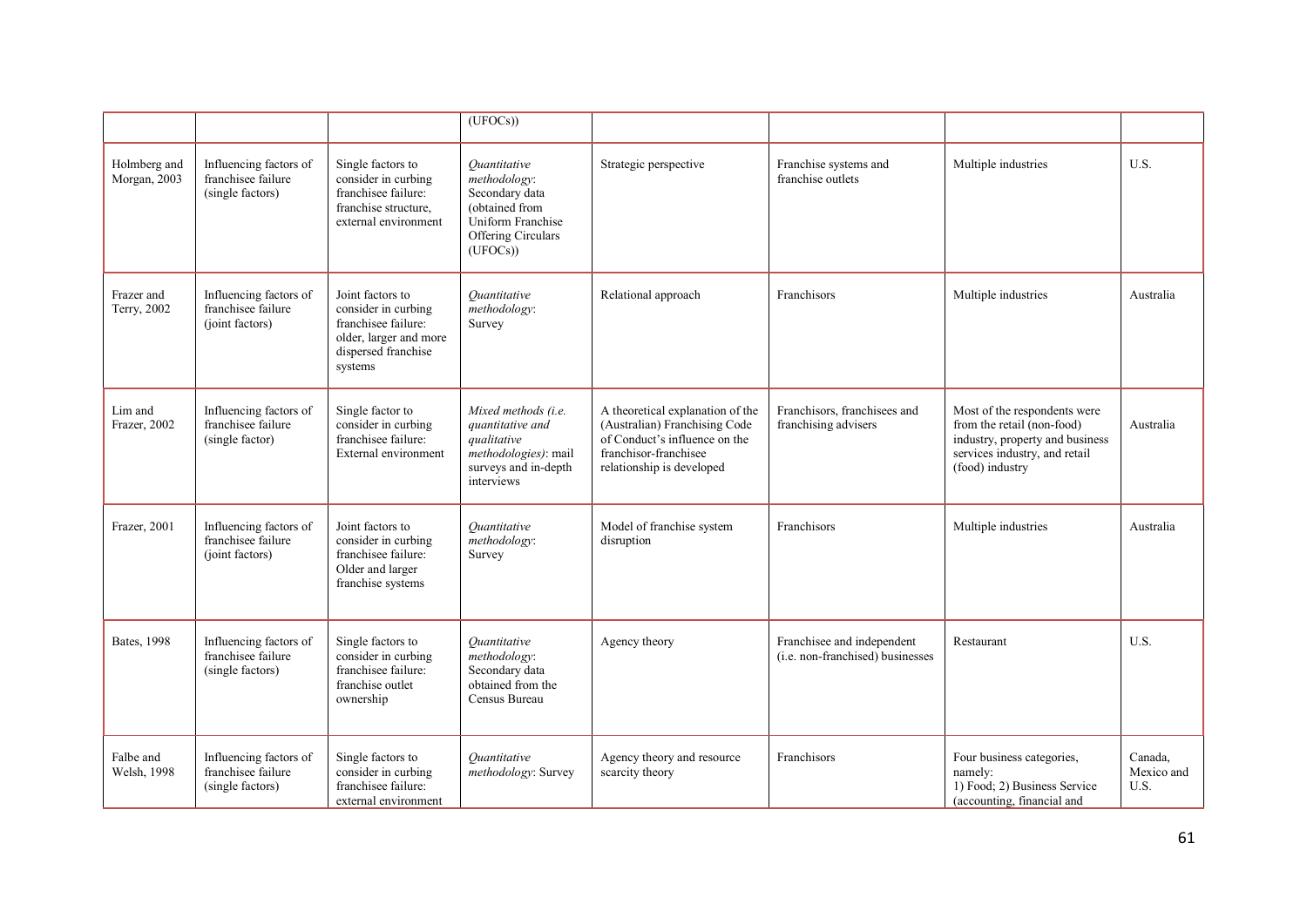|                                   |                                                                  |                                                                                                                                                                                             |                                                                                                                                         |                                                             |                                                                | business printing services); 3)<br>Consumer Service (maid, yard<br>and decorating services); and 4)<br>other retail |        |
|-----------------------------------|------------------------------------------------------------------|---------------------------------------------------------------------------------------------------------------------------------------------------------------------------------------------|-----------------------------------------------------------------------------------------------------------------------------------------|-------------------------------------------------------------|----------------------------------------------------------------|---------------------------------------------------------------------------------------------------------------------|--------|
| Bates, 1995a                      | Influencing factors of<br>franchisee failure<br>(single factors) | Single factors to<br>consider in curbing<br>franchisee failure:<br>external environment                                                                                                     | <i><u>Ouantitative</u></i><br>methodology: Data<br>obtained from the<br>Bureau of the Census                                            | Unknown                                                     | Franchisee and independent<br>(i.e. non-franchised) businesses | Retailing and non-retailing<br>industries                                                                           | U.S.   |
| Bates, 1995b                      | Influencing factors of<br>franchisee failure<br>(single factors) | Single factors to<br>consider in curbing<br>franchisee failure:<br>franchise outlet<br>ownership                                                                                            | <i><u>Ouantitative</u></i><br>methodology: Data<br>obtained from the<br>Bureau of the Census                                            | Unknown                                                     | Franchisee and independent<br>(i.e. non-franchised) businesses | Multiple industries                                                                                                 | U.S.   |
| Beales and<br><b>Muris</b> , 1995 | Influencing factors of<br>franchisee failure<br>(single factors) | Single factors to<br>consider in curbing<br>franchisee failure:<br>franchisee flexibility,<br>franchise structure,<br>franchisor and<br>franchisee<br>relationship, external<br>environment | Quantitative<br>methodology: Data<br>obtained from the U.S.<br>Commerce<br>Department's<br>Franchising in the<br>Economy                | Economics of contracts and of<br>the franchise relationship | Franchisors and franchisees                                    | Multiple industries                                                                                                 | U.S.   |
| Manolis et al.,<br>1995           | Influencing factors of<br>franchisee failure<br>(single factors) | Single factors to<br>consider in curbing<br>franchisee failure:<br>franchisee deviation                                                                                                     | Ouantitative<br>methodology: Data<br>obtained from the U.S.<br>Department of<br>Commerce in the<br>Franchising in the<br>Economy series | Transaction cost economics and<br>agency theory             | Franchisor                                                     | Multiple industries                                                                                                 | U.S.   |
| Schell and<br>McGillis, 1995      | Influencing factors of<br>franchisee failure<br>(single factors) | Single factors to<br>consider in curbing<br>franchisee failure:<br>franchisee flexibility                                                                                                   | <i><u>Ouantitative</u></i><br>methodology: Mail<br>survey                                                                               | Personality types                                           | Franchisees                                                    | Product-based franchise,<br>service-based franchise and<br>others                                                   | Canada |
| Swart and<br>Carter, 1972         | Influencing factors of<br>franchisee failure<br>(single factors) | Single factors to<br>consider in curbing<br>franchisee failure:                                                                                                                             | <i><u>Ouantitative</u></i><br>methodology: Mail<br>survey                                                                               | Unknown                                                     | Franchisors                                                    | Multiple industries                                                                                                 | U.S.   |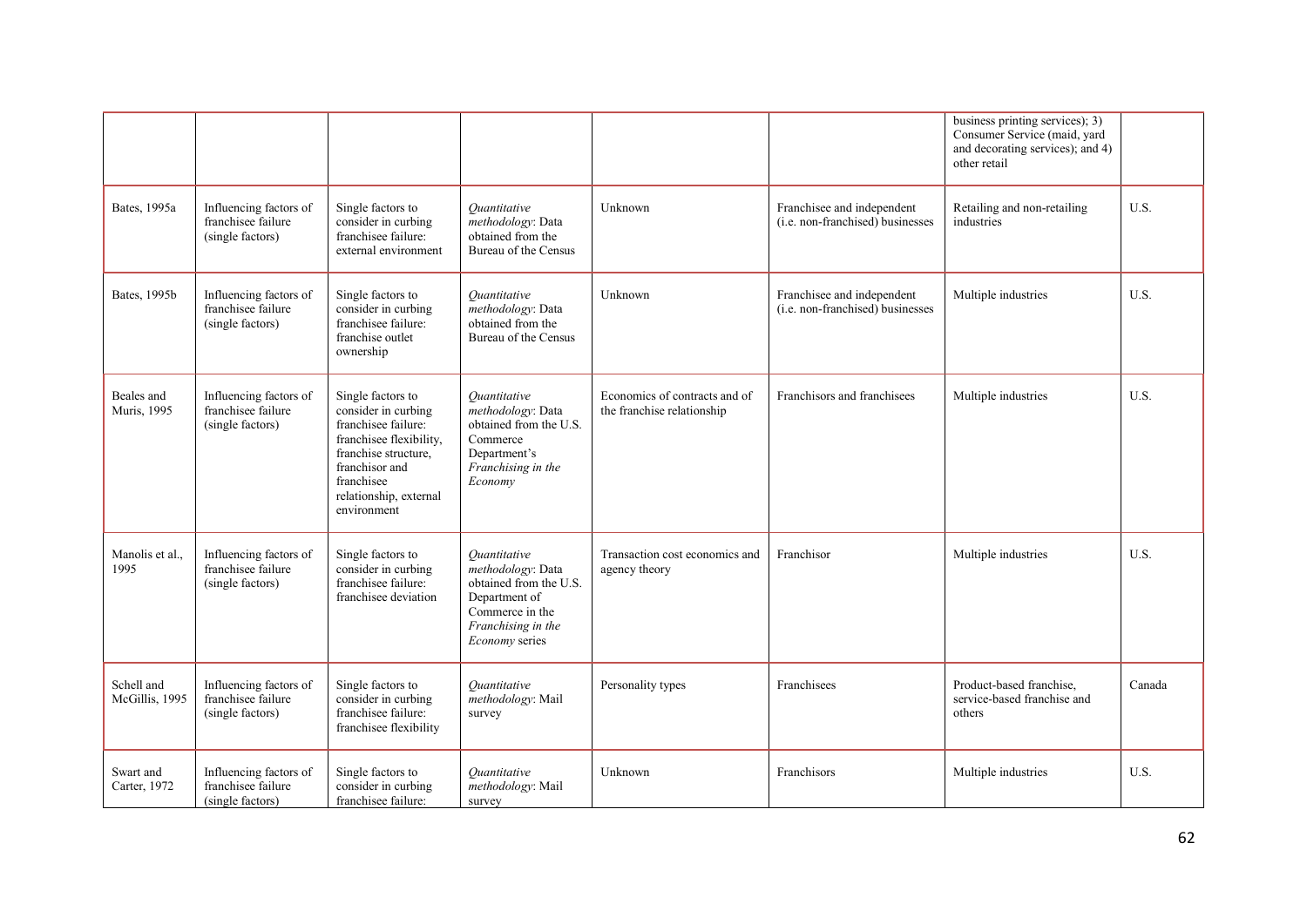|  | franchise outlet<br>$\cdots$<br>ownership, franchisee<br>performance |  |  |  |
|--|----------------------------------------------------------------------|--|--|--|
|  |                                                                      |  |  |  |